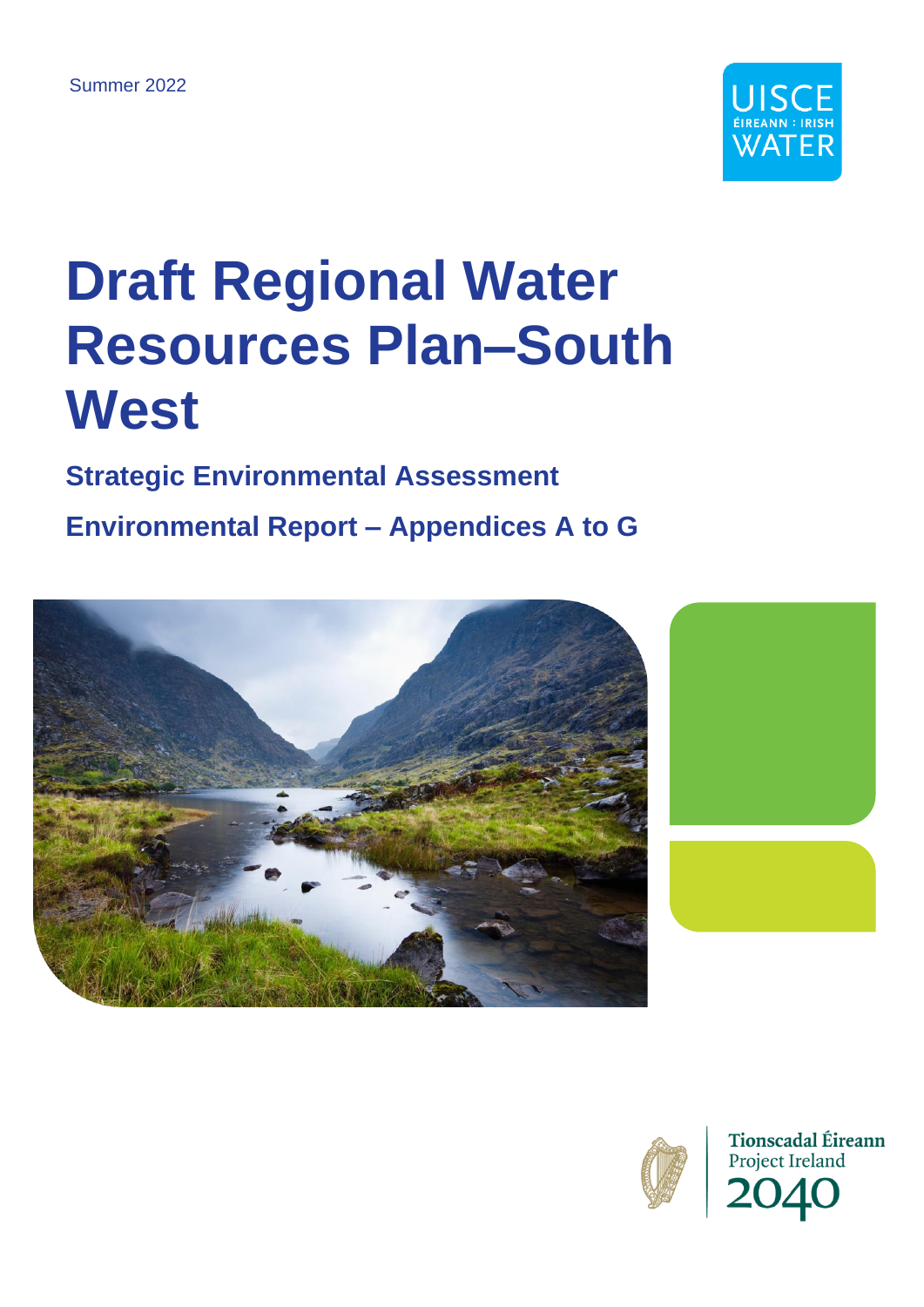# **Jacobs**

Data disclaimer: This document uses best available data at time of writing. Some sources may have been updated in the interim period. As data relating to population forecasts and trends are based on information gathered before the Covid 19 Pandemic, monitoring and feedback will be used to capture any updates. The National Water Resources Plan will also align to relevant updates in applicable policy documentation.

Baseline data included in the draft RWRP-EM has been incorporated from numerous sources including but not limited to; National Planning Framework, Central Statistics Office, Regional Spatial and Economic Strategies, Local Authority data sets, Regional Assembly data sets and Irish Water data sets. Data sources will be detailed in the relevant sections of the draft RWRP-EM. 2019 was selected as the base year to align with the planning period (2019-2025) of the NWRP.

© Copyright 2021 Jacobs Engineering Ireland Limited. The concepts and information contained in this document are the property of Jacobs. Use or copying of this document in whole or in part without the written permission of Jacobs constitutes an infringement of copyright.

Limitation: This report has been prepared on behalf of, and for the exclusive use of Jacobs' Client (Irish Water), and is subject to, and issued in accordance with, the provisions of the contract between Jacobs and the Client. Jacobs accepts no liability or responsibility whatsoever for, or in respect of, any use of, or reliance upon, this report by any third party.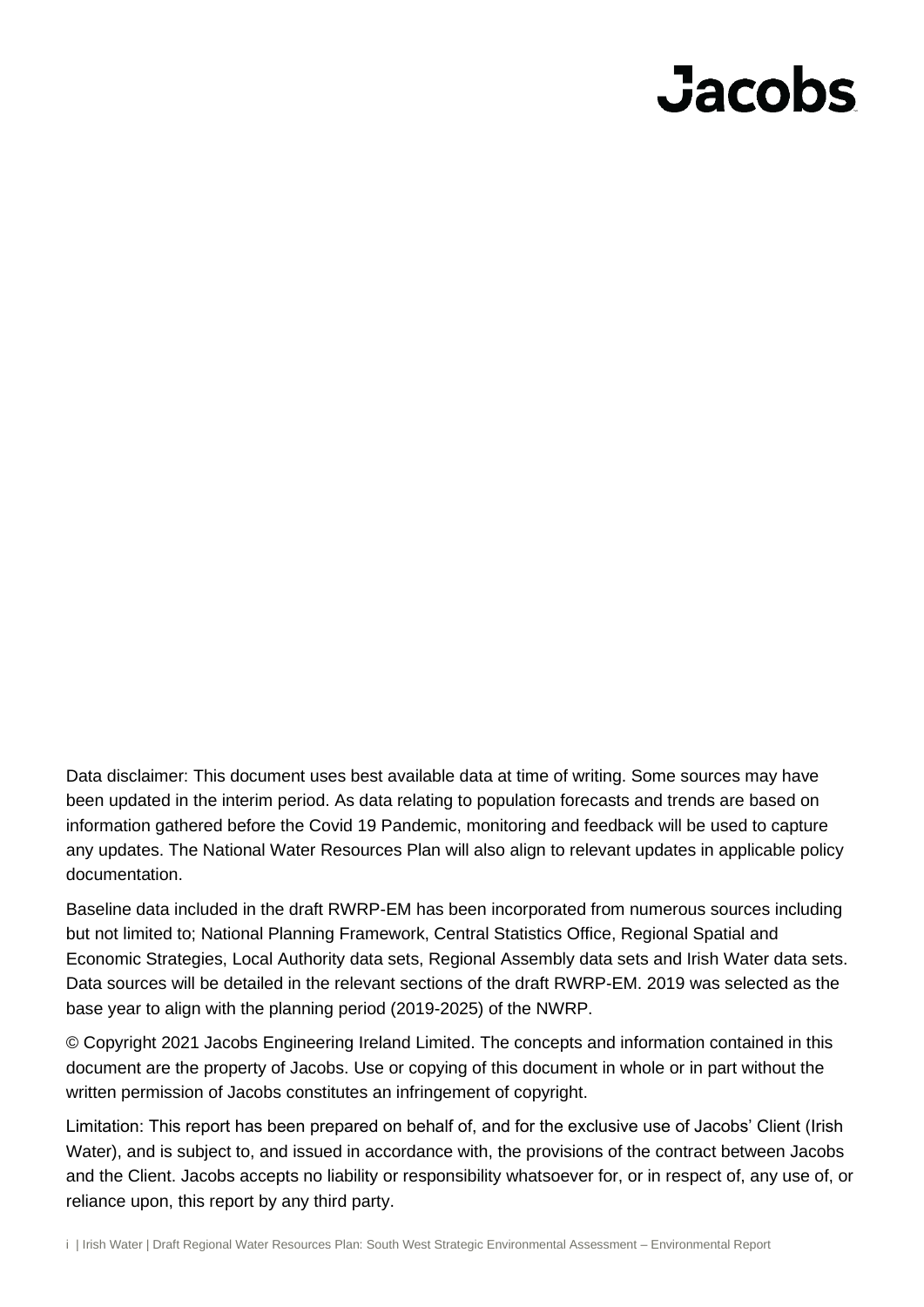# **Appendix A Baseline Environment Figures**

- Figure 5.1a Population, Health and Material Assets (Built) Context Overview Figure 5.2a Water Context: Surface Waterbodies – Overview Figure 5.2b Surface Waterbodies at Risk (EPA, April 2018) Figure 5.3a Water Context: Groundwater – Overview Figure 5.3b Ground Waterbodies at Risk (EPA, April 2018) Figure 5.4 Water Context: Flood Risk Figure 5.5 Biodiversity Context: Overview Figure 5.6 Material Assets (Natural Assets) Context - Overview
- Figure 5.7 Hydrogeology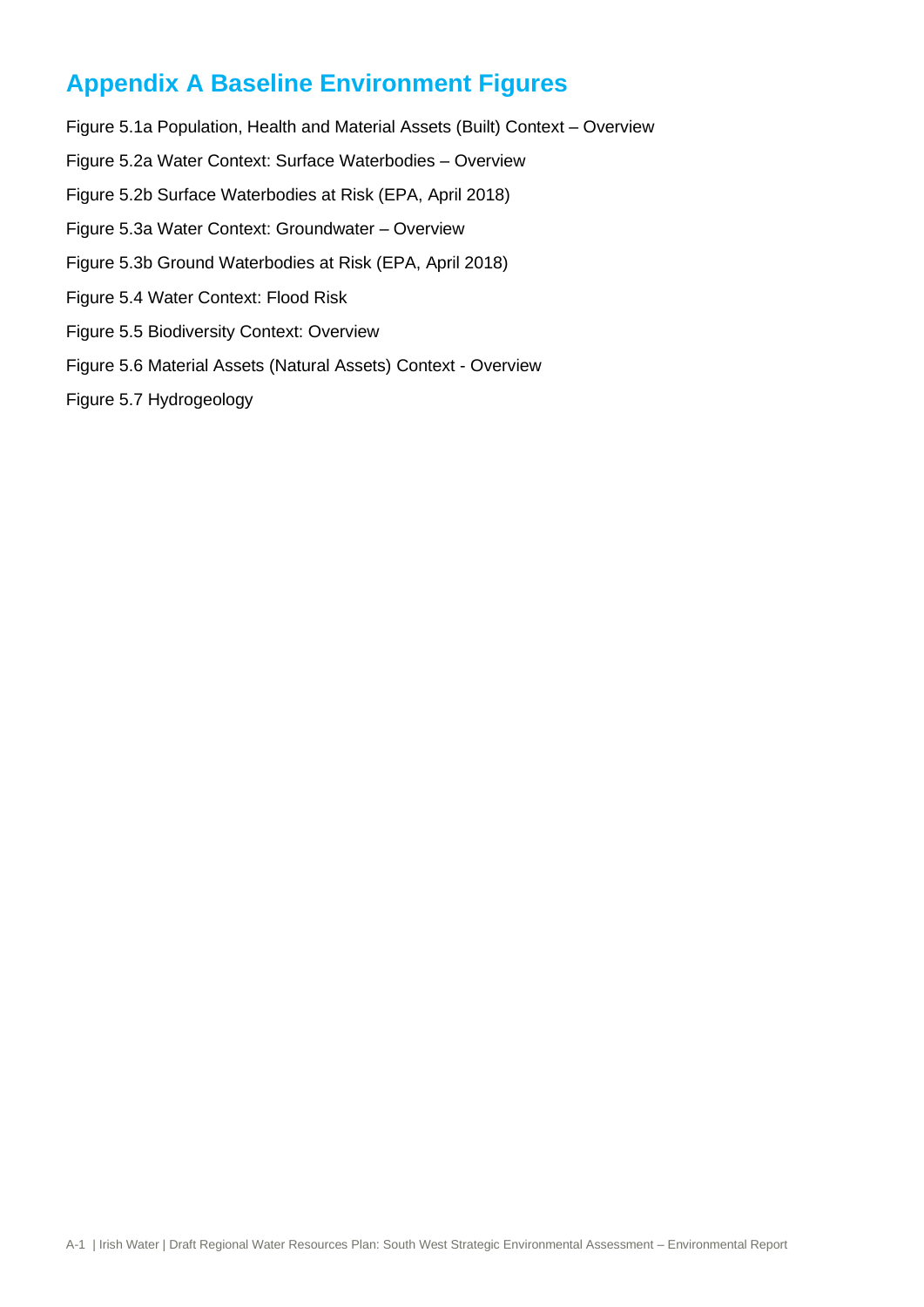# **Appendix B MCA Environment Criteria Scoring Rules**

## **B.1 Fine Screening MCA: Environmental Scoring Rules Applied**

In the Framework Plan, Irish Water describe the Option Assessment Methodology that will be used to develop a national programme of proposed solutions for all of their water supplies. The solutions will be used to reduce or eliminate the Supply Demand Balance (SDB), Water Quality, Reliability and Sustainability risks.

The purpose of Irish Water's options assessment process is to consider the widest practicable range of solutions to resolve identified need within a given area. Environmental and social assessment criteria were included from the earliest stages of the screening process, with screening criteria being applied to filter out any options that are not feasible, or viable on environmental sustainability, resilience or deliverability grounds.

In the first stage of the options screening process the unconstrained options were identified to address need. These options were then subject to coarse screening against the criteria of resilience, deliverability and environment. Any unconstrained options were rejected at this stage if they were unviable in relation to one or more assessment criteria. The remaining options were progressed to further assessment through the fine screening process.

### **B.2 Fine Screening**

The remaining options were subject to a more detailed Multi Criteria Assessment (MCA) at the Fine Screening Stage using desktop assessments of best available environmental data. The objective of the fine screening process is to ensure that all options which will progress to the feasible options list meet the following overarching criteria:

- Resilient;
- Feasible and Flexible;
- Progressible;
- Environmentally and socially viable; and
- Cost Effective.

These criteria were broken down into sub-criteria (see [Table B-1\)](#page-4-0) which were then rated between 3 and - 3 depending on the option's impact (see [Figure B-1\)](#page-3-0).

For the environmental and social criteria, each topic was rated using specific rules covered in this Appendix to provide a basis for consistency and comparability. The fine screening process, assessment criteria and general scoring guide are provided in the Framework Plan.

| <b>Major</b>      | <b>Moderate</b>   | <b>Minor</b>      | <b>Neutral</b> / |                                          | Moderate    | <b>Major</b>   |
|-------------------|-------------------|-------------------|------------------|------------------------------------------|-------------|----------------|
| Positive /        | Positive /        | Positive /        |                  | <b>Negligible   Minor Risk   Adverse</b> |             | <b>Adverse</b> |
| <b>Beneficial</b> | <b>Beneficial</b> | <b>Beneficial</b> | <b>Risk</b>      |                                          | <b>Risk</b> | <b>Risk</b>    |
|                   |                   |                   |                  | -7                                       | -2          | -3             |

<span id="page-3-0"></span>**Figure B-1 Fine Screening Rating**

#### **B.2.1 Limitations**

This is a high-level desk based assessment using option descriptions and indicative locations and routings. The scoring guidance and rules are intended to help provide a consistent approach across a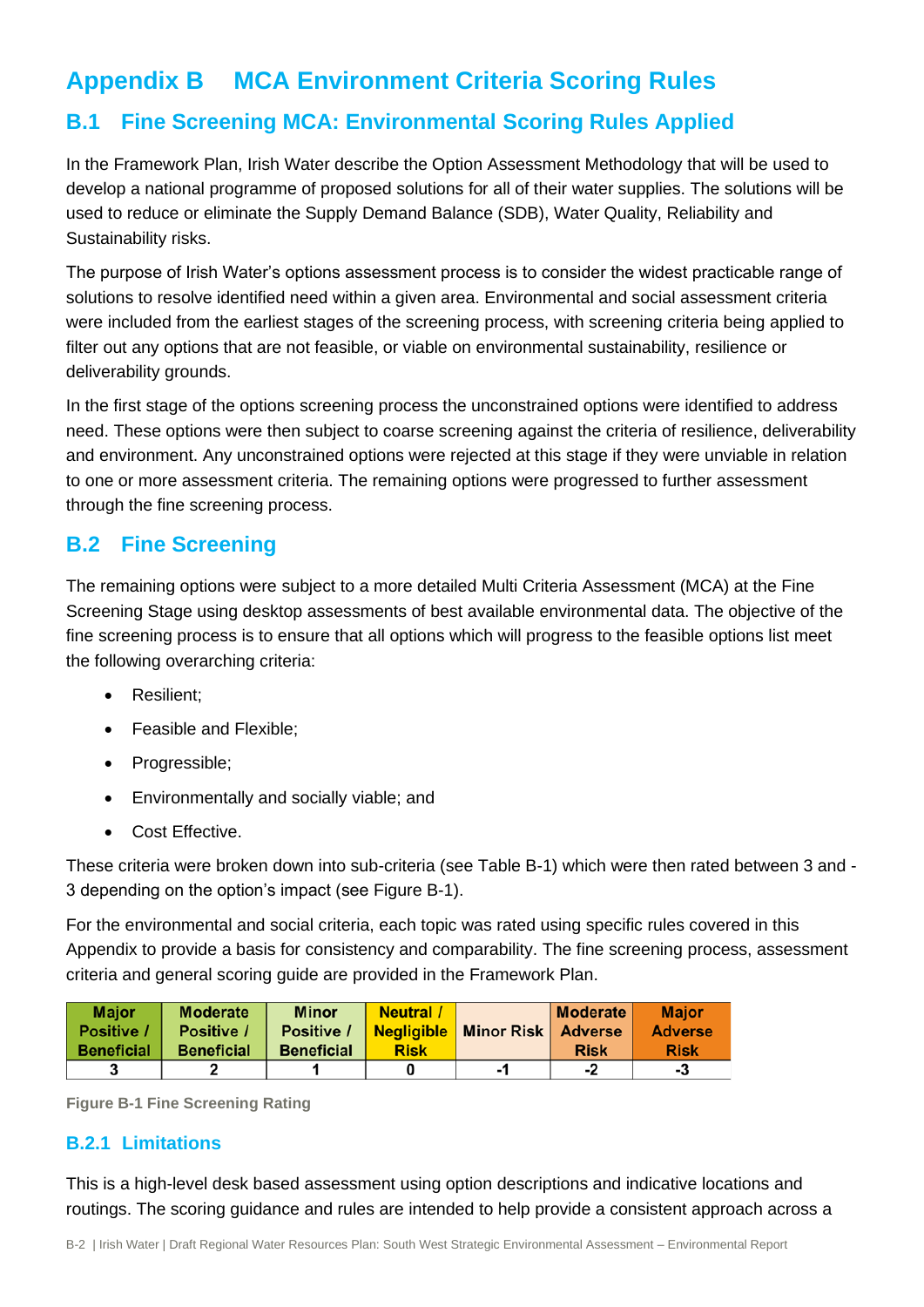large number of options of different types and levels of information. The MCA is a comparative assessment and does not replace requirements for more detailed or project level assessment. Option costings are based on unit cost values and provide a consistent approach for option comparison, these costs do not include environmental mitigation costs at this stage and these would expect to be developed as part of option design and assessment for feasibility and planning consent stages.

## **B.3 MCA Scoring Criteria**

These scoring rules focus on the environmental and social criteria and are based on the SEA objectives. They provide more detail to support consistent scoring and take account of data available and the range of options under consideration.

#### **B.3.1 Sustainability (Environmental and Social Impacts)**

The criteria for Sustainability (Environmental and Social impacts) and the questions used to rate options within the criteria for the fine screening are shown in [Table B-1.](#page-4-0)

| <b>Scoring Questions</b><br><b>SEA Objective /Topic Headings</b> |                                                                                                                                                           |  |
|------------------------------------------------------------------|-----------------------------------------------------------------------------------------------------------------------------------------------------------|--|
| <b>Sustainability (Environmental and Social impacts)</b>         |                                                                                                                                                           |  |
|                                                                  | P1: Will the option impact public health and quality of life, during construction?                                                                        |  |
| Population, health, economy<br>and recreation                    | P2: Will the option impact public health and quality of life, during operation?                                                                           |  |
|                                                                  | P3: What is the impact on recreational amenities?                                                                                                         |  |
|                                                                  | W1: Would the option or associated construction activities affect WFD Status<br>of water body status, in terms of quantity and quality for surface water? |  |
|                                                                  | W2: Would the option or associated construction activities affect WFD Status<br>of water body status, in terms of quantity and quality for groundwater?   |  |
| <b>Water Environment: Quality and</b><br><b>Resources</b>        | W3: Would the option or associated construction activities affect WFD Status<br>of water body status, in terms of hydro morphology?                       |  |
|                                                                  | W4: Would this option reduce pressure on water environment through water<br>savings?                                                                      |  |
|                                                                  | W5: Is there a potential for this option to increase flood risk $-$ e.g. increase<br>base flow or result in loss of flood plain?                          |  |
|                                                                  | W6: Will Navigation be affected?                                                                                                                          |  |
|                                                                  | B1: Potential to result in adverse effects on the integrity of a European site?                                                                           |  |
|                                                                  | B2: Potential to impact on Annex species outside designated areas?                                                                                        |  |
| <b>Biodiversity, Flora and Fauna</b>                             | B3: Potential to impact on National designated sites?                                                                                                     |  |
|                                                                  | B4: Potential to impact Biodiversity in all other areas?                                                                                                  |  |
|                                                                  | B5: Risk of INNS?                                                                                                                                         |  |
| <b>Material Assets</b>                                           | M1: Will the option make effective use of existing assets?                                                                                                |  |

<span id="page-4-0"></span>**Table B-1 Fine Screening Sustainability (Environmental and Social Impacts) Criteria**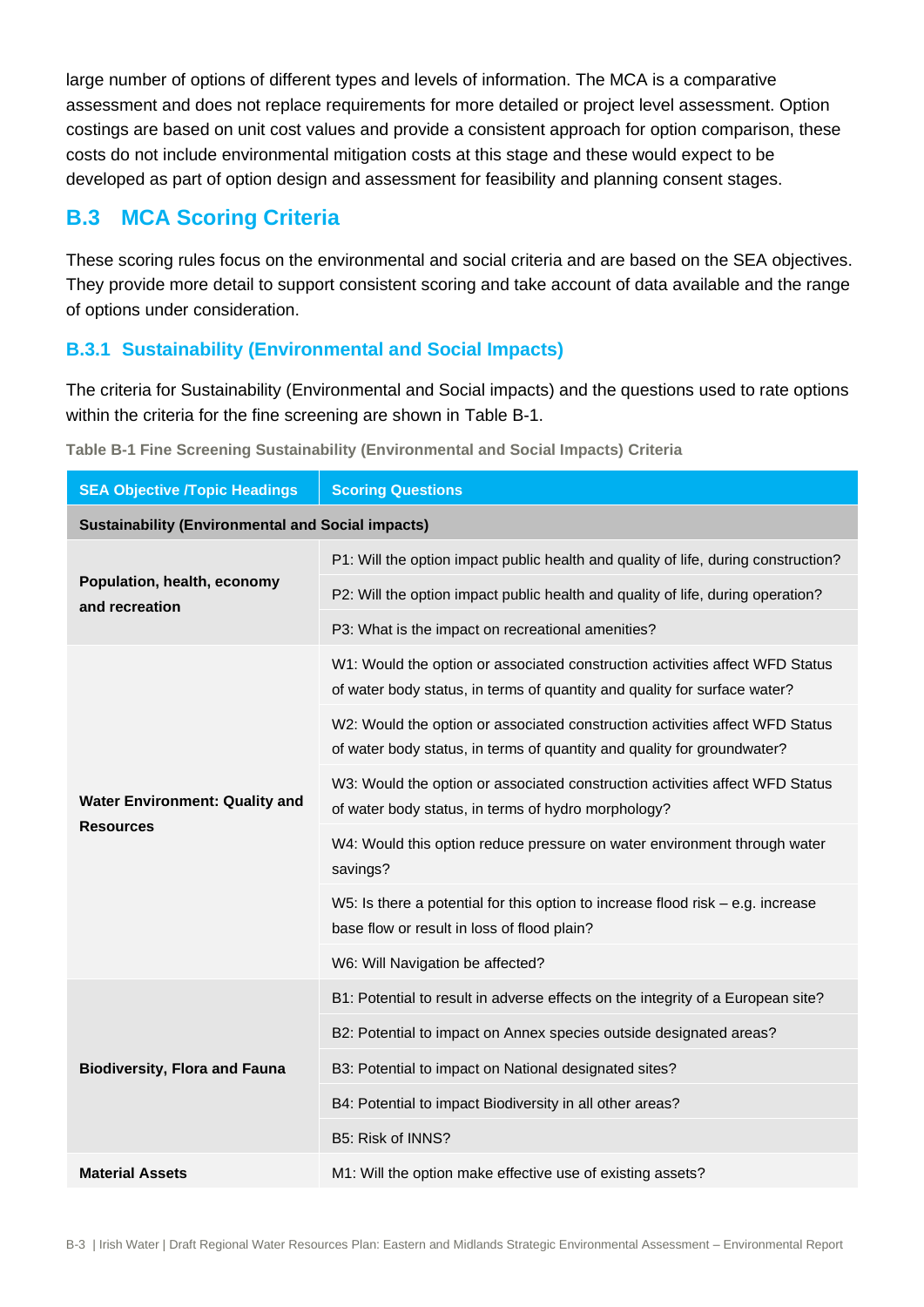| <b>SEA Objective /Topic Headings</b>        | <b>Scoring Questions</b>                                                                                                                                           |
|---------------------------------------------|--------------------------------------------------------------------------------------------------------------------------------------------------------------------|
|                                             | M2: Will this option conflict with critical infrastructure, or does the option<br>conflict with existing business, planned land use or valuable agricultural land? |
| <b>Landscape and Visual</b>                 | L1: Could this option impact the landscape character areas, townscape<br>character areas or important views – detract or improve?                                  |
| <b>Climate Change</b>                       | CC1: What is the level of construction and operational carbon emissions<br>associated with the option – tonnes?                                                    |
| <b>Culture, Heritage and</b><br>Archaeology | CH1: Does this option avoid direct damage to, or detract from the setting of,<br>designated cultural heritage assets, or does this contribute to protecting them?  |
| <b>Geology and Soils</b>                    | G1: Would any designated or non-designated geological features, valuable<br>soils, or contaminated land sites be affected?                                         |

So that the criteria could be rated comparatively across the Study Areas and options, it was important that a set of rules were followed in the rating process. The rules for the Sustainability (Environmental and Social impacts) criteria are shown in [Table B-2](#page-6-0) - [Table B-9.](#page-21-0)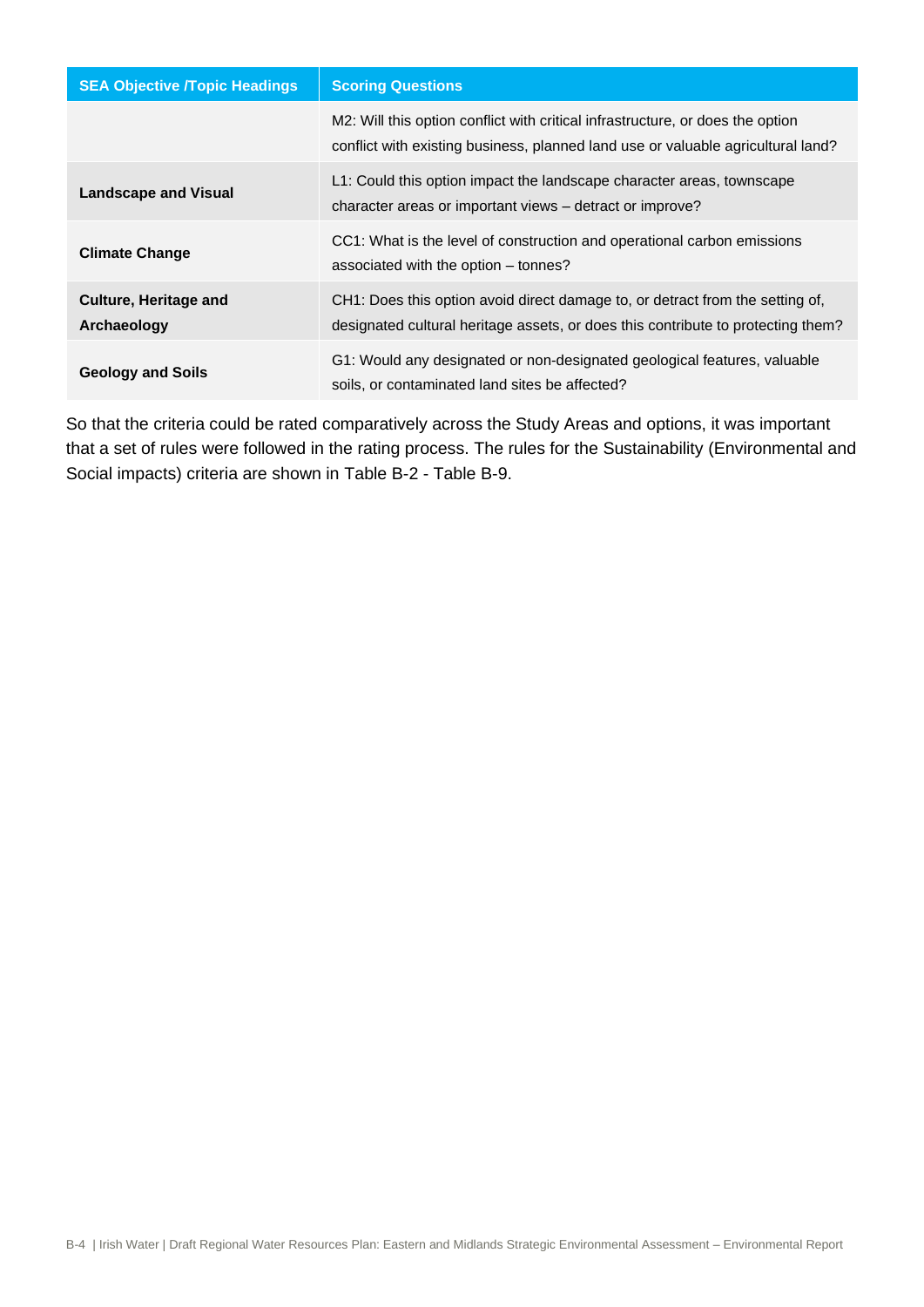#### **B.3.2 Population, Economy, Tourism and Recreation, and Human Health**

**Table B-2 Fine Screening Questions for P1, P2 and P3**

<span id="page-6-0"></span>

| <b>Fine Screening Question P1</b>                                                    | <b>Criteria</b>                                                                                                                                                                                                                                                                                                                                                                                                                                                                                                                                                    | <b>Data Sources</b>                                                                                                                                                                                                                                                            | <b>Score</b>                                |                                                                                                                                                                                                                |
|--------------------------------------------------------------------------------------|--------------------------------------------------------------------------------------------------------------------------------------------------------------------------------------------------------------------------------------------------------------------------------------------------------------------------------------------------------------------------------------------------------------------------------------------------------------------------------------------------------------------------------------------------------------------|--------------------------------------------------------------------------------------------------------------------------------------------------------------------------------------------------------------------------------------------------------------------------------|---------------------------------------------|----------------------------------------------------------------------------------------------------------------------------------------------------------------------------------------------------------------|
| Will the option impact public<br>health and quality of life, during<br>construction? | Level of concern about<br>temporary risks to health,<br>for example in relation to<br>disturbance or loss of<br>access due to construction<br>or increased risk from poor<br>water quality and risks of<br>flooding during<br>construction.<br>Ratings should be assigned<br>$\bullet$<br>relative to schemes/options<br>under consideration rather<br>than to absolute values.<br>Check GIS for impacts on<br>roads/towns and whether<br>they are urban/rural.<br>No construction would be<br>for example an abstraction<br>increase with no associated<br>works. | IW GIS layer on settlements<br>and amenities<br>Consideration to scale of<br>$\bullet$<br>the option and sensitivity of<br>the area<br>Are options located in close<br>$\bullet$<br>proximity to settlements<br>(distance <2km)?<br>Are options routed through<br>settlements? | 3<br>2<br>$\mathbf{1}$<br>$\pmb{0}$<br>$-1$ | N/A<br>N/A<br>N/A (no positive impact from construction works)<br>No or minimal construction<br>Rural - small scale construction/upgrade and/or<br>remote from sensitive receptors                             |
|                                                                                      |                                                                                                                                                                                                                                                                                                                                                                                                                                                                                                                                                                    |                                                                                                                                                                                                                                                                                | $-2$<br>$-3$                                | Urban - large scale construction/upgrade and near<br>sensitive receptors<br>No foreseeable -3 impact for this criterion.<br>Construction impact expected to be temporary and<br>subject to standard mitigation |
| <b>Fine Screening Question P2</b>                                                    | <b>Criteria</b>                                                                                                                                                                                                                                                                                                                                                                                                                                                                                                                                                    | <b>Data Sources</b>                                                                                                                                                                                                                                                            | <b>Score</b>                                |                                                                                                                                                                                                                |
|                                                                                      | Level of concern about risks<br>to health, for example in                                                                                                                                                                                                                                                                                                                                                                                                                                                                                                          | IW GIS layers on<br>settlements and amenities                                                                                                                                                                                                                                  | 3                                           | N/A                                                                                                                                                                                                            |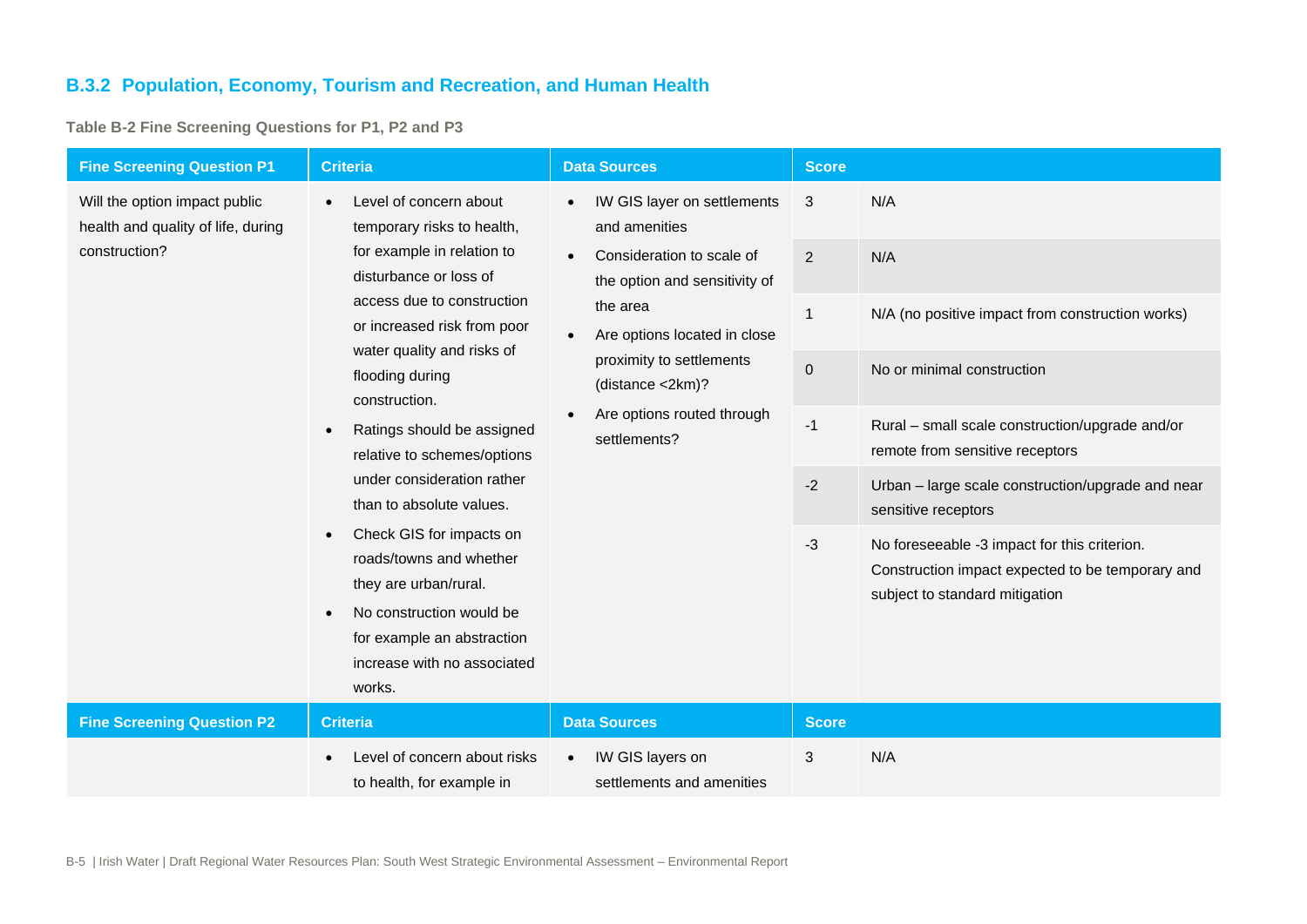Will the option impact public health and quality of life, during operation? relation to water quality, water borne disease transmission, insect borne disease transmission, recreational and agricultural land take, and risks of flooding. Ratings should be assigned relative to schemes/options under consideration rather than to absolute values. • Benefits: improved Level of service or water quality /access is an overall objective through options in combination. Unlikely to be sufficient information for individual options on for allocation of +2/+3 scoring. Positive scores where WTPs on RAL are upgraded. • Are options located in close proximity to settlements (distance <2km)? • Are options routed through settlements? 2 N/A 1 Upgrades to WTP/new WTP likely to result in improved water quality/reliability 0 Below ground assets in rural/urban area, upgrades to existing sites or new sites within industrial areas -1 New above ground assets in rural areas near sensitive receptors -2 New above ground assets in urban areas near sensitive receptors -3 Unlikely for individual options to score -3 as standard mitigation expected to be applied. **Fine Screening Question P3 Criteria Data Sources Data Sources Business Score** What is the impact on recreational amenities? • Type of land take • Duration of land take • Level of impact on recreational amenity • IW GIS layer for amenities (based on Failte Ireland information) and GIS layer for walking trails. 3 N/A 2 N/A 1 Potential for a net improvement to amenity provision (informal or formal recreation)

B-6 | Irish Water | Draft Regional Water Resources Plan: Eastern and Midlands Strategic Environmental Assessment – Environmental Report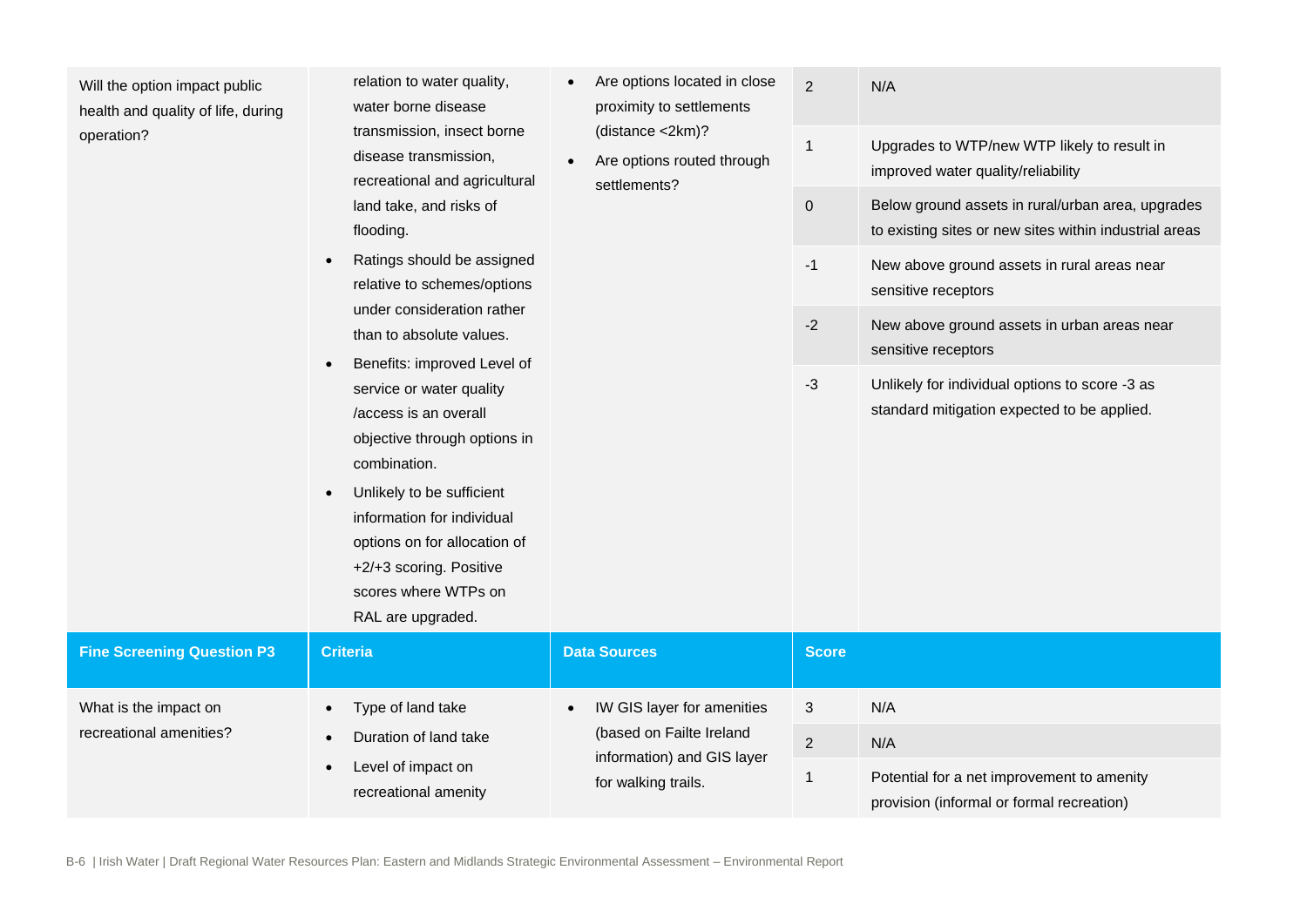- Improvement or creation of new recreation amenity (however this potential for should be improvement would need to be indicated in the option design. IW reservoirs for water supply normally have restrictions for recreational use this so cannot be assumed as a benefit for impoundments or bunded reservoirs for example)
- Is the option located within close distance of an amenity marked on the layer?
- Layers may not accurately reflect all amenities in an area.
- 0 No change
- -1 Temporary amenity area loss/loss of access to amenity area during construction
- -2 Reduction/restriction of amenity
- -3 Permanent amenity area loss

\* Extra costs associated

#### **B.3.3 Water Environment: Quality and Resources**

**Table B-3 Fine Screening Questions W1, W2, W3, W4 and W5**

| <b>Fine Screening Question W1</b>                                                                                                                              | <b>Criteria</b>                                                                                                                                                                                                                            | <b>Data Sources</b>                                                                                                                                                                                                                              | <b>Score</b>                             |                                                                                                                                                                                                         |
|----------------------------------------------------------------------------------------------------------------------------------------------------------------|--------------------------------------------------------------------------------------------------------------------------------------------------------------------------------------------------------------------------------------------|--------------------------------------------------------------------------------------------------------------------------------------------------------------------------------------------------------------------------------------------------|------------------------------------------|---------------------------------------------------------------------------------------------------------------------------------------------------------------------------------------------------------|
| Would the option or associated<br>construction activities affect<br>WFD Status of water body<br>status, in terms of quantity and<br>quality for surface water? | Based on standards<br>$\bullet$<br>outlined in WFD: % of Q95<br>- detailed scoring guide<br>takes account of WFD<br>water body status and<br>whether a river or lake<br>waterbody.<br>Potential to contribute to<br>meeting WFD objectives | Catchments.ie for additional<br>$\bullet$<br>information on catchments<br>IW GIS layer for surface<br>$\bullet$<br>water WFD status.<br>Check Hydrotool/Hydronet<br>$\bullet$<br>to ensure that proposed<br>abstraction is within 10% of<br>Q95. | 3<br>$\overline{2}$<br>0<br>$-1$<br>$-2$ | N/A<br>N/A<br>Option involves removing existing surface water<br>abstraction identified as at risk of over abstraction<br>$=<5\%$ Q95 OR No abstraction from surface water<br>5-7.5% Q95<br>7.5-10% Q95 |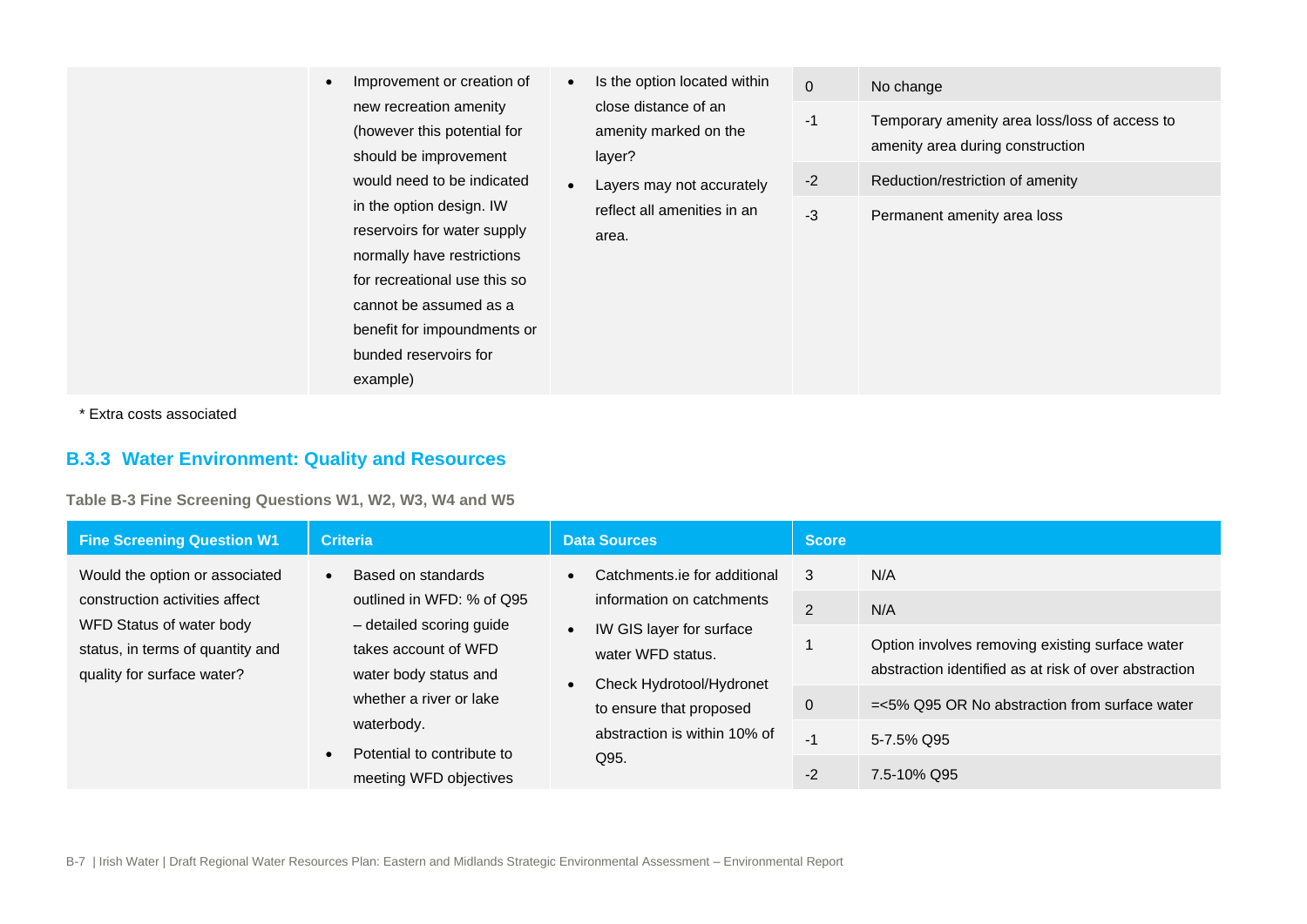|                                                                                          | considered based on review<br>of potential over abstraction<br>risk from existing<br>abstractions.<br>Unlikely to be sufficient<br>information for allocation of<br>+2/+3 scoring for individual<br>options |                                                                                                                                          | $-3$           | status*                                                                                                | >10% of Q95 also preventing a return to good |
|------------------------------------------------------------------------------------------|-------------------------------------------------------------------------------------------------------------------------------------------------------------------------------------------------------------|------------------------------------------------------------------------------------------------------------------------------------------|----------------|--------------------------------------------------------------------------------------------------------|----------------------------------------------|
| <b>Fine Screening Question W2</b>                                                        | <b>Criteria</b>                                                                                                                                                                                             | <b>Data Sources</b>                                                                                                                      | <b>Score</b>   | <b>Bedrock</b>                                                                                         | <b>Gravels</b>                               |
| Would the option or associated                                                           | % of average recharge.<br>$\bullet$                                                                                                                                                                         | Check underlying aquifer<br>and 'Average Recharge'<br>(GSI)<br><b>Groundwater Working</b><br>$\bullet$<br>Group Document No. 5,<br>2005) | 3              | N/A                                                                                                    | N/A                                          |
| construction activities affect                                                           | WFD Assessment of Impact<br>$\bullet$                                                                                                                                                                       |                                                                                                                                          | $\overline{2}$ | N/A                                                                                                    | N/A                                          |
| WFD Status of water body<br>status, in terms of quantity and<br>quality for groundwater? | & Assignment of Risk<br>Categories Table 4                                                                                                                                                                  |                                                                                                                                          | -1             | Option involves removing existing groundwater<br>abstraction identified as at risk of over abstraction |                                              |
| Option = Proposed Q [MI/d]<br>$\bullet$<br>$\bullet$<br>groundwater abstractions         | Review of sustainability of                                                                                                                                                                                 |                                                                                                                                          | $\pmb{0}$      | <2% OR No<br>abstraction from<br>groundwater                                                           | <2% OR No abstraction<br>from groundwater    |
|                                                                                          | Unlikely to be sufficient<br>information for allocation of<br>+2/ +3 scoring for individual                                                                                                                 |                                                                                                                                          | $-1$           | < 10%                                                                                                  | $<$ 20%                                      |
|                                                                                          |                                                                                                                                                                                                             |                                                                                                                                          | $-2$           | $<$ 20%                                                                                                | $<$ 30%                                      |
|                                                                                          | options                                                                                                                                                                                                     |                                                                                                                                          | $-3$           | >20%                                                                                                   | $>30\%$                                      |
| <b>Fine Screening Question W3</b>                                                        | <b>Criteria</b>                                                                                                                                                                                             | <b>Data Sources</b>                                                                                                                      | <b>Score</b>   |                                                                                                        |                                              |
| Would the option or associated                                                           |                                                                                                                                                                                                             | Catchments.ie for additional                                                                                                             | $\sqrt{3}$     | N/A                                                                                                    |                                              |
| construction activities affect                                                           | information on catchments                                                                                                                                                                                   | $\overline{2}$                                                                                                                           | N/A            |                                                                                                        |                                              |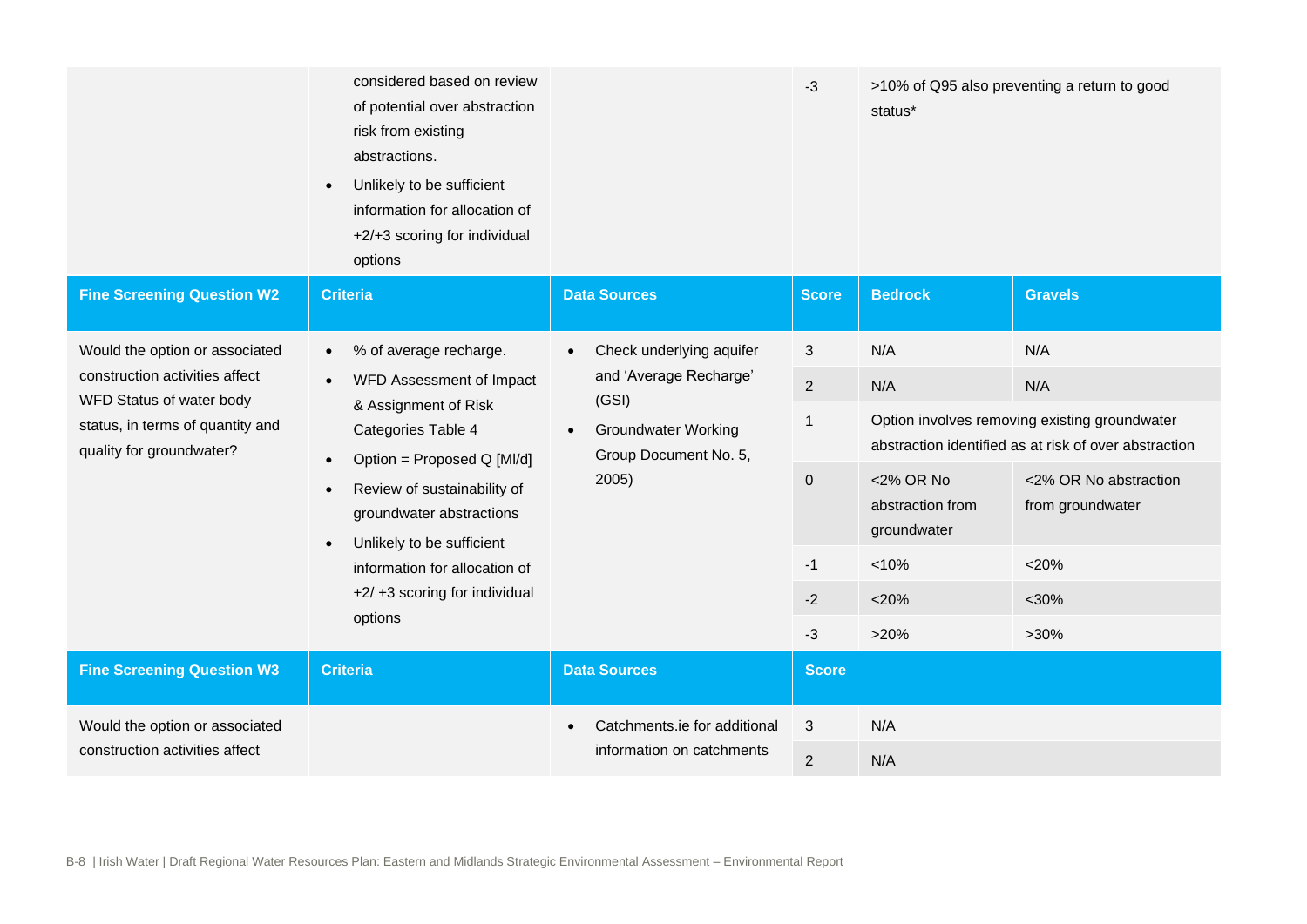| WFD Status of water body<br>status, in terms of<br>hydromorphology? | Option type and its<br>perceived effect on<br>hydromorphology<br>Potential benefits from river<br>restoration/removal of<br>barriers such as weirs<br>where this is feasible and<br>there is agreement with<br>parties responsible for the<br>structures.<br>Unlikely to be sufficient<br>information for allocation of<br>+2/+3 scoring for individual<br>options | IW GIS layer for<br>groundwater WFD status,<br>groundwater risk status,<br>and surface water WFD<br>status. | $\mathbf{1}$<br>$\mathbf 0$<br>$-1$<br>$-2$<br>$-3$ | Option likely to contribute to WFD objectives by<br>removing barriers or structures such as weirs or by<br>including river restoration<br>No change to hydromorphology<br>Lower intake on lake abstraction - new<br>infrastructure<br>New river abstraction and intake structure<br>Impoundment option - online with loss of river<br>channel |
|---------------------------------------------------------------------|--------------------------------------------------------------------------------------------------------------------------------------------------------------------------------------------------------------------------------------------------------------------------------------------------------------------------------------------------------------------|-------------------------------------------------------------------------------------------------------------|-----------------------------------------------------|-----------------------------------------------------------------------------------------------------------------------------------------------------------------------------------------------------------------------------------------------------------------------------------------------------------------------------------------------|
|                                                                     |                                                                                                                                                                                                                                                                                                                                                                    |                                                                                                             |                                                     |                                                                                                                                                                                                                                                                                                                                               |
| <b>Fine Screening Question W4</b>                                   | <b>Criteria</b>                                                                                                                                                                                                                                                                                                                                                    | <b>Data Sources</b>                                                                                         | <b>Score</b>                                        |                                                                                                                                                                                                                                                                                                                                               |
| Would this option reduce<br>pressure on water environment           | Does the option include<br>leakage reduction or a                                                                                                                                                                                                                                                                                                                  | EPA Hydrometric data<br>(initially)                                                                         | $3^*$                                               | N/A                                                                                                                                                                                                                                                                                                                                           |
| through water savings?                                              | reduction in abstraction?<br>Positive score if option<br>$\bullet$                                                                                                                                                                                                                                                                                                 | Qube Model                                                                                                  | $2^*$                                               | N/A                                                                                                                                                                                                                                                                                                                                           |
|                                                                     | includes mains replacement<br>reducing leakage or a<br>reduction in abstraction -<br>supporting objectives of use                                                                                                                                                                                                                                                  |                                                                                                             | $\mathbf{1}$                                        | Unlikely to be sufficient information to score<br>positive benefits for water savings from individual<br>options                                                                                                                                                                                                                              |
|                                                                     | less and lose less. *<br>*Water savings options are                                                                                                                                                                                                                                                                                                                |                                                                                                             | $\mathbf 0$                                         | No water savings associated with this option                                                                                                                                                                                                                                                                                                  |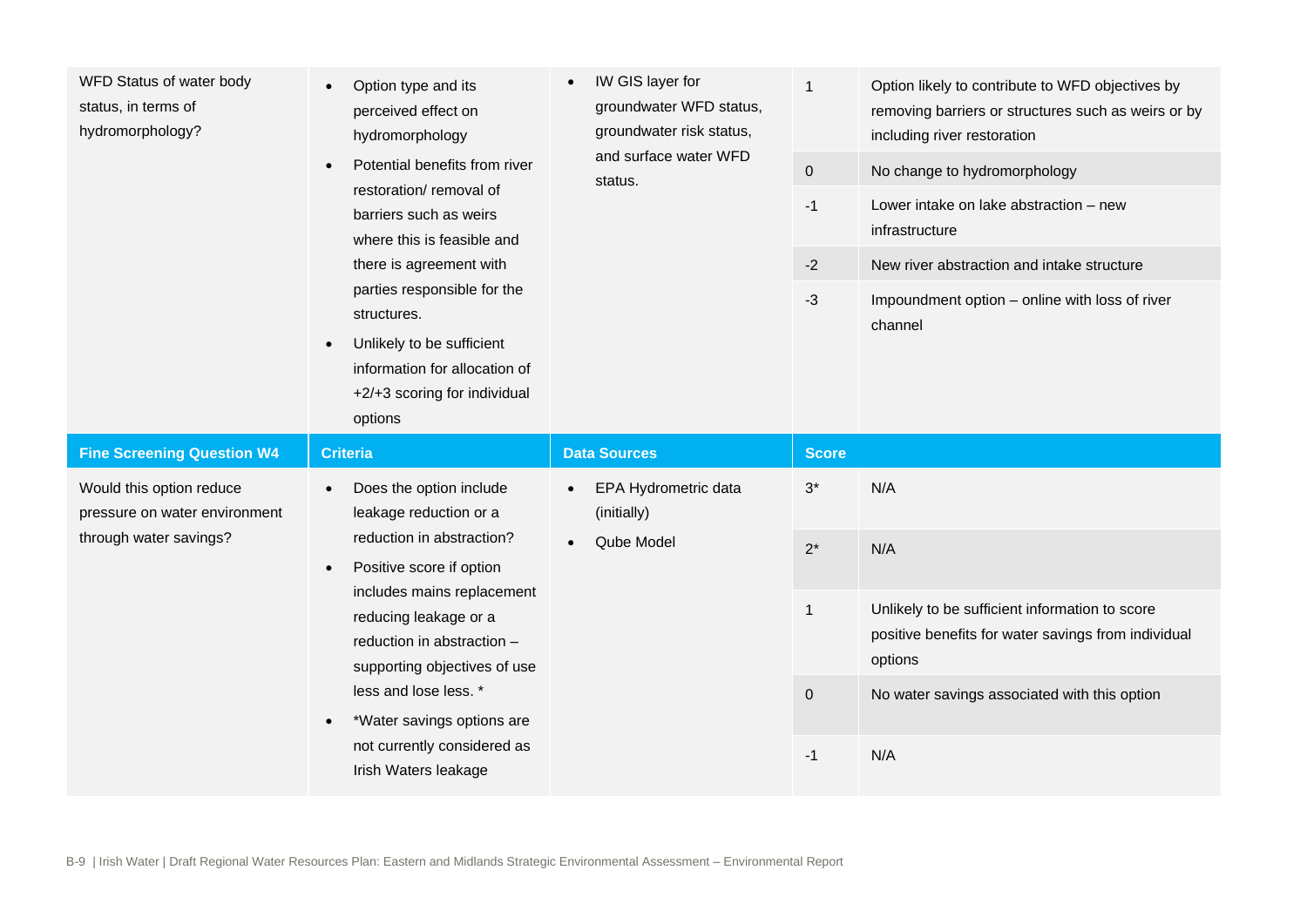|                                                                         | reduction targets were<br>included in their supply<br>demand balance<br>calculations for this iteration<br>of the Framework Plan.<br>(note negative effects on<br>environment addressed<br>through criteria W1,2 3 and<br>4) |                                                                                                                         | $-2$<br>$-3$   | N/A<br>N/A                                                                                                    |
|-------------------------------------------------------------------------|------------------------------------------------------------------------------------------------------------------------------------------------------------------------------------------------------------------------------|-------------------------------------------------------------------------------------------------------------------------|----------------|---------------------------------------------------------------------------------------------------------------|
| <b>Fine Screening Question W5</b>                                       | <b>Criteria</b>                                                                                                                                                                                                              | <b>Data Sources</b>                                                                                                     | <b>Score</b>   |                                                                                                               |
| Is there a potential for this option<br>to increase flood risk $-$ e.g. | <b>OPW Rules</b><br>$\bullet$<br>Floodinfo.ie to determine                                                                                                                                                                   | OPW online resource for<br>$\bullet$<br>flood mapping and previous                                                      | 3              | Unlikely to be sufficient information for allocation of<br>+3 scoring                                         |
| increase base flow or result in<br>loss of flood plain?                 | whether option would result<br>in loss of flood plain<br>Option supporting retention<br>of water in upper catchment<br>Option providing storage<br>capacity for flood water                                                  | flood events (not used at<br>this stage)<br>Floodinfo.ie for flood<br>$\bullet$<br>mapping and previous flood<br>events | $\overline{2}$ | Unlikely to be sufficient information for allocation of<br>+2 scoring                                         |
|                                                                         |                                                                                                                                                                                                                              |                                                                                                                         | 1              | Option provides additional flood storage or<br>promotes retention of water in upper catchment                 |
|                                                                         |                                                                                                                                                                                                                              |                                                                                                                         | $\pmb{0}$      | No loss of flood plain or change to flood risk (e.g.<br>upgrade of existing infrastructure)                   |
|                                                                         |                                                                                                                                                                                                                              |                                                                                                                         | $-1$           | Above ground asset adjacent to/on flood plain with<br>potential for loss of flood plain or effect on drainage |
|                                                                         |                                                                                                                                                                                                                              |                                                                                                                         | $-2$           | Loss of flood storage area with some added risk of<br>downstream flooding                                     |
|                                                                         |                                                                                                                                                                                                                              |                                                                                                                         | -3             | Loss of flood storage area with potential added risk<br>to downstream settlements/urban areas                 |
| <b>Fine Screening Question W6</b>                                       | <b>Criteria</b>                                                                                                                                                                                                              | <b>Data Sources</b>                                                                                                     | <b>Score</b>   |                                                                                                               |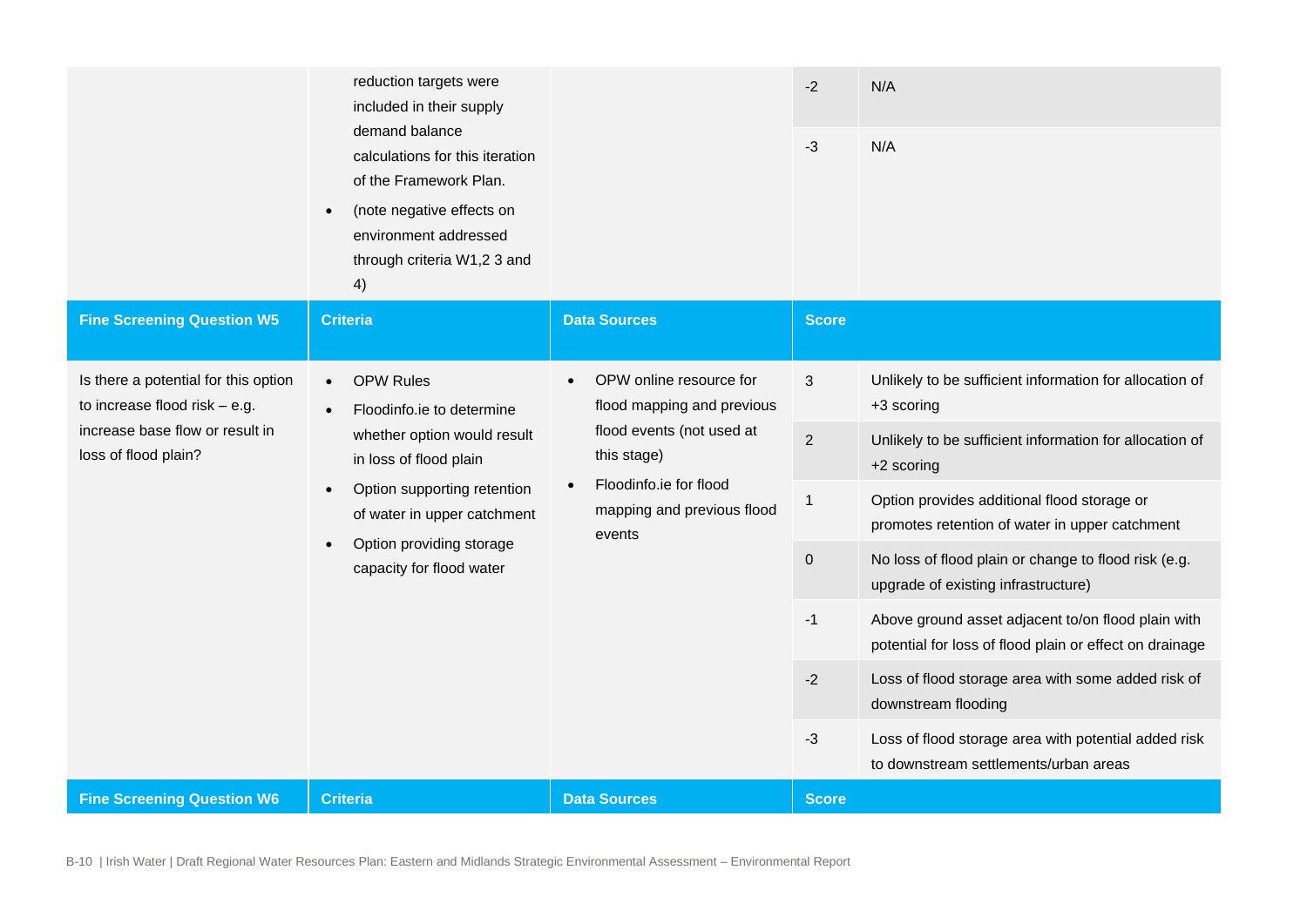| Will Navigation be affected? | Potential for impacts on<br>navigable waterways -<br>based on proximity of works<br>to navigable waterways and | Navigable Waterways GIS<br>information | 3<br>$\overline{2}$                                                                                     | N/A<br>N/A                                                                                                                                                                 |
|------------------------------|----------------------------------------------------------------------------------------------------------------|----------------------------------------|---------------------------------------------------------------------------------------------------------|----------------------------------------------------------------------------------------------------------------------------------------------------------------------------|
|                              |                                                                                                                |                                        | $\mathbf{1}$                                                                                            | N/A                                                                                                                                                                        |
|                              | type of works.                                                                                                 |                                        | $\mathbf 0$                                                                                             | No impact on navigable waterways expected                                                                                                                                  |
|                              |                                                                                                                |                                        | $-1$                                                                                                    | Navigation could potentially be affected by option<br>such as a new abstraction on a navigable waterway<br>but impacts likely to be avoidable through siting<br>and design |
|                              |                                                                                                                | $-2$                                   | Navigation could potentially be affected by option<br>due to reduced water levels in navigable waterway |                                                                                                                                                                            |
|                              |                                                                                                                |                                        | $-3$                                                                                                    | Navigation would potentially be affected by option<br>due to proposed structures or reduced water levels<br>in navigable waterways                                         |

### **B.3.4 Biodiversity, Flora and Fauna**

**Table B-4 Fine Screening Questions B1, B2, B3, B4 and B5**

| <b>Fine Screening Question B1</b>                                                                         | <b>Criteria</b>                                                                                                                                        | <b>Data Sources</b>                                                                                                                     | Score *                  |                                                                                                                                                                                                                                            |
|-----------------------------------------------------------------------------------------------------------|--------------------------------------------------------------------------------------------------------------------------------------------------------|-----------------------------------------------------------------------------------------------------------------------------------------|--------------------------|--------------------------------------------------------------------------------------------------------------------------------------------------------------------------------------------------------------------------------------------|
| Is there potential for the option to<br>result in adverse effects on the<br>integrity of a European site? | Undermining the sites<br>conservation objectives<br>through direct or indirect<br>effect pathways.<br>Direct loss of habitat or<br>supporting habitat. | NPWS GIS Database for<br>$\bullet$<br>European Designated sites<br>including SACs and SPAs<br><b>SAC/SPA Conservation</b><br>Objectives | 3<br>$\overline{2}$<br>0 | N/A<br>N/A<br>Potential for benefits to designated site from<br>removal or reduction of an impact - thereby<br>improving the conservation status or condition of a<br>European site.<br>No potential for option to impact on European site |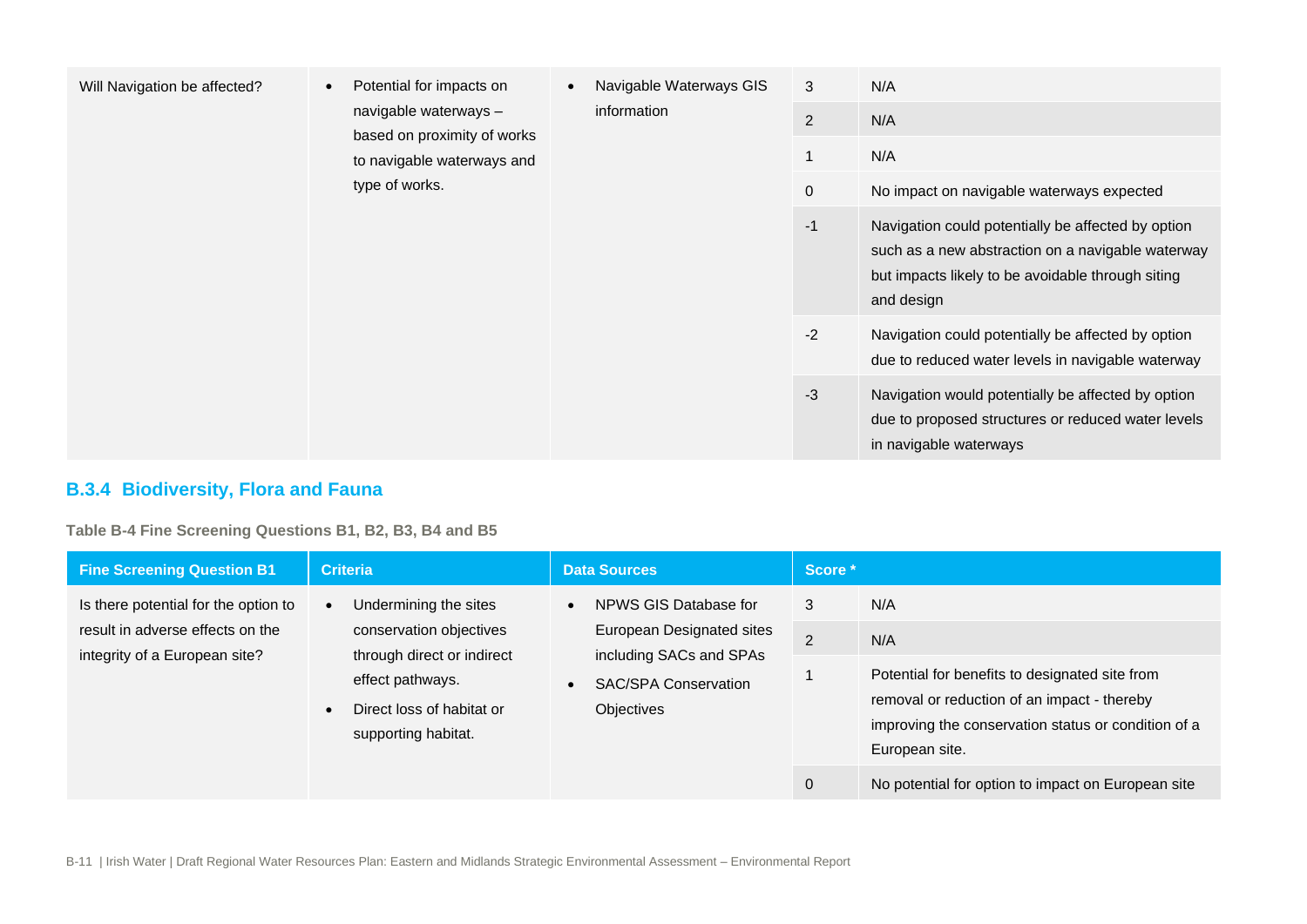| Mortality of Qualifying<br>Interest species (QIs).<br>Changes to water quality,<br>both qualitatively and<br>quantitatively.<br>Changes in hydrology<br>impacting on water<br>dependant species and<br>habitats (ground water<br>dependant terrestrial<br>ecosystems - GWDTE).<br>Unlikely to be sufficient<br>information for allocation of<br>+2 or +3 positive scoring for<br>level of benefit |                                                                                 |                               | $-1$                                                                                                                                                                                                                                                                  | Hydrological link to European site (SAC/SPA). No<br>direct habitat loss within European site. No works<br>within a European site. Potential for disturbance to<br>QI species outside European site (e.g. mobile QI<br>species otter, birds etc.). Impacts can be mitigated |
|---------------------------------------------------------------------------------------------------------------------------------------------------------------------------------------------------------------------------------------------------------------------------------------------------------------------------------------------------------------------------------------------------|---------------------------------------------------------------------------------|-------------------------------|-----------------------------------------------------------------------------------------------------------------------------------------------------------------------------------------------------------------------------------------------------------------------|----------------------------------------------------------------------------------------------------------------------------------------------------------------------------------------------------------------------------------------------------------------------------|
|                                                                                                                                                                                                                                                                                                                                                                                                   |                                                                                 |                               | $-2$                                                                                                                                                                                                                                                                  | No direct habitat loss within European site.<br>Temporary works within or adjacent to European<br>site or direct crossing of river European site.<br>Potential for temporary disturbance to QI species<br>within European site. Impacts can be mitigated                   |
|                                                                                                                                                                                                                                                                                                                                                                                                   |                                                                                 | $-3$                          | In some instances, impacts may not be fully known<br>or understood without further detailed site<br>assessment. Site assessment could identify<br>potential adverse effects on site integrity (AESI) for<br>which mitigation or alternative option may be<br>required |                                                                                                                                                                                                                                                                            |
| <b>Fine Screening Question B2</b>                                                                                                                                                                                                                                                                                                                                                                 | <b>Criteria</b>                                                                 | <b>Data Sources</b>           | <b>Score</b>                                                                                                                                                                                                                                                          |                                                                                                                                                                                                                                                                            |
| Is there potential for the option to                                                                                                                                                                                                                                                                                                                                                              | Undermining the favourable<br>$\bullet$                                         | NPWS GIS Layer -<br>$\bullet$ | 3                                                                                                                                                                                                                                                                     | N/A                                                                                                                                                                                                                                                                        |
| impact Annex I habitats or<br>Annex II/ IV species outside                                                                                                                                                                                                                                                                                                                                        | conservation status of<br>species and habitats listed                           | <b>Ecosystem Provision</b>    | $\overline{2}$                                                                                                                                                                                                                                                        | N/A                                                                                                                                                                                                                                                                        |
| European sites?<br>on the annexes of the<br>Habitats Directive (e.g.<br>species and habitats listed<br>in Article 17 reports).<br>Direct habitat loss<br>Disturbance to species                                                                                                                                                                                                                   | <b>National Biodiversity Data</b><br>Centre (NBDC)<br>NPWS Article 17 GIS Layer | $\mathbf{1}$                  | Potential benefits to Annexed species through for<br>example removal of obstructive weir or addition of<br>fish pass                                                                                                                                                  |                                                                                                                                                                                                                                                                            |
|                                                                                                                                                                                                                                                                                                                                                                                                   |                                                                                 |                               | $\pmb{0}$                                                                                                                                                                                                                                                             | No potential for option to impact on Annex I<br>habitats or Annex II/ IV species                                                                                                                                                                                           |
|                                                                                                                                                                                                                                                                                                                                                                                                   |                                                                                 |                               | $-1$                                                                                                                                                                                                                                                                  | Disturbance to Annex I habitats or Annex II/IV<br>species                                                                                                                                                                                                                  |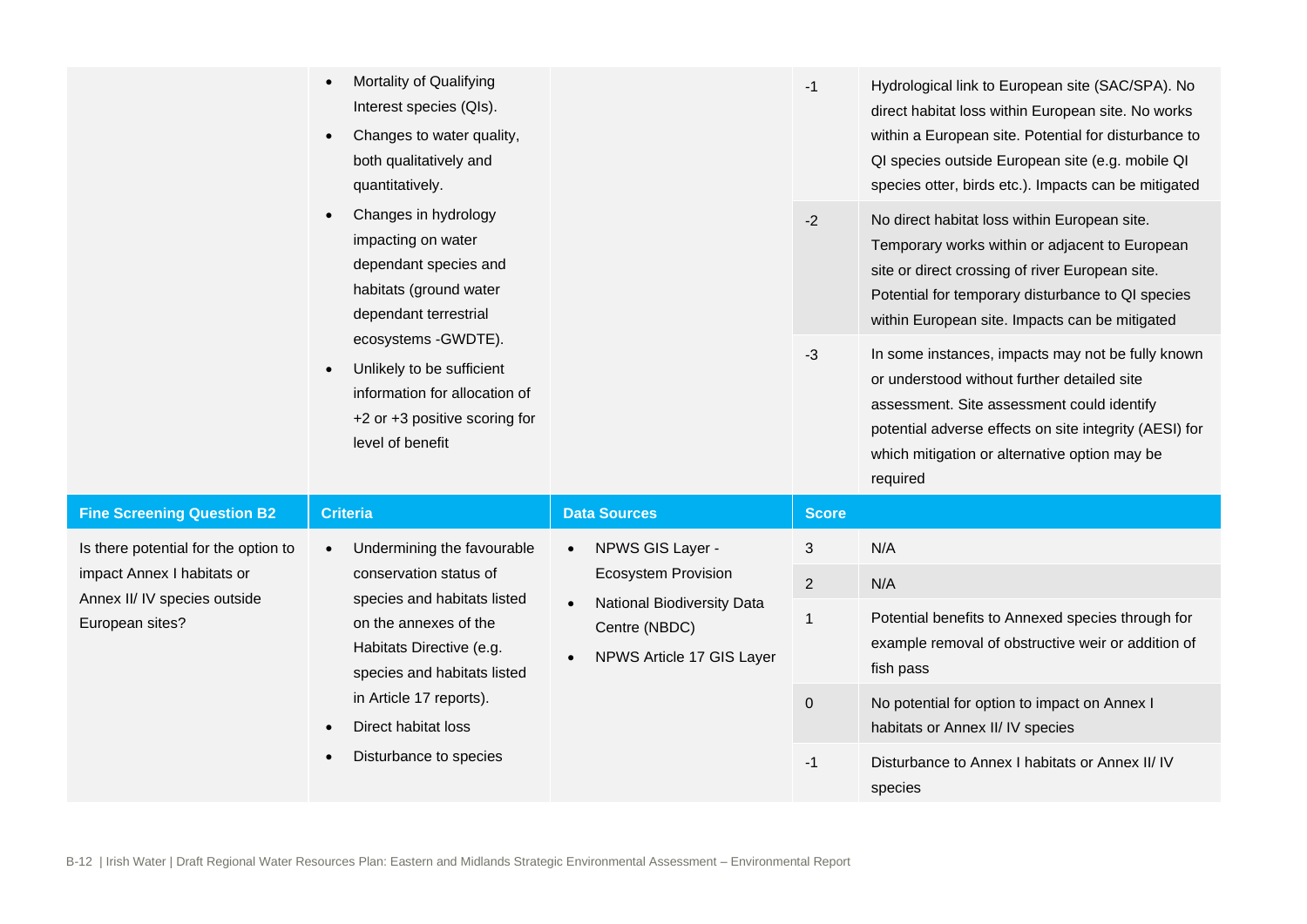|                                                                     | Disturbance to or loss of<br>commuting or foraging<br>habitat<br>Direct mortality of species<br>Unlikely to be sufficient<br>information for allocation of<br>+2 or +3 scoring of level of<br>benefit |                                                | $-2$<br>$-3$                                                                                                                 | Disturbance to or loss of commuting or foraging<br>habitat used by Annexed species<br>Direct mortality of Annexed species outside of<br>European sites<br>Unlikely to be sufficient information for allocation of<br>-3 scoring therefore level of negative impact<br>currently not measurable |
|---------------------------------------------------------------------|-------------------------------------------------------------------------------------------------------------------------------------------------------------------------------------------------------|------------------------------------------------|------------------------------------------------------------------------------------------------------------------------------|------------------------------------------------------------------------------------------------------------------------------------------------------------------------------------------------------------------------------------------------------------------------------------------------|
| <b>Fine Screening Question B3</b>                                   | <b>Criteria</b>                                                                                                                                                                                       | <b>Data Source</b>                             | <b>Score</b>                                                                                                                 |                                                                                                                                                                                                                                                                                                |
| Is there potential for the option to                                | Undermining the<br>$\bullet$                                                                                                                                                                          | NPWS GIS layer -NHAs,                          | 3                                                                                                                            | N/A                                                                                                                                                                                                                                                                                            |
| impact on a Nationally                                              | conservation of national<br>designated sites.                                                                                                                                                         | pNHAs.<br>GIS layer - foss wetland             | 2                                                                                                                            | N/A                                                                                                                                                                                                                                                                                            |
| Designated site (e.g. NHAs,<br>pNHAs).<br>site (e.g. direct loss of | Direct impact on designated<br>habitat)                                                                                                                                                               |                                                | $\mathbf{1}$                                                                                                                 | Potential for benefits to designated site from<br>enhancement or removal of an effect such as from<br>an existing abstraction                                                                                                                                                                  |
|                                                                     | Disturbance (e.g. spread of<br>invasive species from<br>adjacent sites).<br>Unlikely to be sufficient<br>information for allocation of                                                                |                                                | $\mathbf 0$                                                                                                                  | No impact on national designated sites expected                                                                                                                                                                                                                                                |
| +2 or +3 scoring of level of<br>benefit                             |                                                                                                                                                                                                       |                                                | $-1$                                                                                                                         | No direct loss of habitat within designated area.<br>Indirect (temporary) impact.                                                                                                                                                                                                              |
|                                                                     |                                                                                                                                                                                                       |                                                | $-2$                                                                                                                         | Direct loss of habitat within designated area. Direct<br>(permanent) impact.                                                                                                                                                                                                                   |
|                                                                     |                                                                                                                                                                                                       | $-3$                                           | No -3 scoring as there will be avoidance and/or<br>mitigation to prevent significant impact on National<br>Designated sites. |                                                                                                                                                                                                                                                                                                |
| <b>Fine Screening Question B4</b>                                   | <b>Criteria</b>                                                                                                                                                                                       | <b>Data Sources</b>                            | <b>Score</b>                                                                                                                 |                                                                                                                                                                                                                                                                                                |
|                                                                     | Outside of European and<br>Nationally designated sites                                                                                                                                                | GIS layer - foss<br>wetland/aerial photography | 3                                                                                                                            | Potential to create new high value habitat on a<br>large scale                                                                                                                                                                                                                                 |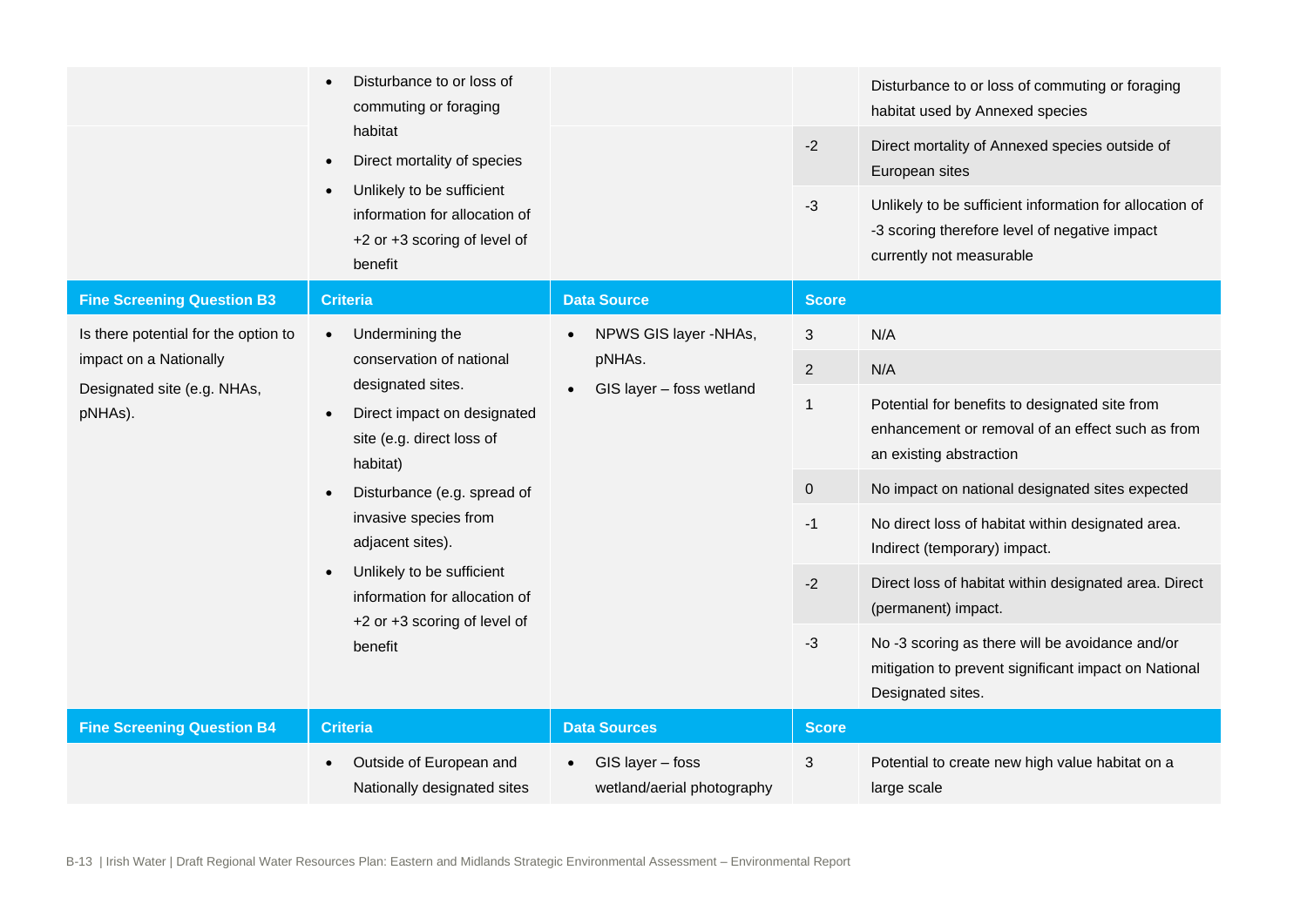Is there potential for the option to impact on Biodiversity in all other areas

• Loss of significant areas of ecologically valuable habitat and/or by undermining biodiversity objectives outlined in local or national

plans (e.g. county development plans) • Direct habitat loss (e.g. hedgerows/woodlands other semi-natural habitats)

• Disturbance to species

• Direct mortality of species protected under the wildlife act (e.g. badger, common frog, newts, nesting birds

• Positive scoring for overall biodiversity enhancements where sufficient information

etc.)

etc.)

protected under the wildlife act (e.g. badger, common frog, newts, nesting birds

• National Biodiversity Data Centre (NBDC)

|      | small scale                                                                                                                     |
|------|---------------------------------------------------------------------------------------------------------------------------------|
| 1    | Potential to improve biodiversity through<br>enhancement of existing habitat or improving<br>connectivity                       |
| 0    | No impact on biodiversity expected                                                                                              |
| $-1$ | Temporary loss of habitat or temporary disturbance<br>to species.                                                               |
| $-2$ | Permanent loss of habitat and or direct mortality of<br>species protected under the wildlife act.                               |
| -3   | No -3 scoring as there will be avoidance and/or<br>mitigation to prevent biodiversity loss as included in<br>the option design. |

2 Potential to create new high value habitat on a

|                                        | is available for the options.        |                                                |              |     |
|----------------------------------------|--------------------------------------|------------------------------------------------|--------------|-----|
| <b>Fine Screening Question B5</b>      | <b>Criteria</b>                      | <b>Data Sources</b>                            | <b>Score</b> |     |
| Is there potential for the option to   | Species listed on the third          | <b>National Biodiversity Data</b><br>$\bullet$ | 3            | N/A |
| spread invasive non-native<br>species? | schedule of the<br>Hab+A94:C102itats | Centre                                         |              | N/A |
|                                        | Regulations 2011, (S.I. 477)         |                                                |              | N/A |

B-14 | Irish Water | Draft Regional Water Resources Plan: Eastern and Midlands Strategic Environmental Assessment – Environmental Report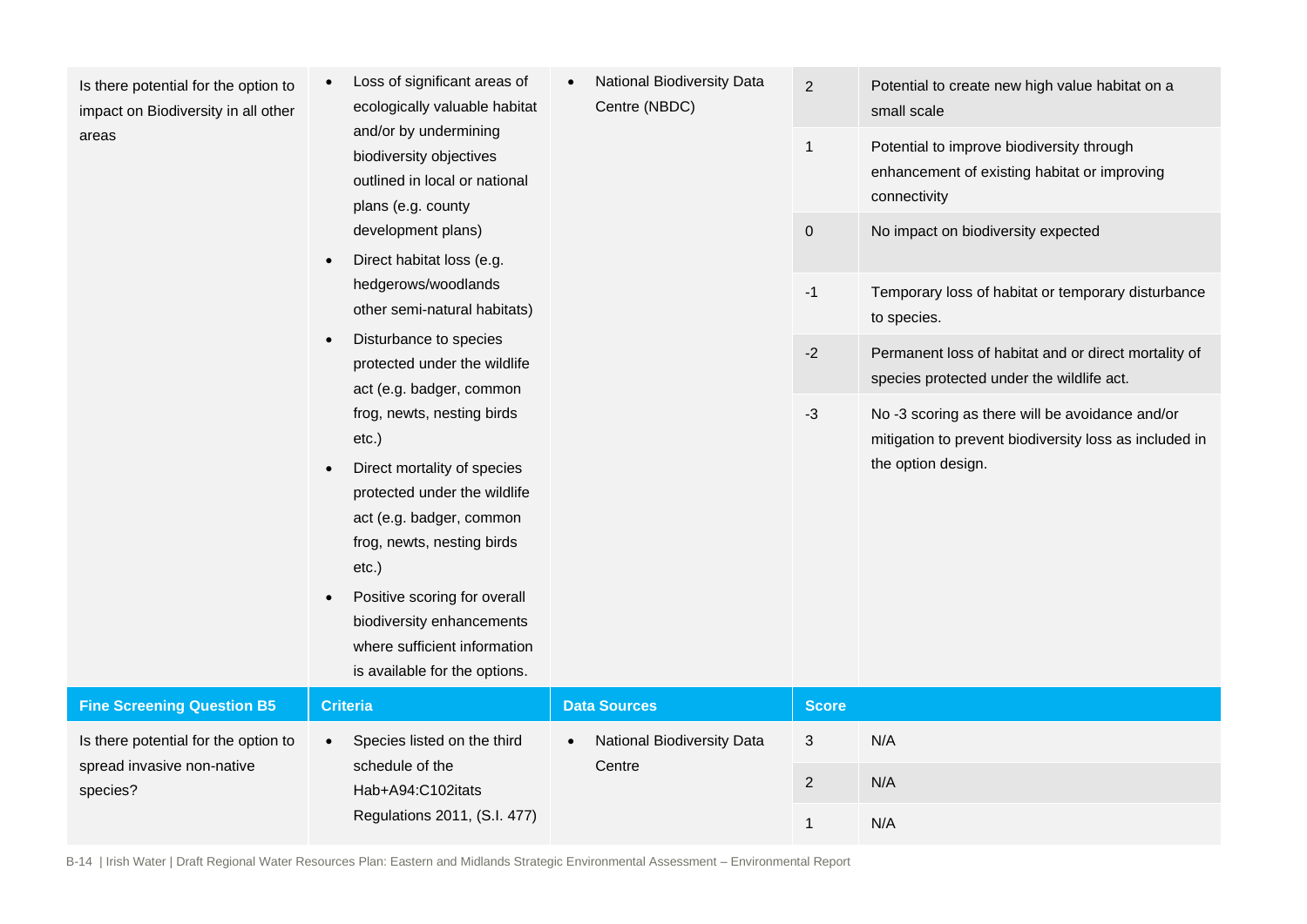| $\bullet$                 | Regs 49 & 50 Prohibition on<br>dispersal of certain species.<br>Presence of highly invasive<br>species e.g. Japanese |      | $\overline{0}$                                                                                                                 | No risk of spreading invasive species (e.g.<br>tankering of water) OR no high risk options. Irish<br>Water do not allow transfer of raw water between<br>catchments                                         |
|---------------------------|----------------------------------------------------------------------------------------------------------------------|------|--------------------------------------------------------------------------------------------------------------------------------|-------------------------------------------------------------------------------------------------------------------------------------------------------------------------------------------------------------|
| $(ZM)$ etc).<br>$\bullet$ | knotweed (JK), Himalayan<br>balsam (HB), zebra mussel<br>Unlikely to be sufficient                                   |      | $-1$                                                                                                                           | No major risk identified e.g. no records of key<br>invasive (JK, HB, ZM etc.) identified on NBDC.<br>However, site assessment would still be required to<br>rule out presence of invasive at project level. |
|                           | information for scoring<br>positive benefits from<br>removal of invasive species                                     | $-2$ | Risk identified e.g. records of key invasive species<br>(JK, HB, ZM etc.) identified on NBDC.<br>Significant cost to eradicate |                                                                                                                                                                                                             |
|                           |                                                                                                                      |      | H.B. J.K. and aquatic species. Can mitigate for this<br>however, associated time constraint and cost.                          |                                                                                                                                                                                                             |
|                           |                                                                                                                      |      | $-3$                                                                                                                           | No high-risk options such as raw-water transfer are<br>removed through Coarse Screening                                                                                                                     |

\* Score of -1, -2 or -3 = potential likely significant effects (LSEs) have been identified at fine screening stage in the absence of mitigation (stage 1 of the AA process cannot take mitigation into account).

0 score: those options scoring 0 are those unlikely to result in likely significant effects (LSEs) on a European site (based on desktop review). During the optioneering process Irish Water identify if these 0 scoring options meet the "Objectives of the Plan" and are assessed as having no potential impact on a European Site, it is automatically adopted as the Preferred Approach at WRZ level.

-1 score: potential for LSE (generally construction related impacts) identified. However, it is considered that these LSEs will not result in adverse effects on site integrity (AESI) with standard best practice project specific mitigation (for example pollution control compliant with legislation to protect the general environment and not always specifically for European sites or their qualifying interest features). These options are not considered to lead AESI based on the plan level rules/protective measures applied and desktop information available at the time of assessment.

-2 score: potential for LSE (generally construction related impact) identified. However, it is considered that these s LSEs will not result in AESI with standard best practice project specific mitigation. These options are not considered to lead AESI based on the plan level rules/protective measures applied and desktop information available at the time of assessment.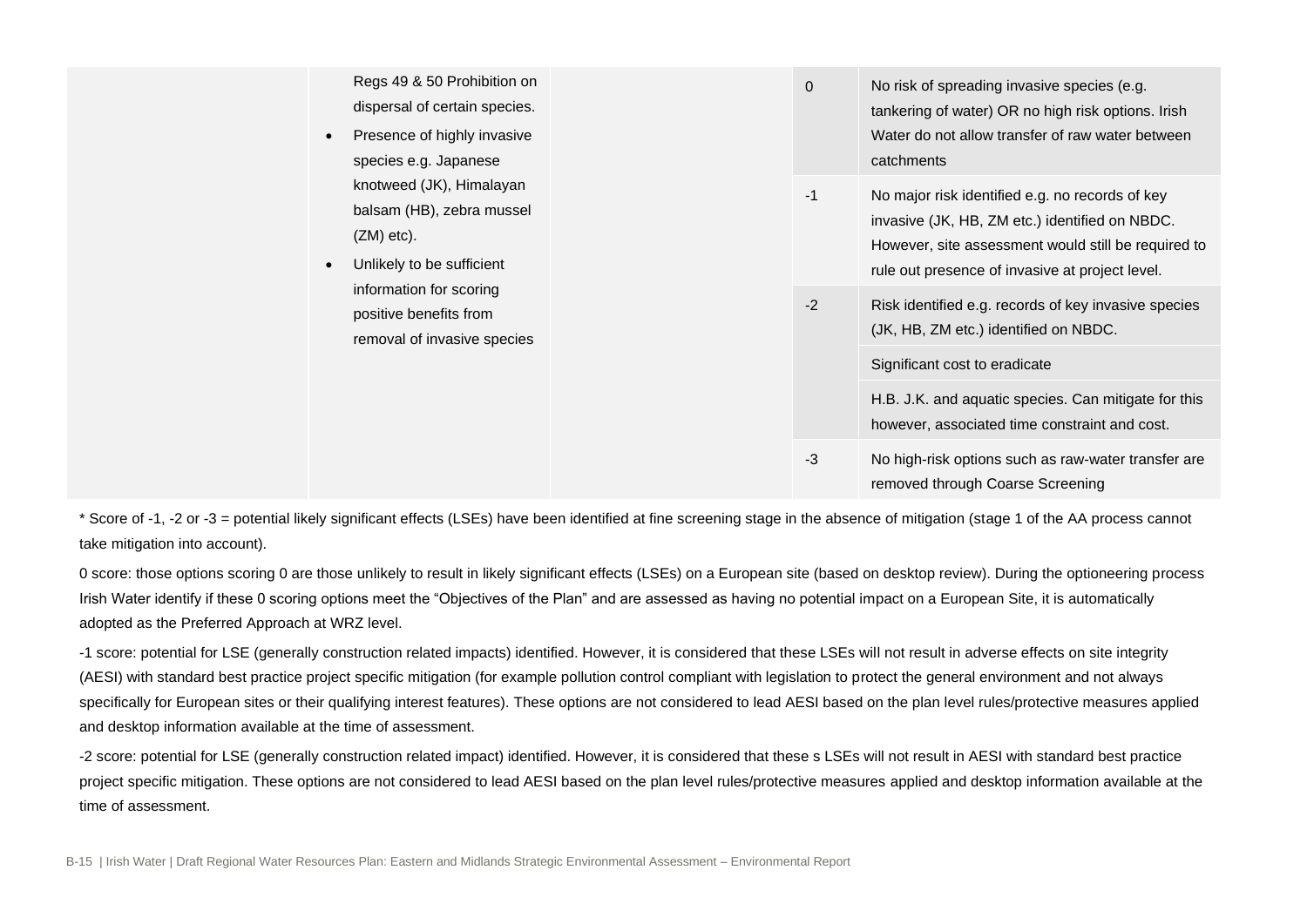-3 score: potential for LSEs that may be harder to mitigate or where uncertainty around potential impacts remains (uncertainty may remain until site level assessments are carried out) and although deemed feasible through Stage 2, may require a higher burden of site based proof to succeed if it ever progresses to project level. As part of the feedback loop from the Natura Impact Statement for the Plan, any sites with a -3 score are noted and a better approach to these options identified where possible (e.g. an option that meets the Plan objectives and doesn't score -3). Where there are no options that meet this criterion the -3 options are progressed as the Preferred Approach. For such options mitigation in the form of avoidance is provided within the Plan, for example should potential adverse effects on European sites be identified at the project level from such an option the Plan will have identified other options that could be progressed at the project level if required.

#### **B.3.5 Material Assets**

**Table B-5 Fine Screening Questions M1 and M2**

| <b>Fine Screening Question M1</b>                                                                                  | <b>Criteria</b>                                                                                                                                                              | <b>Data Sources</b>        | <b>Score</b>                                                                                                                |                                                             |
|--------------------------------------------------------------------------------------------------------------------|------------------------------------------------------------------------------------------------------------------------------------------------------------------------------|----------------------------|-----------------------------------------------------------------------------------------------------------------------------|-------------------------------------------------------------|
| Will the option make effective                                                                                     | Negatively scored if<br>$\bullet$                                                                                                                                            | IW GIS layers<br>$\bullet$ | 3                                                                                                                           | N/A                                                         |
| use of existing assets?                                                                                            | additional infrastructure                                                                                                                                                    |                            | 2                                                                                                                           | N/A                                                         |
|                                                                                                                    | required e.g. new WTP,<br>pipeline, boreholes.                                                                                                                               |                            | $\mathbf{1}$                                                                                                                | Rationalisation of existing assets                          |
|                                                                                                                    | Neutral score if existing<br>$\bullet$<br>assets utilised<br>Positive score for improved<br>$\bullet$<br>efficiency and allowing<br>decommissioning of<br>old/failing assets |                            | $\mathbf 0$                                                                                                                 | Component upgrade within existing site                      |
|                                                                                                                    |                                                                                                                                                                              |                            | $-1$                                                                                                                        | Brownfield Site, WTP upgrade, new/replaced<br>network <20km |
|                                                                                                                    |                                                                                                                                                                              |                            | $-2$                                                                                                                        | Greenfield Site new WTP, new/replaced network<br>20-50km    |
| Unlikely to be sufficient<br>$\bullet$<br>information for allocation of<br>+2 or +3 scoring of level of<br>benefit |                                                                                                                                                                              | $-3$                       | New WTP with limited life span (e.g. Lough Talt).<br>Significant above ground assets (desal),<br>new/replaced network >50km |                                                             |
| <b>Fine Screening Question M2</b>                                                                                  | <b>Criteria</b>                                                                                                                                                              | <b>Data Sources</b>        | <b>Score</b>                                                                                                                |                                                             |
| Will this option conflict with                                                                                     | IW GIS layer on land use<br>$\bullet$                                                                                                                                        | IW GIS layers<br>$\bullet$ | 3                                                                                                                           | N/A                                                         |
| critical infrastructure, or does the                                                                               | can highlight areas where                                                                                                                                                    | Myplan.ie<br>$\bullet$     | 2                                                                                                                           | N/A                                                         |

B-16 | Irish Water | Draft Regional Water Resources Plan: Eastern and Midlands Strategic Environmental Assessment – Environmental Report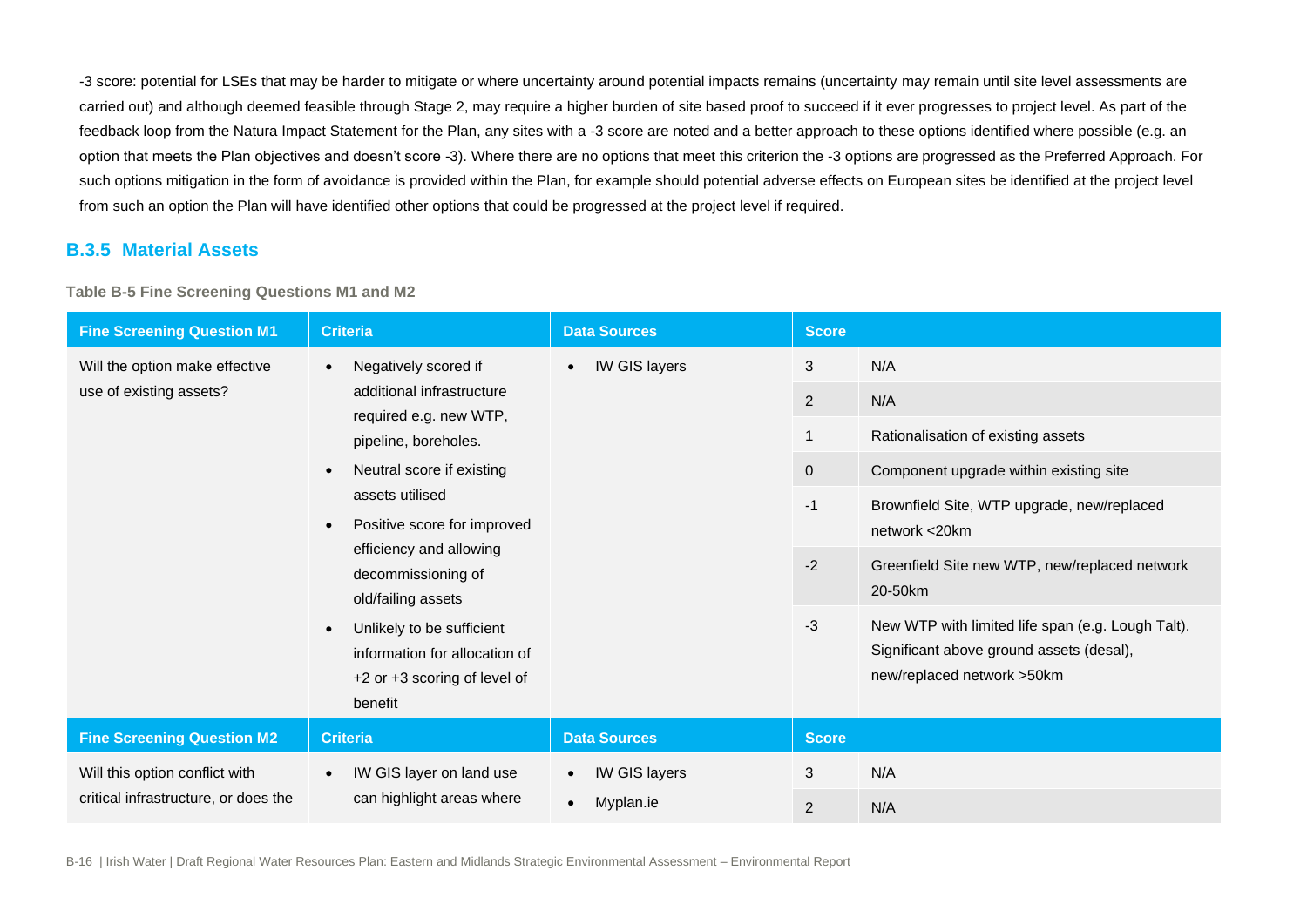| option conflict with existing                                                                                                                                                                                                                               | agricultural land may be                                        |                                                                                 | Unlikely to have positive impact                                                                                              |
|-------------------------------------------------------------------------------------------------------------------------------------------------------------------------------------------------------------------------------------------------------------|-----------------------------------------------------------------|---------------------------------------------------------------------------------|-------------------------------------------------------------------------------------------------------------------------------|
| business, planned land use or<br>valuable agricultural land.                                                                                                                                                                                                | disrupted.<br>IW GIS layer for existing<br>water infrastructure | $\mathbf 0$                                                                     | No long term impact on critical infrastructure or<br>operations – such as below ground assets where<br>land can be reinstated |
| (see W6 for Navigation impact)<br>Cannot assess planned<br>land use on IW GIS but can<br>use Myplan.ie to check how<br>land is zoned in a number<br>of different areas<br>Cumulative impacts on<br>other plans and projects will<br>be assessed separately. | $-1$                                                            | Loss of agricultural land. New above ground assets<br>that will change land use |                                                                                                                               |
|                                                                                                                                                                                                                                                             |                                                                 | $-2$                                                                            | Loss to amenities, parks and designated sites or<br>below ground works on land with strategic use.                            |
|                                                                                                                                                                                                                                                             | $-3$                                                            | Land with strategic use potential and above ground<br>infrastructure            |                                                                                                                               |

#### **B.3.6 Landscape and Visual**

**Table B-6 Fine Screening Questions L1**

| <b>Fine Screening Question L1</b>                                                                                                                                                                                                                                                                                                                                              | <b>Criteria</b>                                                                                                                              | <b>Data Sources</b> | <b>Score</b>                                                            |                                                                          |
|--------------------------------------------------------------------------------------------------------------------------------------------------------------------------------------------------------------------------------------------------------------------------------------------------------------------------------------------------------------------------------|----------------------------------------------------------------------------------------------------------------------------------------------|---------------------|-------------------------------------------------------------------------|--------------------------------------------------------------------------|
| Could this option impact the<br>Does the option entail new<br>assets e.g. WTP, pipeline<br>landscape character areas,<br>and boreholes?<br>townscape character areas or<br>important views - detract or<br>Proximity to settlements<br>improve?<br>Are there any landscape<br>considerations in this area?<br>Score more negatively if<br>located in a sensitive<br>landscape. | Datasets/Documents exist<br>$\bullet$<br>for some counties (e.g.<br>Wicklow) but no central<br>map with all counties<br><b>IW GIS layers</b> | 3                   | Unlikely to be sufficient information for allocation<br>of $+3$ scoring |                                                                          |
|                                                                                                                                                                                                                                                                                                                                                                                |                                                                                                                                              | 2                   | Unlikely to be sufficient information for allocation<br>of $+2$ scoring |                                                                          |
|                                                                                                                                                                                                                                                                                                                                                                                |                                                                                                                                              |                     | Rationalisation involving removal of above ground<br>structures         |                                                                          |
|                                                                                                                                                                                                                                                                                                                                                                                |                                                                                                                                              |                     | $\mathbf{0}$                                                            | No additional visual impact - such as upgrade<br>within an existing site |
|                                                                                                                                                                                                                                                                                                                                                                                |                                                                                                                                              |                     | $-1$                                                                    | Temporary View Impact i.e. construction of below<br>ground assets        |
|                                                                                                                                                                                                                                                                                                                                                                                |                                                                                                                                              |                     | $-2$                                                                    | New above ground assets                                                  |

B-17 | Irish Water | Draft Regional Water Resources Plan: Eastern and Midlands Strategic Environmental Assessment – Environmental Report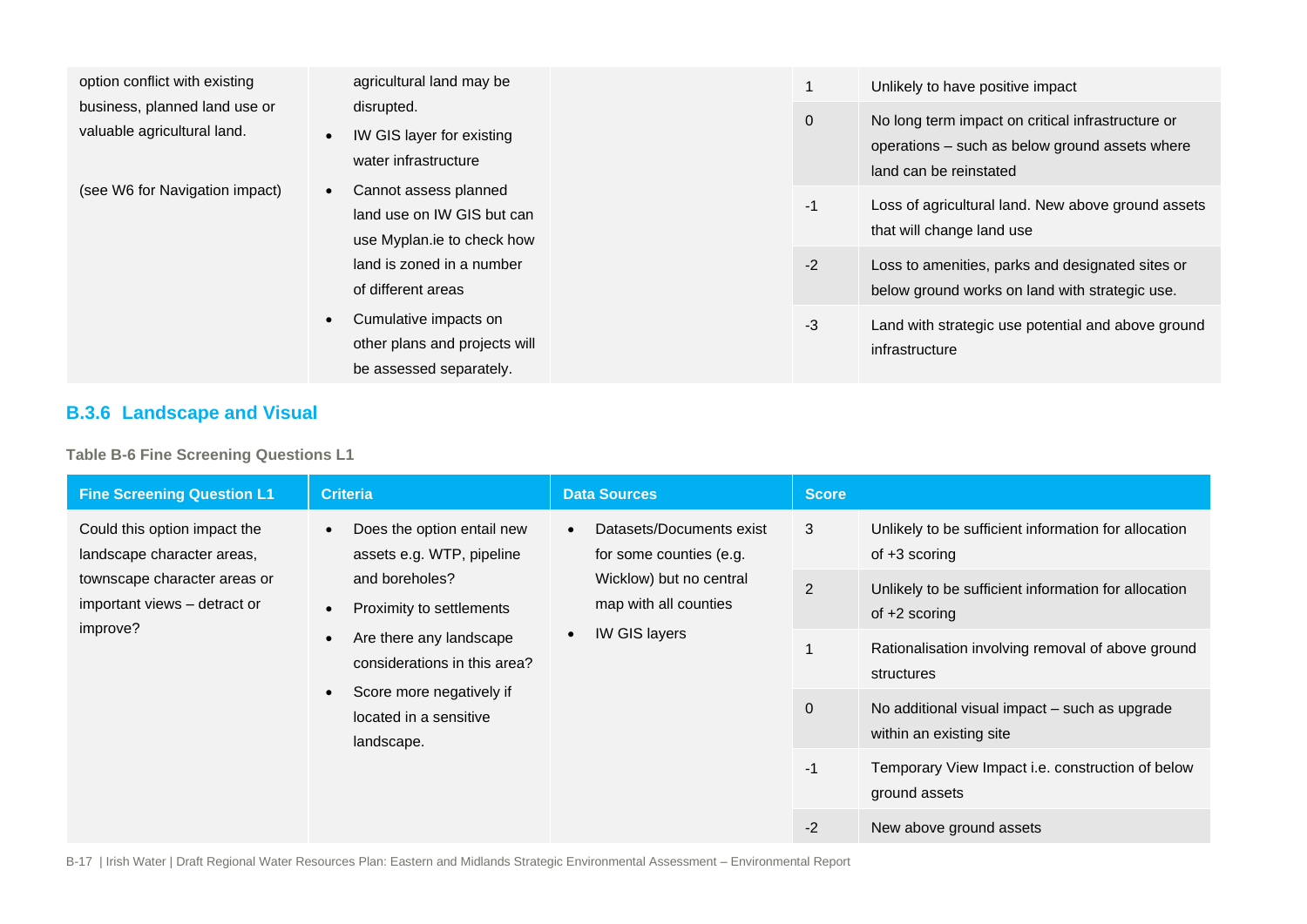| <b>Fine Screening Question L1</b> | <b>Criteria</b> | <b>Data Sources</b> | <b>Score</b> \ |                                                                   |
|-----------------------------------|-----------------|---------------------|----------------|-------------------------------------------------------------------|
|                                   |                 |                     | -3             | New significant above ground assets in<br>landscape amenity areas |

### **B.3.7 Climate Change**

**Table B-7 Fine Screening Questions CC1**

| <b>Fine Screening Question CC1</b>                                                                               | <b>Criteria</b>                                                                                                                                                                                                                                                                                                                                                                                                                                                                                                                               | <b>Data Sources</b>              | <b>Score</b>                                                      |                                                                                                                                                                                                                                                                                                                                                |
|------------------------------------------------------------------------------------------------------------------|-----------------------------------------------------------------------------------------------------------------------------------------------------------------------------------------------------------------------------------------------------------------------------------------------------------------------------------------------------------------------------------------------------------------------------------------------------------------------------------------------------------------------------------------------|----------------------------------|-------------------------------------------------------------------|------------------------------------------------------------------------------------------------------------------------------------------------------------------------------------------------------------------------------------------------------------------------------------------------------------------------------------------------|
| What is the level of construction<br>and operational carbon emissions<br>associated with the option -<br>tonnes? | Carbon cost information to<br>$\bullet$<br>be used if available for fine<br>screening otherwise scoring<br>based on indicators of<br>construction and<br>operational scale from initial<br>option descriptions<br>New large WTPs scored<br>$\bullet$<br>negatively based on energy<br>requirements.<br>Energy intensive processes<br>$\bullet$<br>such as desalination and<br>effluent reuse to be<br>reflected in scoring<br>Note: Carbon calculations<br>$\bullet$<br>for embodied and<br>operational carbon and<br>NPV costings undertaken | Option descriptions<br>$\bullet$ | 3<br>$\overline{2}$<br>$\mathbf 1$<br>$\mathbf 0$<br>$-1$<br>$-2$ | N/A<br>N/A<br>N/A<br>Small increases in abstraction at existing sites<br><10m3/d or small scale upgrades.<br>Increases in abstraction, pumping water through<br><20km of network, increase in abstraction to from<br>0.1 to 10Ml/d<br>Significant new/increases in abstraction (>10 to<br>50Mld), pumping water through >20-50km of<br>network |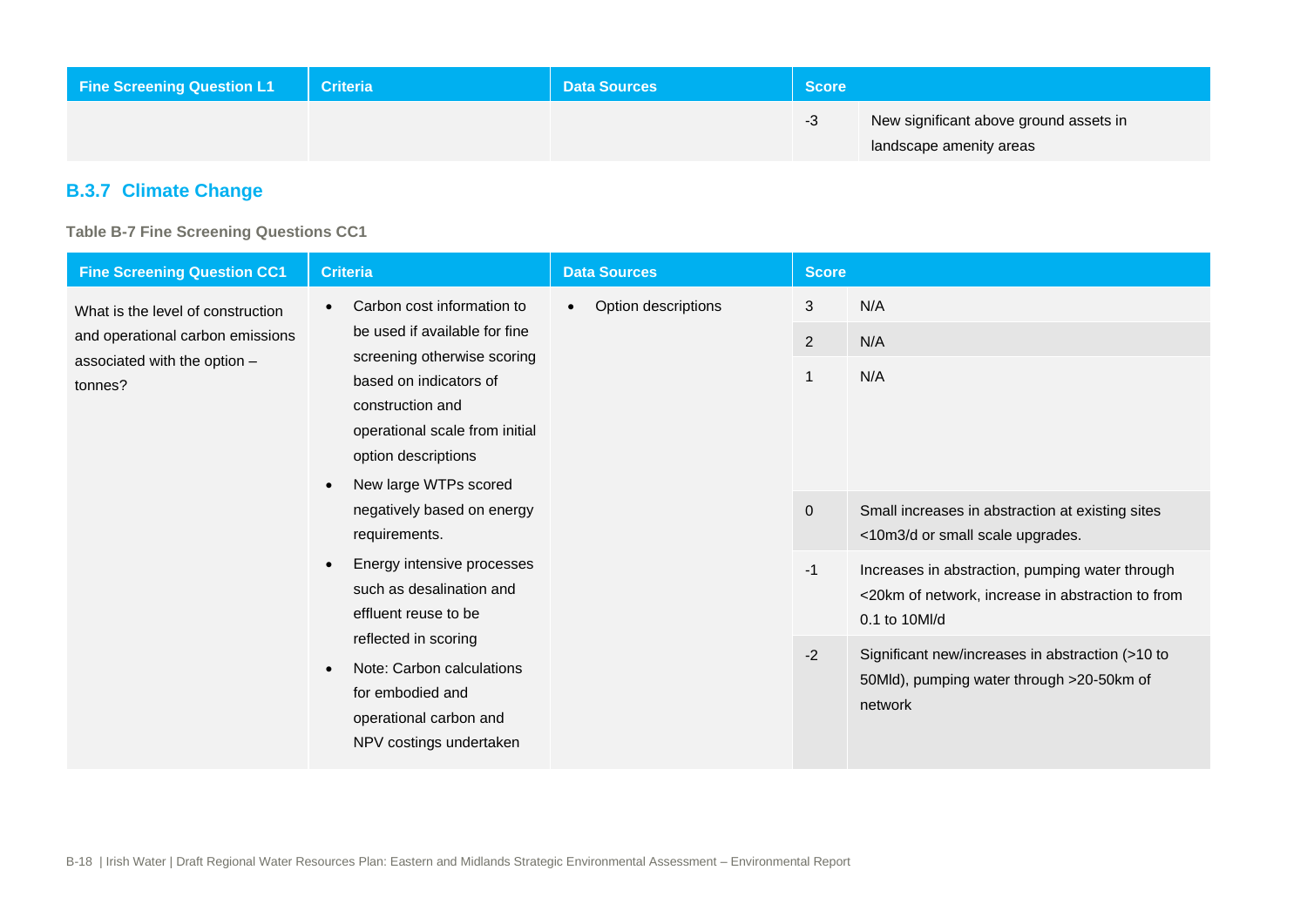| <b>Fine Screening Question CC1</b> | <b>Criteria</b>                                                                                                                                                                                                                                                                                                                                                                                                                                                                 | <b>Data Sources</b> | <b>Score</b> |                                                                                                                                                     |
|------------------------------------|---------------------------------------------------------------------------------------------------------------------------------------------------------------------------------------------------------------------------------------------------------------------------------------------------------------------------------------------------------------------------------------------------------------------------------------------------------------------------------|---------------------|--------------|-----------------------------------------------------------------------------------------------------------------------------------------------------|
|                                    | after fine screening and<br>used as an input for the<br>approach development<br>rather than the MCA carbon<br>scoring.<br>There might be opportunity<br>$\bullet$<br>for reducing carbon through<br>the use of renewable<br>energy sources. If this<br>information is not available<br>for scoring it will be<br>highlighted in the<br>assessment for<br>consideration either for a<br>specific scheme or in<br>relation to opportunities<br>across a WRZ/study<br>area/region. |                     | $-3$         | Significant new/increases in abstraction (>50Ml/d),<br>pumping water through >50km of network or<br>energy intensive treatment such as desalination |

### **B.3.8 Cultural Heritage**

**Table B-8 Fine Screening Questions CH1**

| <b>Fine Screening</b><br><b>Question CH1</b> | <b>Criteria</b>                       | <b>Data Sources</b>                            | <b>Score</b> |     |
|----------------------------------------------|---------------------------------------|------------------------------------------------|--------------|-----|
| Does this option avoid                       | Is the option located in<br>$\bullet$ | <b>IW GIS layers for National</b><br>$\bullet$ |              | N/A |
| direct damage to, or                         | proximity distance of these           | Monuments in State Care and                    | ົ            | N/A |
| detract from the setting                     | sites?                                | <b>NIAHS</b>                                   |              |     |
| of, designated cultural                      |                                       |                                                |              | N/A |

B-19 | Irish Water | Draft Regional Water Resources Plan: Eastern and Midlands Strategic Environmental Assessment – Environmental Report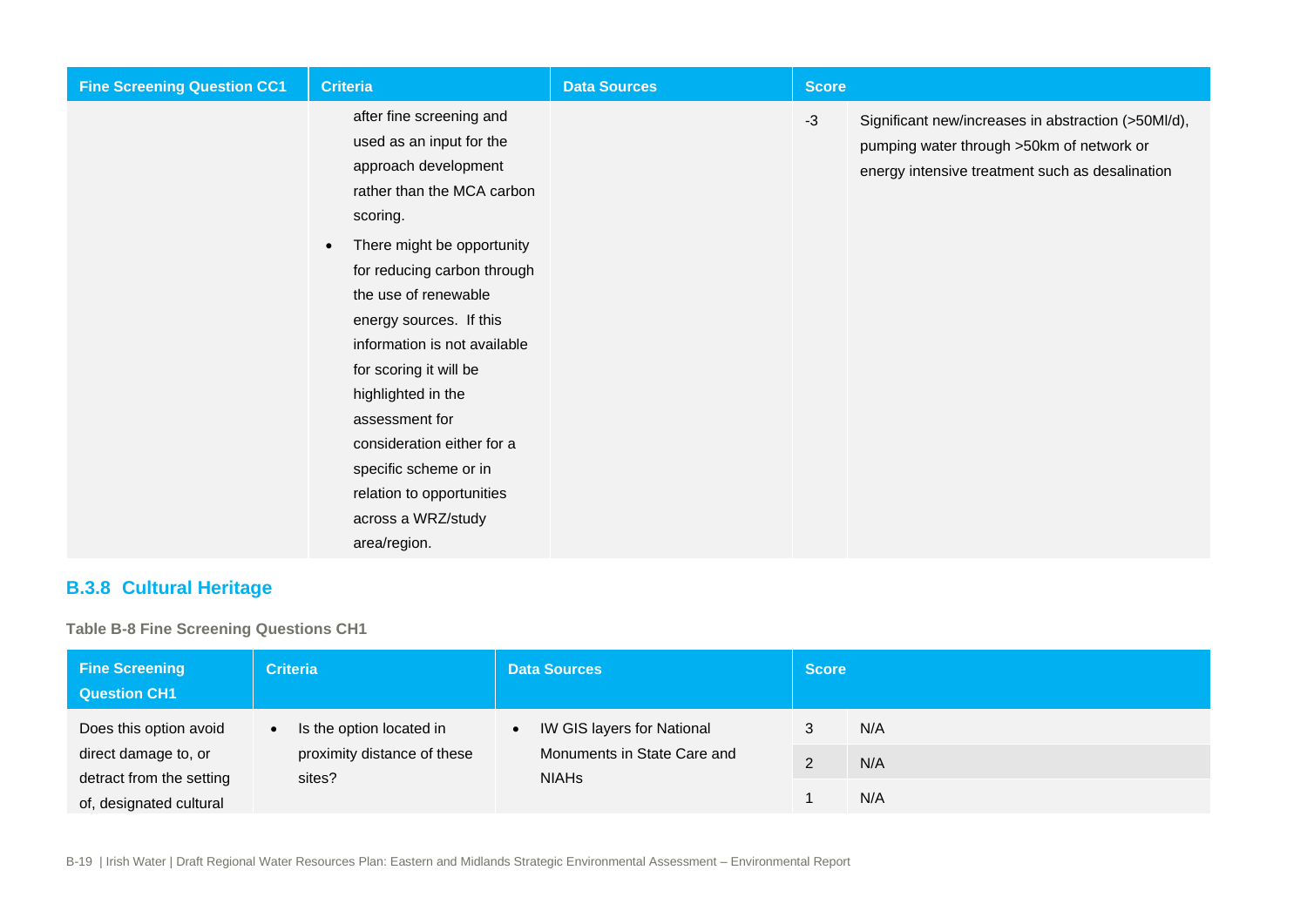| <b>Fine Screening</b><br><b>Question CH1</b>                                                                                                                                                                                                                                                                                          | <b>Criteria</b>                                 | <b>Data Sources</b> | Score                                                                                                                                                                           |                                                                                                                           |
|---------------------------------------------------------------------------------------------------------------------------------------------------------------------------------------------------------------------------------------------------------------------------------------------------------------------------------------|-------------------------------------------------|---------------------|---------------------------------------------------------------------------------------------------------------------------------------------------------------------------------|---------------------------------------------------------------------------------------------------------------------------|
| Unknown archaeological<br>heritage assets, or does<br>$\bullet$<br>risk is not scored at this<br>this contribute to<br>protecting them?<br>stage but to be considered<br>at later assessment stages.<br>Unlikely to be sufficient<br>$\bullet$<br>information to score any<br>benefits such as<br>improvements to access to<br>sites. | Online historic environment viewer<br>$\bullet$ | $\mathbf 0$<br>$-1$ | No or low risk to cultural heritage sites<br>New above ground assets close to heritage site<br>(NIAH/SMR) – potential to detract from setting                                   |                                                                                                                           |
|                                                                                                                                                                                                                                                                                                                                       |                                                 | $-2$                | New above ground/below ground asset close to<br>heritage site (NIAH/SMR) that would not result in a<br>loss of site but would involve a large amount of<br>archaeological input |                                                                                                                           |
|                                                                                                                                                                                                                                                                                                                                       |                                                 |                     | $-3$                                                                                                                                                                            | New above ground/below ground asset resulting in<br>loss of NIAH/SMR site (e.g. a pipeline through an<br>earthworks site) |

## **B.3.9 Geology and Soils**

**Table B-9 Fine Screening Questions G1**

<span id="page-21-0"></span>

| <b>Fine Screening</b><br><b>Question G1</b>            | <b>Criteria</b>                                                                                                                                                                     | <b>Data Sources</b>                                                                  | <b>Score</b>                                |     |
|--------------------------------------------------------|-------------------------------------------------------------------------------------------------------------------------------------------------------------------------------------|--------------------------------------------------------------------------------------|---------------------------------------------|-----|
| Would any designated<br>or non-designated              | Loss of valuable geological<br>$\bullet$<br>sites or risks from                                                                                                                     | Online GSI database<br>$\bullet$<br>IW GIS layers for soils, geological<br>$\bullet$ | 3                                           | N/A |
| geological features,<br>valuable soils, or             | contaminated sites and loss<br>of soils resources.<br>contaminated land sites<br>Lack of detail on design and<br>$\bullet$<br>routing at this stage so not<br>possible to assess to | features                                                                             | 2                                           | N/A |
| be affected?                                           |                                                                                                                                                                                     |                                                                                      | 1                                           | N/A |
| sufficiently to compare<br>options other than to check |                                                                                                                                                                                     | $\overline{0}$                                                                       | No or low risk to geological heritage sites |     |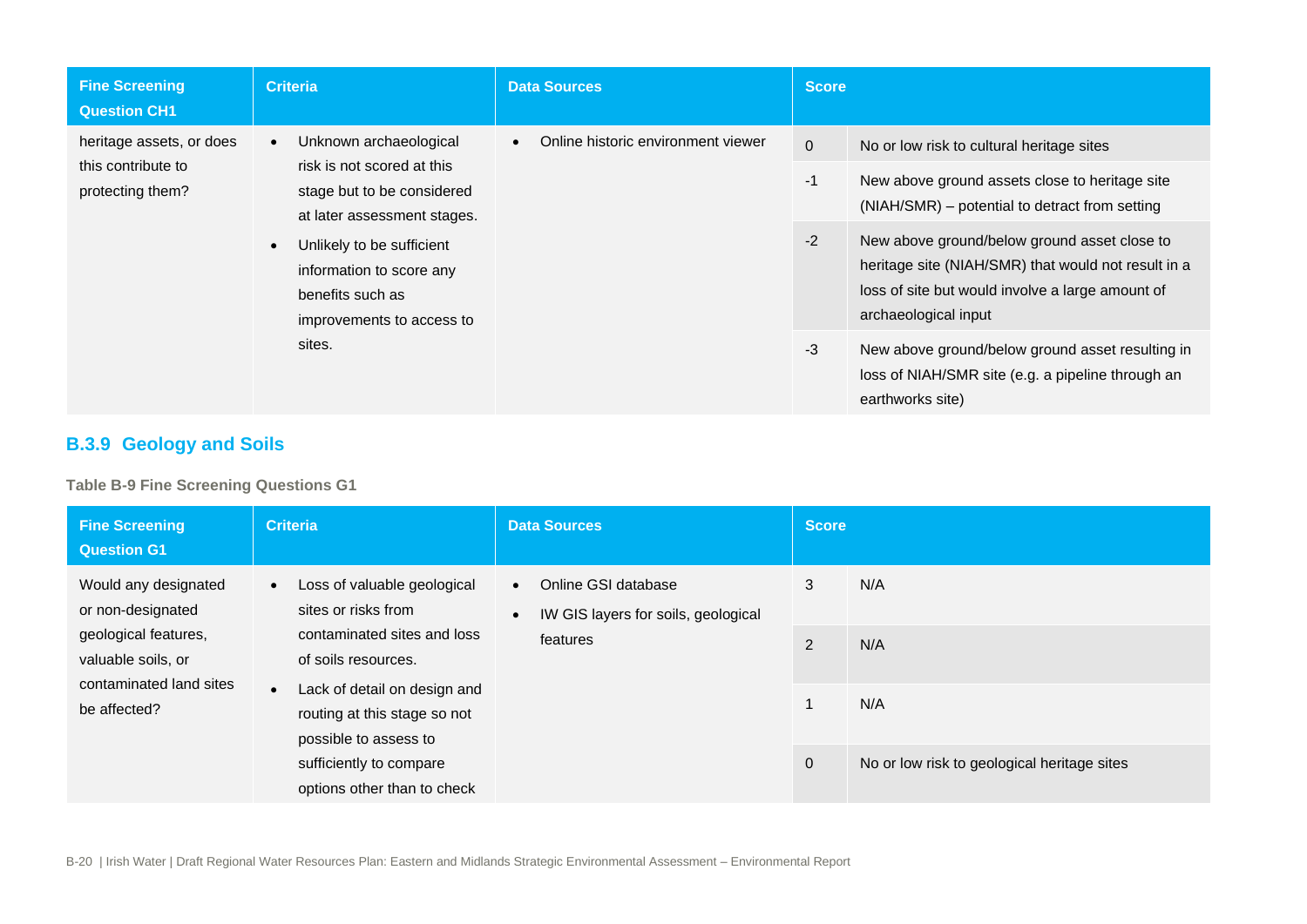| <b>Fine Screening</b><br><b>Question G1</b> | <b>Criteria</b>                                                                                                                                                                              | <b>Data Sources</b> | <b>Score</b> |                                                                                                                                                                                                                                                                                                                                               |
|---------------------------------------------|----------------------------------------------------------------------------------------------------------------------------------------------------------------------------------------------|---------------------|--------------|-----------------------------------------------------------------------------------------------------------------------------------------------------------------------------------------------------------------------------------------------------------------------------------------------------------------------------------------------|
|                                             | geological features are<br>avoided.<br>Further assessment of<br>$\bullet$<br>impact on soils or risks from<br>contaminated land would be<br>required at a more detailed<br>assessment stage. |                     | $-1$<br>$-2$ | New above ground assets close to geological<br>heritage site - potential to detract from setting.<br>Some risk to archaeological interest from below<br>ground construction<br>New above ground/below ground asset within<br>geological heritage site that would not result in a<br>loss of site but would involve a large amount of<br>input |
|                                             |                                                                                                                                                                                              |                     | $-3$         | New above ground/below ground asset resulting in<br>loss of geological heritage site                                                                                                                                                                                                                                                          |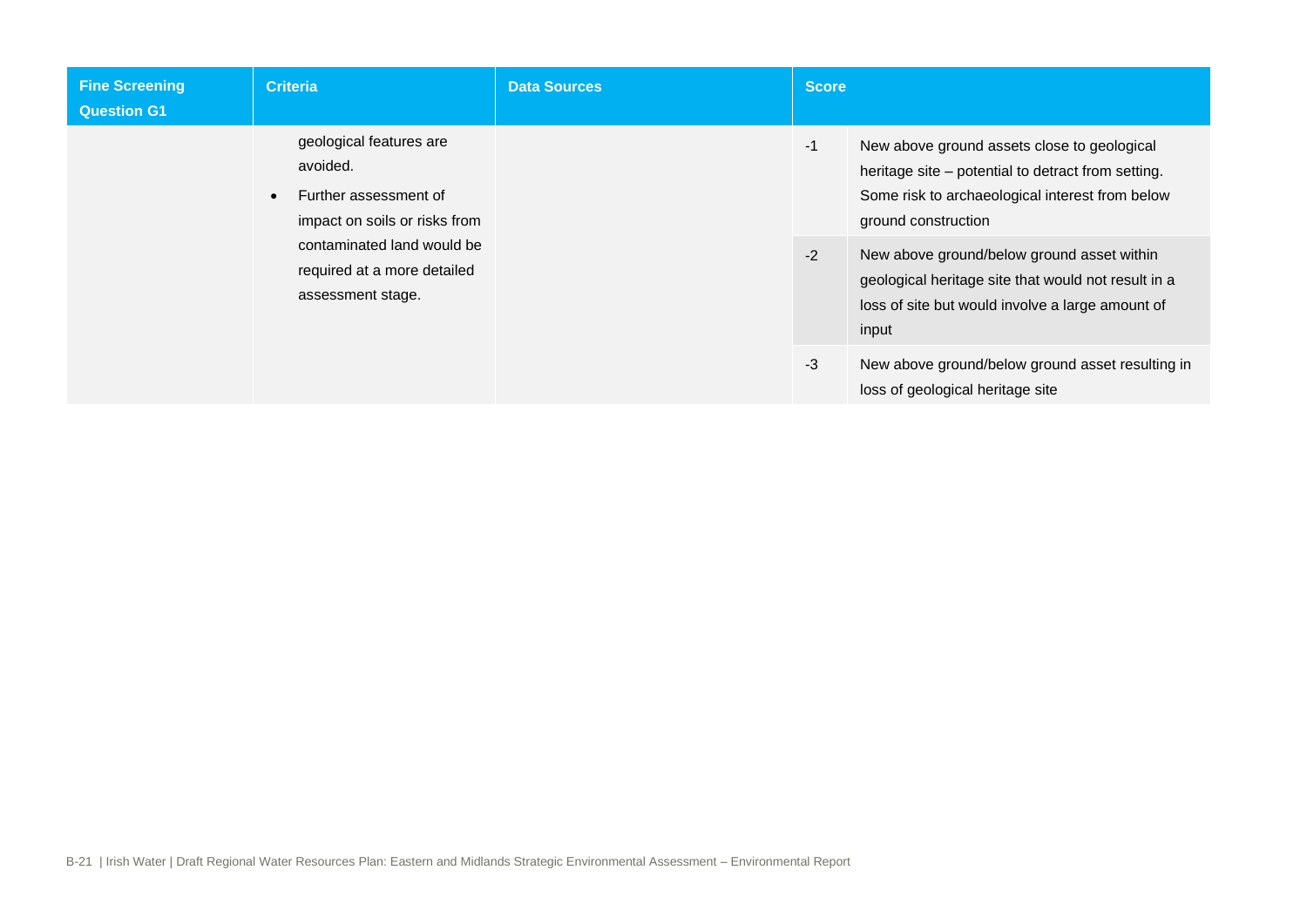# **Appendix C Preferred Approaches for the Study Areas**

Note: SA options are also known as 'group options'

## **C.1 SAH Preferred Approach**

| <b>WRZ</b>                                                     | <b>SAH Preferred Approach</b>                                                                                                                                                                                |                  |  |
|----------------------------------------------------------------|--------------------------------------------------------------------------------------------------------------------------------------------------------------------------------------------------------------|------------------|--|
|                                                                | <b>Option Description</b>                                                                                                                                                                                    | <b>SA Option</b> |  |
| 1300SC0004: An Baile Mor/An Daingean                           | <b>SAH-179</b><br>New SW abstraction from Milltown River and WTP                                                                                                                                             |                  |  |
| 1300SC0007: An Fheothanach/An Mhuirioch/Baile<br><b>Breach</b> | <b>SAH-122</b><br>Amalgamate all sources in WRZ to one WTP and rationalise smaller WTP - Upgrade an<br>Fheothanach WTP                                                                                       |                  |  |
| 1300SC0003: An Mhin Aird                                       | <b>SAH-099</b><br>New GW abstraction in Dingle area to serve the customers currently served by An Mhín<br><b>Aird Gualainn WTP</b>                                                                           |                  |  |
| 1300SC0002: Annascaul/Ballintermonb                            | <b>SAH-173</b><br>WTP Upgrade - No deficit                                                                                                                                                                   |                  |  |
| 1300SC0010: Ardfert North/Glenderry Ballyheigue<br><b>WRZ</b>  | <b>SAH-038</b><br>Increase Ballyheigue abstraction. Abandon existing borehole (BH) at Glenderry Well and<br>rationalise WTP                                                                                  |                  |  |
| 1300SC0030: Aughacasla                                         | <b>SAH-138</b><br>New GW abstraction from Aughacasla BHs and upgrade existing Aughacasla WTP to<br>supply deficit. Locally Important Aquifer - Bedrock which is Moderately Productive only in<br>Local Zones |                  |  |
| 1300SC0012: Brosna/Knocknagoshel PWSS 016F                     | <b>SAH-225</b><br>Develop treatment works at Brosna raw water pump house                                                                                                                                     |                  |  |

C-1 | Irish Water | Draft Regional Water Resources Plan: South West Strategic Environmental Assessment – Environmental Report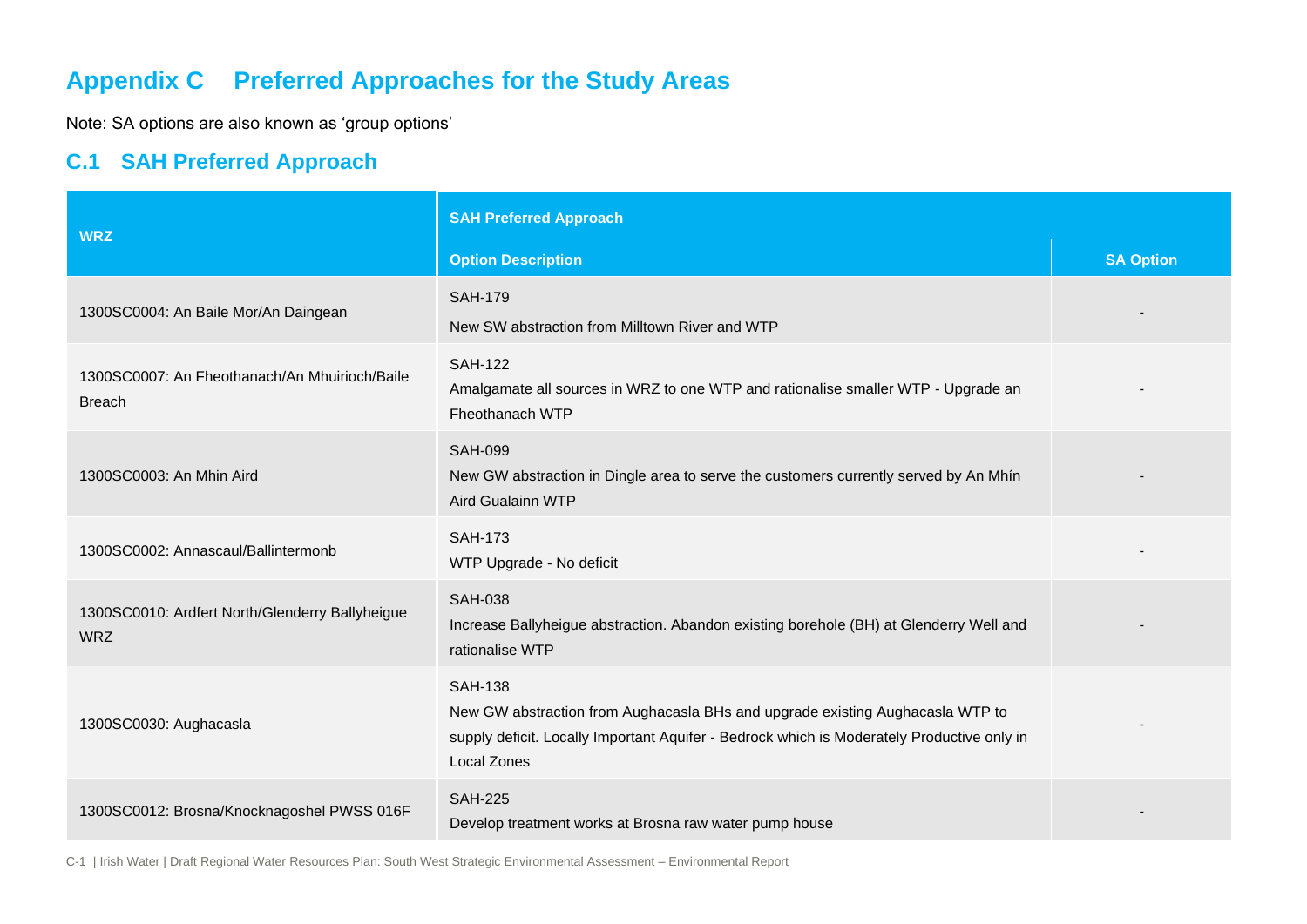| <b>WRZ</b>                          | <b>SAH Preferred Approach</b>                                                                                                                          |                  |  |
|-------------------------------------|--------------------------------------------------------------------------------------------------------------------------------------------------------|------------------|--|
|                                     | <b>Option Description</b>                                                                                                                              | <b>SA Option</b> |  |
| 1300SC0009: Castlegregory PWSS 024D | <b>SAH-065</b><br>New SW abstraction from Lough Gill and upgrade Castlegregory WTP                                                                     |                  |  |
| 1300SC0022: Ceann Tra PWS 074D      | <b>SAH-094</b><br>Increase GW abstraction from Ceann Trá WTP BHs (Local important aquifer) and<br>upgrade Ceann Tra WTP                                |                  |  |
| 1300SC0026: Lios Cearnaigh PWS 052D | <b>SAH-169</b><br>WTP Upgrade - No deficit                                                                                                             |                  |  |
| 1300SC0024: Lyranes 303A            | <b>SAH-148</b><br>Increase GW abstraction from source Lyranes BH (local important aquifer) and upgrade<br>Lyranes WTP                                  |                  |  |
| 1300SC0025: Mountain Stage PWS 062A | <b>SAH-170</b><br>New abstraction from Coomassaharn Lake, upgrade Mountain Stage WTP to treat                                                          |                  |  |
| 1300SC0008: An Clochlan             | <b>SAH-108</b><br>Increase GW abstraction at An Clochan. Ce Brennan and Clochan are connected - Could<br>feed from either depending on where yield is  | 12               |  |
| 1300SC0028: Ce Bhreannain           | <b>SAH-108a</b><br>Increase GW abstraction at An Clochan. Ce Brennan and Clochan are connected - Could<br>feed from either depending on where yield is | 12               |  |
| 1300SC0011: Listowel Regional PWS   | <b>SAH-162a</b><br>New GW abstraction and interconnect Abbeyfeale                                                                                      | 24               |  |
| 1900SC0021: Abbeyfeale WS           | <b>SAH-162</b><br>Interconnect Abbeyfeele and Listowel Regional WRZs                                                                                   | 24               |  |

C-2 | Irish Water | Draft Regional Water Resources Plan: Eastern and Midlands Strategic Environmental Assessment – Environmental Report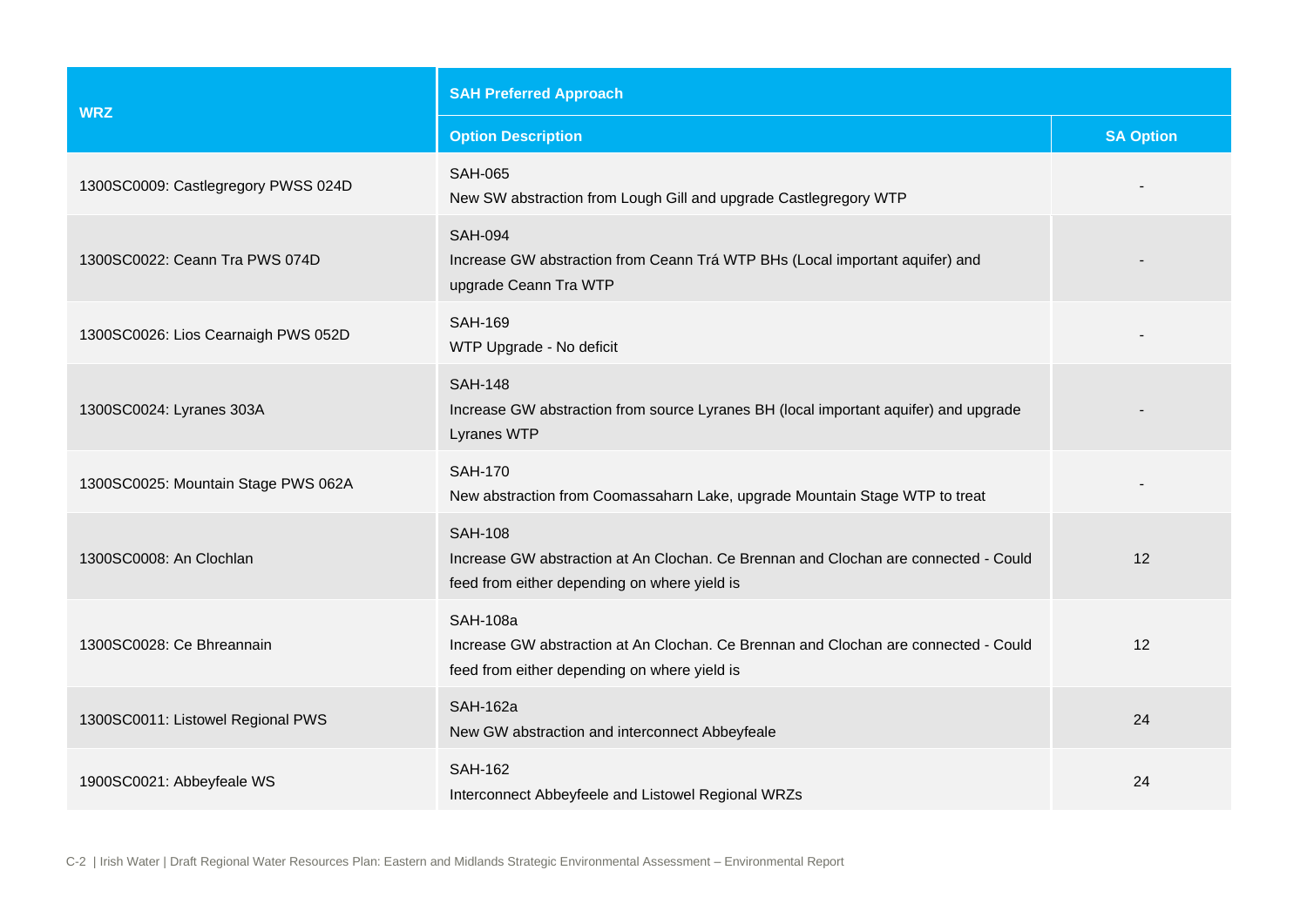| <b>WRZ</b>                                                                                     | <b>SAH Preferred Approach</b>                                                                                                                           |                  |  |
|------------------------------------------------------------------------------------------------|---------------------------------------------------------------------------------------------------------------------------------------------------------|------------------|--|
|                                                                                                | <b>Option Description</b>                                                                                                                               | <b>SA Option</b> |  |
| 1300SC0013: Central Regional - Lough Guitane                                                   | <b>SAH-177</b><br>New abstraction from Lough Leane and WTP at abstraction to feed deficit in Central<br>Regional and Mid Kerry                          | 30               |  |
| 1300SC0015: Mid kerry                                                                          | <b>SAH-178</b><br>New abstraction from Lough Leane and WTP at abstraction to feed deficit in Central<br>Regional and Mid Kerry                          | 30               |  |
| 1300SC0023: Waterville (SAI WRZ)                                                               | <b>SAH-181</b><br>Increase abstraction from Lough Currane and supply Cahersiveen and Emlaghpeasta                                                       | 31               |  |
| 1300SC0032: Cahersiveen                                                                        | <b>SAH-182</b><br>Rationalise Cahersiveen to Waterville, with Lough Currance abstraction increased to meet<br>deficit                                   | 31               |  |
| 1300SC0016: Emlaghpeasta/Portmagee/Maulin                                                      | <b>SAH-204</b><br>Rationalise Emlaghpeasta to Waterville, with Lough Currance abstraction increased to<br>meet deficit                                  | 31               |  |
| 1300SC0005: Baile an Fheirtearaigh/Tir Abhainn<br>Thoir/Cill Maoilcheadair/An Ghraig/Cloichear | <b>SAH-187</b><br>Increase GW abstraction from Tobar Bhreandáin WTP BH (local important aquifer),<br>upgrade Tobar Bhreandáin WTP and supply Dun Chaoin | 33               |  |
| 1300SC0006: Dun Chaoin PWS 034D                                                                | <b>SAH-186</b><br>Increase GW abstraction from Tobar Bhreandáin WTP BH and supply Ceann Tra                                                             | 33               |  |
| 1300SC0031: Rathmore                                                                           | <b>SAH-215</b><br>Rationalise Rathmore WTP and connect to Central Regional WRZ and new SW source<br>for central Regional                                | 40               |  |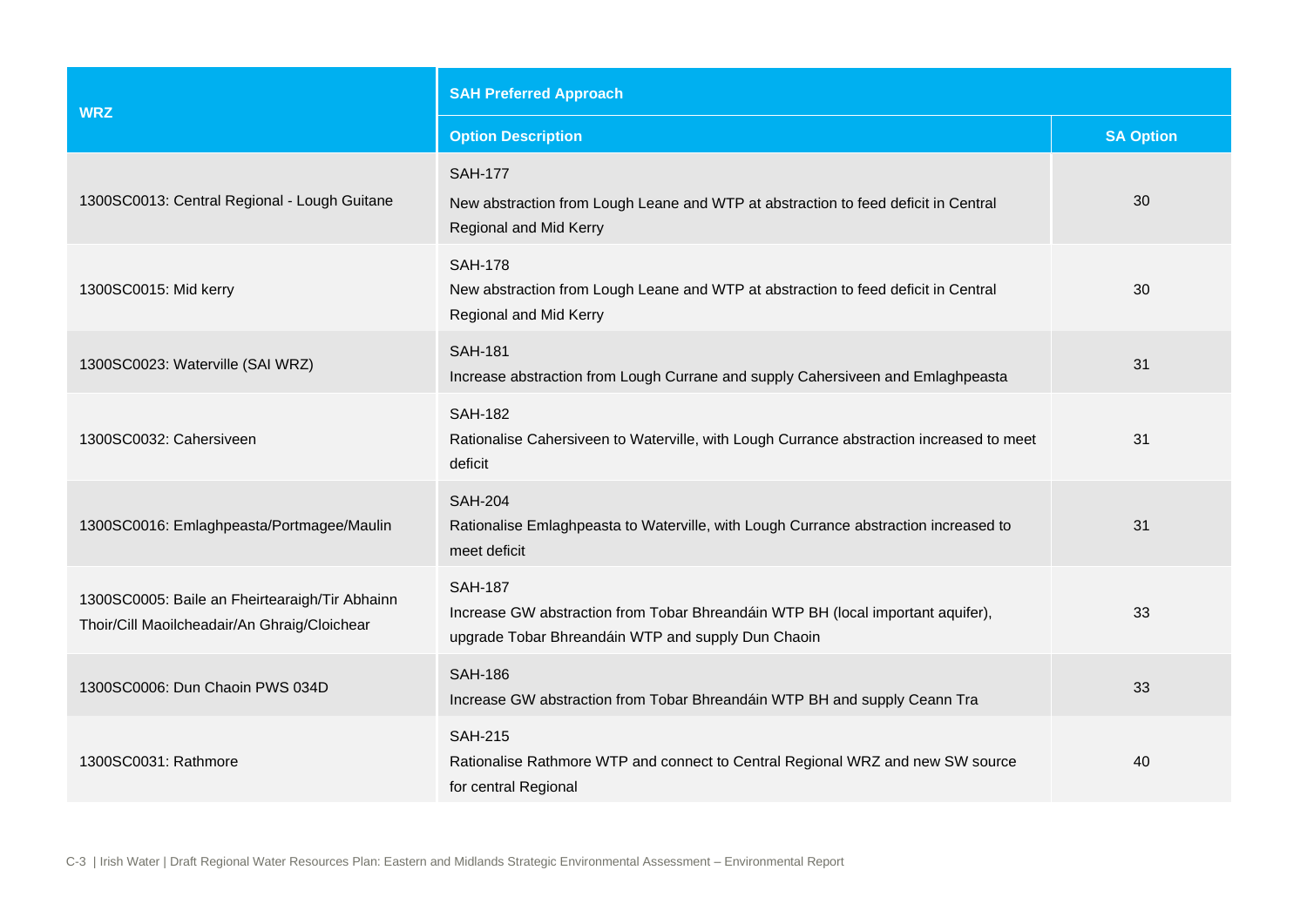# **C.2 SAI Preferred Approach**

| <b>WRZ</b>                     | <b>SAI Preferred Approach</b>                                |                  |  |
|--------------------------------|--------------------------------------------------------------|------------------|--|
|                                | <b>Option Description</b>                                    | <b>SA Option</b> |  |
| 0500SC0145: Bandon Regional    | <b>SAI-957</b><br>Interconnect with Cork City via Inniscarra | 171              |  |
| 0500SC0070: Ballymakeera       | <b>SAI-011</b><br>New SW abstraction and upgrade WTP         |                  |  |
| 0500SC0071: Clondrohid         | <b>SAI-855</b><br>Rationalise Clondrohid to Macroom WRZ      | 152              |  |
| 0500SC0059: Aghabullogue       | <b>SAI-942</b><br>Rationalise to Cork City WRZ               | 171              |  |
| 0500SC0178: Coolyhane          | <b>SAI-854</b><br>Rationalise Coolyhane to Macroom WRZ       | 152              |  |
| 0500SC0019: Ard Na Killy Ridge | <b>SAI-050</b><br>Increase GW abstraction and upgrade WTP    |                  |  |
| 0500SC0017: Nohoval            | <b>SAI-889</b><br>Rationalise Nohoval and Minane Bridge WRZs | 163              |  |
| 0500SC0009: Ballingeary        | <b>SAI-060</b><br>Increase SW and upgrade WTP                |                  |  |
| 0500SC0073: Ballinagree        | <b>SAI-954</b><br>Rationalise to Cork City WRZ               | 171              |  |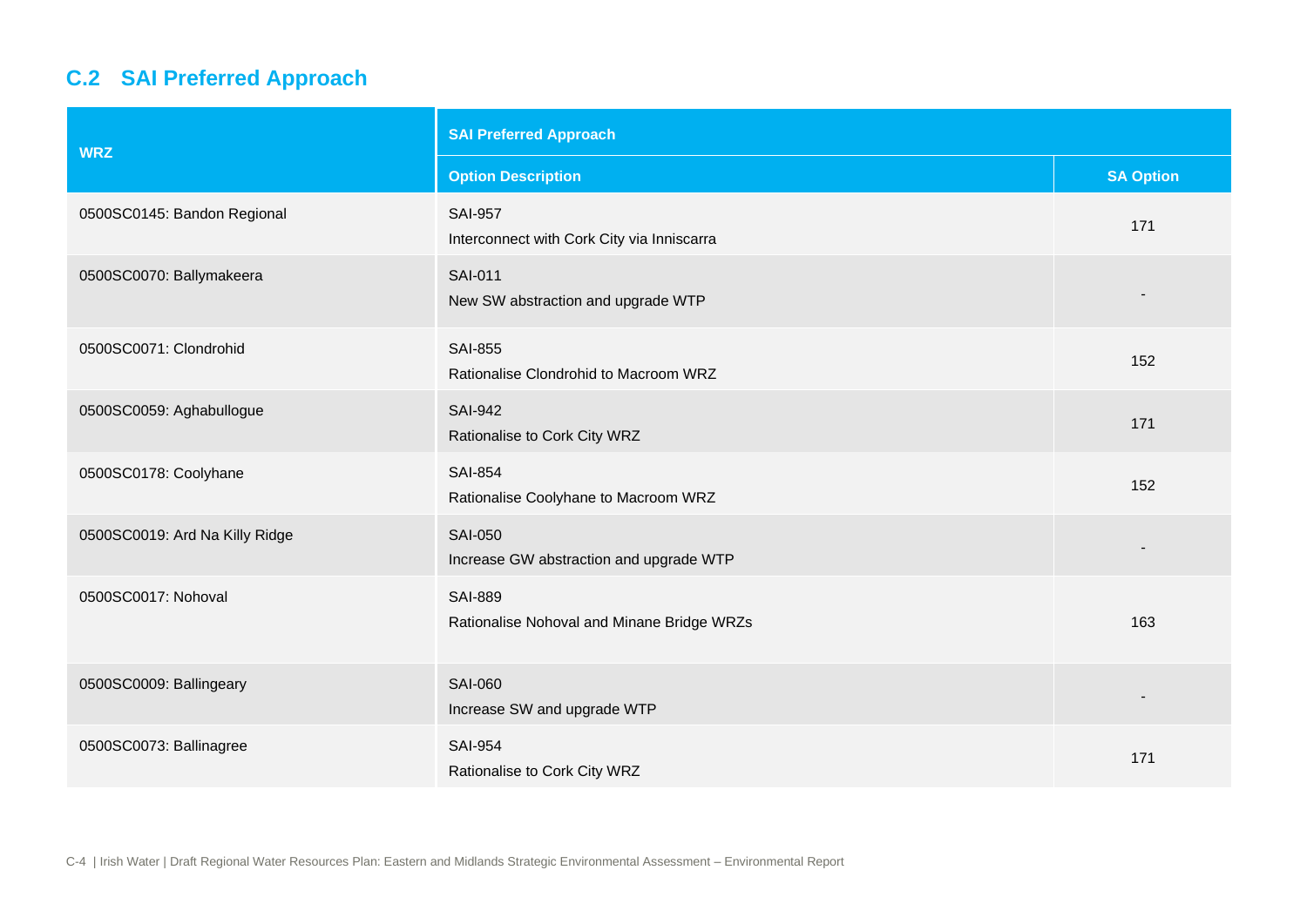| <b>WRZ</b>                | <b>SAI Preferred Approach</b>                                                             |                  |  |
|---------------------------|-------------------------------------------------------------------------------------------|------------------|--|
|                           | <b>Option Description</b>                                                                 | <b>SA Option</b> |  |
| 0500SC0013: Newcestown    | <b>SAI-083</b><br>Increase GW abstraction and rationalise Mossgrove to Newcestown WRZ     | 20               |  |
| 0500SC0016: Roberts Cove  | <b>SAI-964</b><br>Rationalise Roberts Cove and Minane Bridge WRZs                         | 163              |  |
| 0500SC0074: Rylane        | <b>SAI-955</b><br>Rationalise to Cork City WRZ                                            | 171              |  |
| 0500SC0010: Carrignadoura | <b>SAI-102</b><br>Upgrade existing WTP                                                    |                  |  |
| 0500SC0014: Mossgrove     | <b>SAI-105</b><br>Rationalise Mossgrove to Newcestown WRZ                                 | 20               |  |
| 0500SC0146: Clashanamid   | <b>SAI-960</b><br>Rationalise Clashanamid to Cork City WRZ (Innishannon WTP)              | 171              |  |
| 0500SC0171: Knockburden   | <b>SAI-940</b><br>Rationalise Knockburden to Cork City WRZ (Inniscarra WTP) via Cloughduv | 171              |  |
| 0500SC0020: Cullen        | <b>SAI-951</b><br>Rationalise Cullen to Cork City WRZ (Inniscarra WTP)                    | 171              |  |
| 0500SC0180: Ballyverane   | <b>SAI-853</b><br>Rationalise Ballyverane to Macroom WRZ                                  | 152              |  |
| 0500SC0058: Coolineagh    | <b>SAI-943</b><br>Rationalise to Cork City WRZ                                            | 171              |  |
| 0500SC0095: Knockanleigh  | <b>SAI-146</b><br>Upgrade existing WTP                                                    |                  |  |

C-5 | Irish Water | Draft Regional Water Resources Plan: Eastern and Midlands Strategic Environmental Assessment – Environmental Report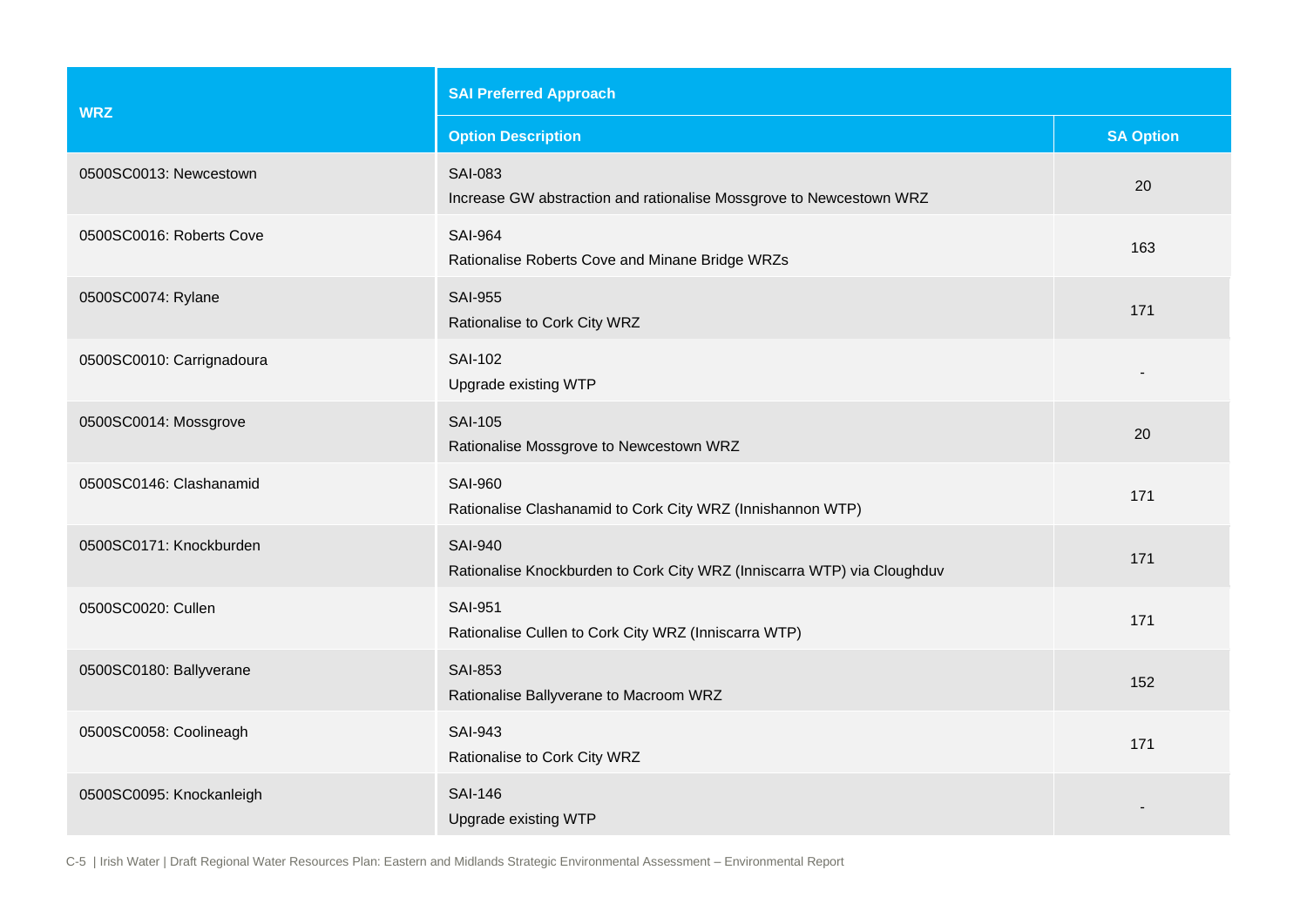| <b>WRZ</b>                     | <b>SAI Preferred Approach</b>                                                                   |                  |  |
|--------------------------------|-------------------------------------------------------------------------------------------------|------------------|--|
|                                | <b>Option Description</b>                                                                       | <b>SA Option</b> |  |
| 0500SC0161: Tibbotstown        | <b>SAI-959</b><br>RationaliseTibbotstown to Cork City WRZ (Inniscarra WTP)                      | 171              |  |
| 0500SC0042: Youghal Regional   | <b>SAI-830</b><br>New GW abstraction and new WTP                                                | 149              |  |
| 0500SC0184: Whitegate Regional | <b>SAI-176</b><br>Increase GW abstraction and new WTP                                           |                  |  |
| 0500SC0158: Cloyne             | <b>SAI-193</b><br>New GW abstraction and new WTP                                                |                  |  |
| 0500SC0057: Donoughmore        | <b>SAI-212</b><br>New GW abstraction and upgrade WTP                                            |                  |  |
| 0500SC0055: Grenagh            | <b>SAI-949</b><br>Rationalise Grenagh WRZ and Cork City WRZ (Inniscarra WTP) via Blarney        | 171              |  |
| 0500SC0085: Killeagh           | <b>SAI-837</b><br>Increase GW abstraction                                                       | 150              |  |
| 0500SC0162: Mogeely            | <b>SAI-231</b><br>Increase existing GW abstraction                                              | 77               |  |
| 0500SC0051: Whitechurch        | SAI-239 & SAI-240<br>Increase GW abstraction & new GW abstraction                               |                  |  |
| 0500SC0041: Ballymacoda        | <b>SAI-832</b><br>Rationalise Knockadoon, Ballymacoda and Kilcraheen to Youghal (new GW source) | 149              |  |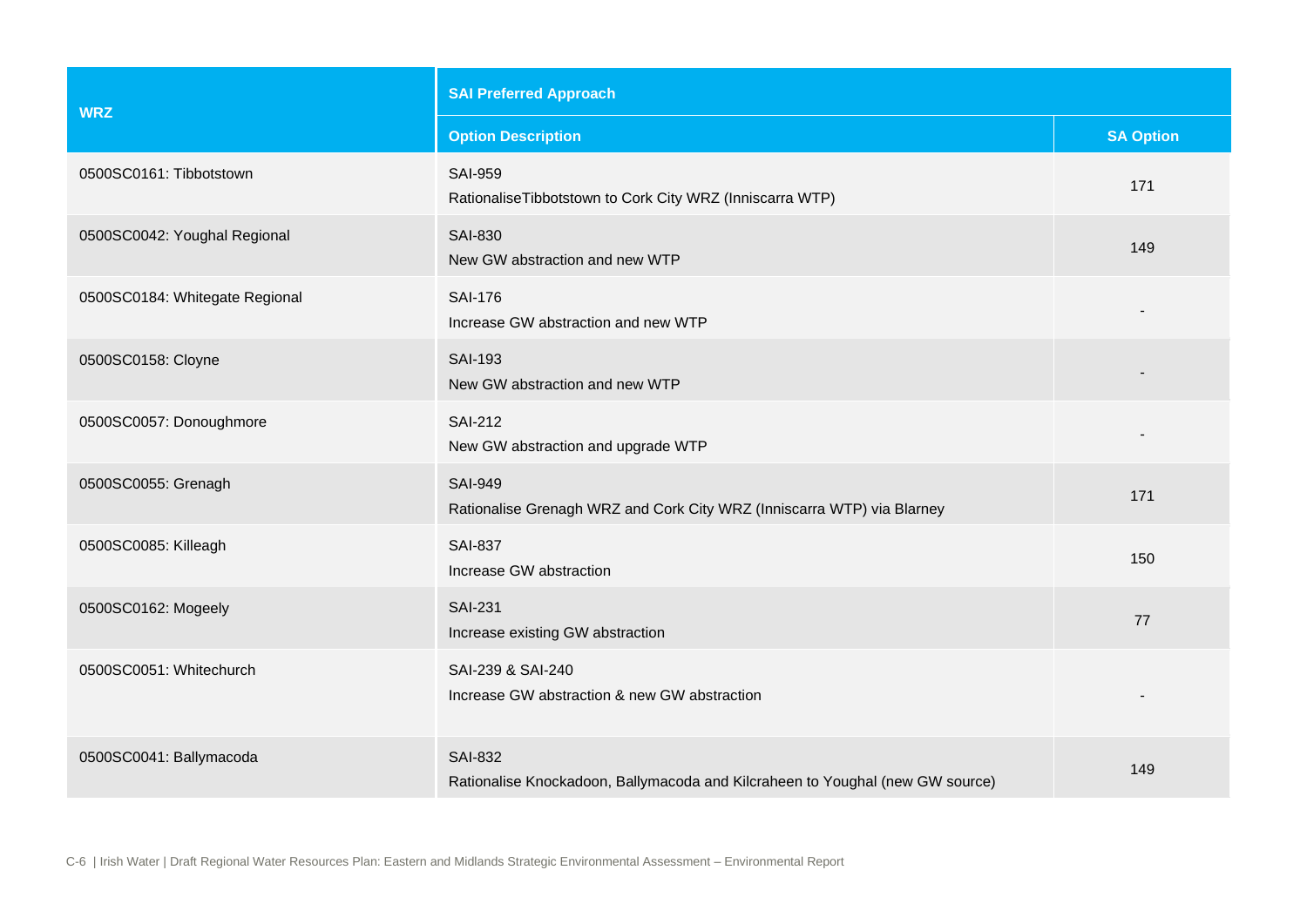| <b>WRZ</b>                        | <b>SAI Preferred Approach</b>                                                                   |                  |  |
|-----------------------------------|-------------------------------------------------------------------------------------------------|------------------|--|
|                                   | <b>Option Description</b>                                                                       | <b>SA Option</b> |  |
| 0500SC0047: Corbally              | <b>SAI-944</b><br>Rationalise Corbally to Inniscarra WTP                                        | 171              |  |
| 0500SC0084: Ballykilty            | <b>SAI-836</b><br>Rationalise Ballykilty to Killeagh WRZ                                        | 150              |  |
| 0500SC0050: Carrignavar           | <b>SAI-273a</b><br>Increase existing GW abstraction                                             |                  |  |
| 0500SC0048: Clash Leamleara       | <b>SAI-945</b><br>Rationalise Clash Leamleara to Inniscarra WTP via Corbally                    | 171              |  |
| 0500SC0172: Ballyshoneen          | <b>SAI-952</b><br>Rationalise Ballyshoneen and Vicarstown to Inniscarra WTP                     | 171              |  |
| 0500SC0167: Ballincurrig Lisgoold | <b>SAI-946</b><br>Rationalise Ballincurrig Lisgoold WRZ to Inniscarra WTP                       | 171              |  |
| 0500SC0044: Dungourney            | <b>SAI-293</b><br>Rationalise Dungourney WTP to Mogeely WRZ                                     | 77               |  |
| 0500SC0040: Kilcraheen            | <b>SAI-833</b><br>Rationalise Knockadoon, Ballymacoda and Kilcraheen to Youghal (new GW source) | 149              |  |
| 0500SC0046: Walshtown             | <b>SAI-947</b><br>Rationalise Walshtown to Inniscarra WTP                                       | 171              |  |
| 0500SC0053: Stoneview Blarney     | <b>SAI-950</b><br>Rationalise Stoneview to Cork City WRZ (Inniscarra WTP)                       | 171              |  |
| 0500SC0039: Knockadoon            | <b>SAI-831</b><br>Rationalise Knockadoon, Ballymacoda and Kilcraheen to Youghal (new GW source) | 149              |  |

C-7 | Irish Water | Draft Regional Water Resources Plan: Eastern and Midlands Strategic Environmental Assessment – Environmental Report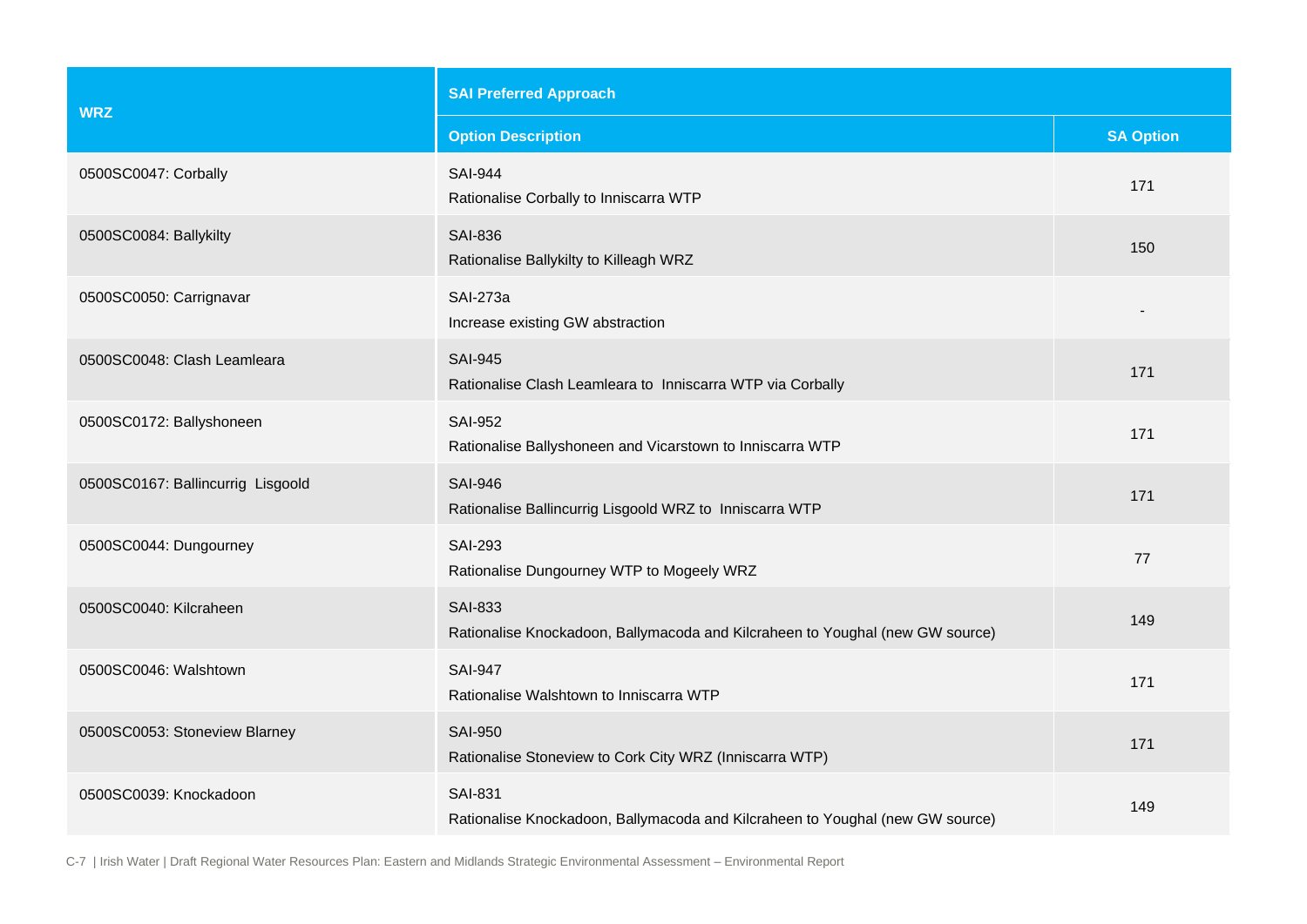| <b>WRZ</b>                                      | <b>SAI Preferred Approach</b>                                        |                          |  |
|-------------------------------------------------|----------------------------------------------------------------------|--------------------------|--|
|                                                 | <b>Option Description</b>                                            | <b>SA Option</b>         |  |
| 0500SC0043: Inch                                | <b>SAI-324</b><br>Increase existing GW abstraction                   | $\overline{\phantom{a}}$ |  |
| 0500SC0021: Skibbereen 2 - Baltimore and Schull | <b>SAI-888</b><br>Upgrade WTP                                        | 162                      |  |
| 0500SC0030: Bantry                              | <b>SAI-861</b><br>New Inchybegga Impoundment (Cullomane) and new WTP | 155                      |  |
| 0500SC0034: Castletownbere                      | <b>SAI-865</b><br>Rationalise to Bantry                              | 155                      |  |
| 0500SC0012: Dunmanway                           | <b>SAI-399</b><br>Interconnect Dunmanway and Drinagh WRZ             | 97                       |  |
| 0500SC0068: Glengarriff                         | <b>SAI-862</b><br>Rationalise to Bantry                              | 155                      |  |
| 0500SC0183: Kealkill                            | <b>SAI-410</b><br>New SW abstraction and new WTP                     |                          |  |
| 0500SC0033: Adrigole                            | SAI-863<br>Rationalise to Bantry                                     | 155                      |  |
| 0500SC0037: Dursey Island                       | <b>SAI-768</b><br>New raw water storage for this WRZ                 |                          |  |
| 0500SC0038: Drinagh                             | <b>SAI-434</b><br>Increase SW abstraction and update WTP             | 97                       |  |
| 0500SC0027: Durrus                              | <b>SAI-442</b><br>Increase GW abstraction and upgrade WTP            |                          |  |

C-8 | Irish Water | Draft Regional Water Resources Plan: Eastern and Midlands Strategic Environmental Assessment – Environmental Report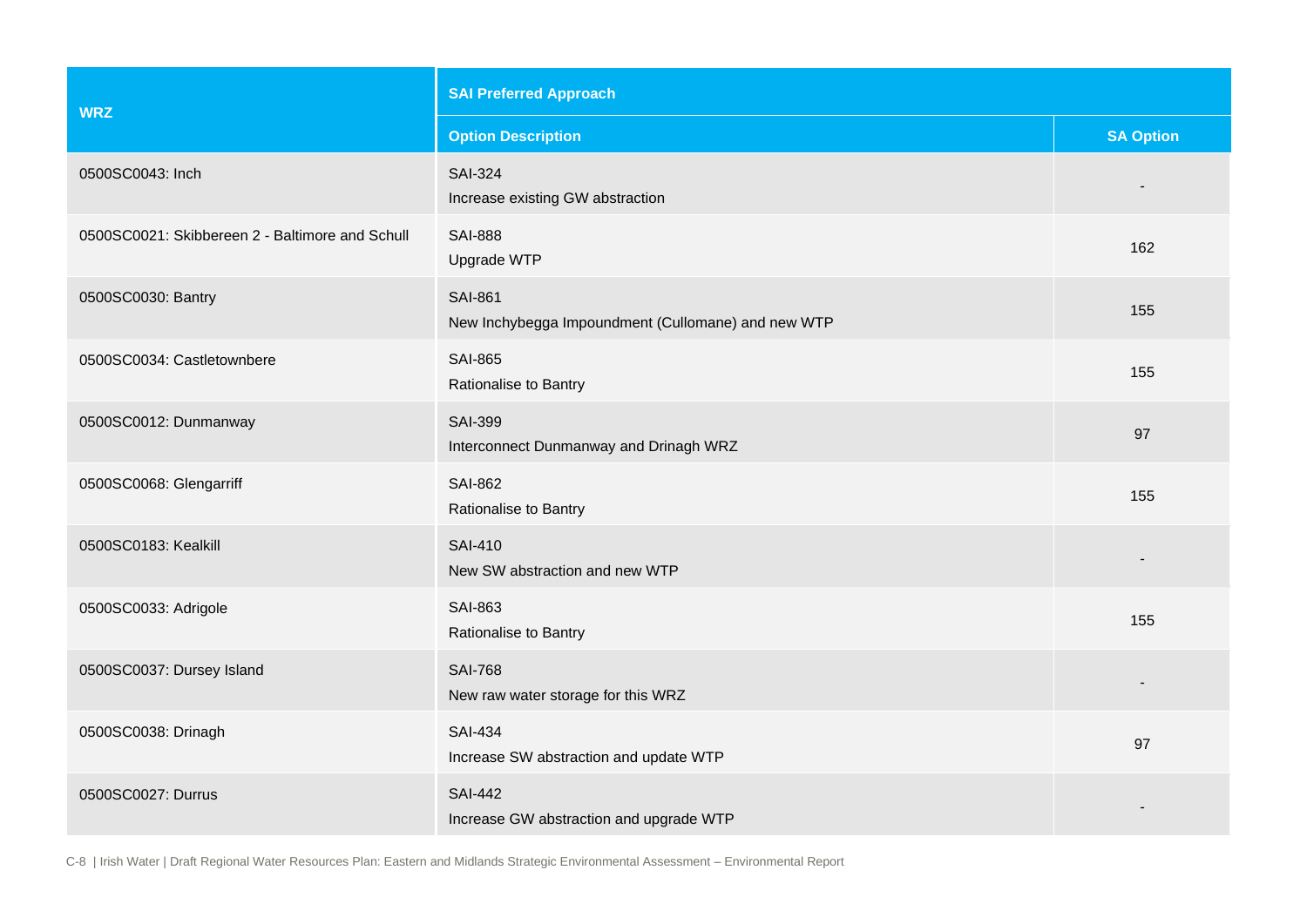| <b>WRZ</b>                      | <b>SAI Preferred Approach</b>                                               |                  |  |
|---------------------------------|-----------------------------------------------------------------------------|------------------|--|
|                                 | <b>Option Description</b>                                                   | <b>SA Option</b> |  |
| 0500SC0031: Whiddy Island       | <b>SAI-450</b><br>New GW abstraction                                        |                  |  |
| 0500SC0029: Dromore Bantry      | <b>SAI-455</b><br>Upgrade existing WTP                                      |                  |  |
| 0500SC0024: Goleen              | <b>SAI-457</b><br>Increase SW abstraction and updage WTP                    |                  |  |
| 0500SC0069: Crosterra           | <b>SAI-468</b><br>Upgrade existing WTP                                      |                  |  |
| 0500SC0035: Allihies            | <b>SAI-883</b><br>Rationalise Allihies to Ballydonegan GWS                  | 160              |  |
| 0500SC0036: Cahermore           | <b>SAI-480</b><br>New GW abstraction and upgrade WTP                        |                  |  |
| 0500SC0168: Coppeen             | <b>SAI-486</b><br>Increase GW abstraction and upgrade WTP                   |                  |  |
| 0500SC0181: Reenmeen West       | <b>SAI-864</b><br>Rationalise to Bantry (new Inchybegga Impoundment source) | 155              |  |
| 0500SC0007: Tarelton            | <b>SAI-508</b><br>Upgrade existing WTP                                      |                  |  |
| 0500SC0082: Cork City           | <b>SAI-939</b><br>Increase abstraction and upgrade WTP                      | 171              |  |
| 1300SC0019: Kenmare / Kilgarvan | <b>SAI-630</b><br>New SW abstraction and new WTP                            |                  |  |

C-9 | Irish Water | Draft Regional Water Resources Plan: Eastern and Midlands Strategic Environmental Assessment – Environmental Report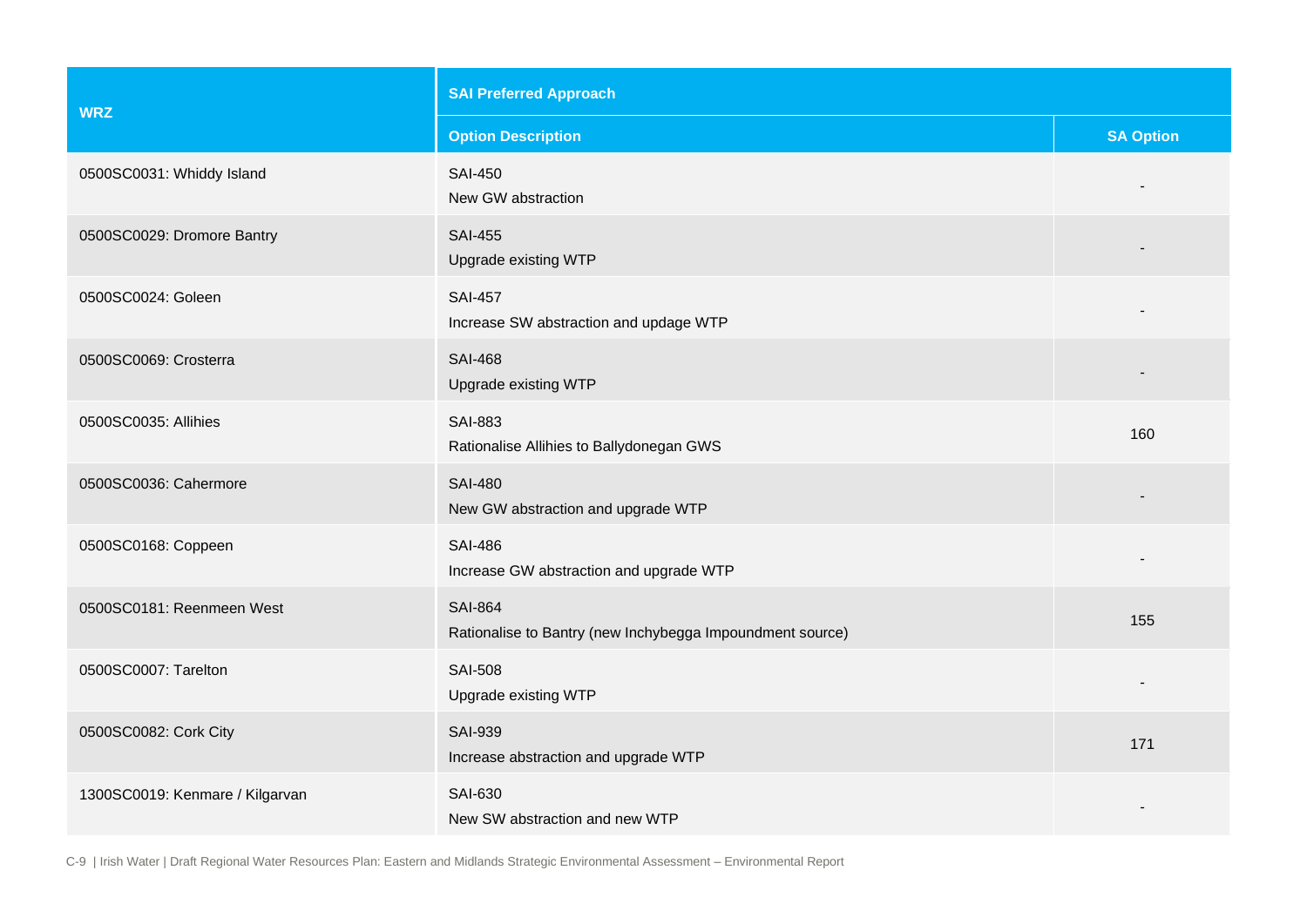| <b>WRZ</b>                       | <b>SAI Preferred Approach</b>                                       |                  |  |
|----------------------------------|---------------------------------------------------------------------|------------------|--|
|                                  | <b>Option Description</b>                                           | <b>SA Option</b> |  |
| 1300SC0018: Sneam PWS            | <b>SAI-643</b><br>Increase SW abstraction                           |                  |  |
| 1300SC0029: Kilgarvan            | <b>SAI-645</b><br>New GW abstraction and upgrade WTP                |                  |  |
| 1300SC0027: Lauragh PWS          | <b>SAI-652</b><br>New SW abstractionand upgrade WTP                 |                  |  |
| 0500SC0153: Clonakilty           | <b>SAI-958</b><br>Interconnect with Cork City via Inniscarra        | 171              |  |
| 0500SC0026: Kilcrohane           | <b>SAI-660</b><br>New GW abstraction and new WTP                    |                  |  |
| 0500SC0179: Kilnagurteen Macroom | <b>SAI-852</b><br>Rationalise Kilnagurteen (Macroom) to Macroom WRZ | 152              |  |
| 0500SC0177: Macroom              | <b>SAI-851</b><br>Increase SW abstraction and new WTP               | 152              |  |
| 0500SC0008: Inchigeelagh         | <b>SAI-771</b><br>Upgrade existing WTP                              |                  |  |
| 0500SC0023: Toormore             | <b>SAI-498</b><br>New GW abstraction and upgrade WTP                |                  |  |
| 0500SC0025: Crookhaven           | <b>SAI-784</b><br>Upgrade existing WTP                              |                  |  |
| 0500SC0028: Caheragh             | <b>SAI-772</b><br>Upgrade existing WTP                              |                  |  |

C-10 | Irish Water | Draft Regional Water Resources Plan: Eastern and Midlands Strategic Environmental Assessment – Environmental Report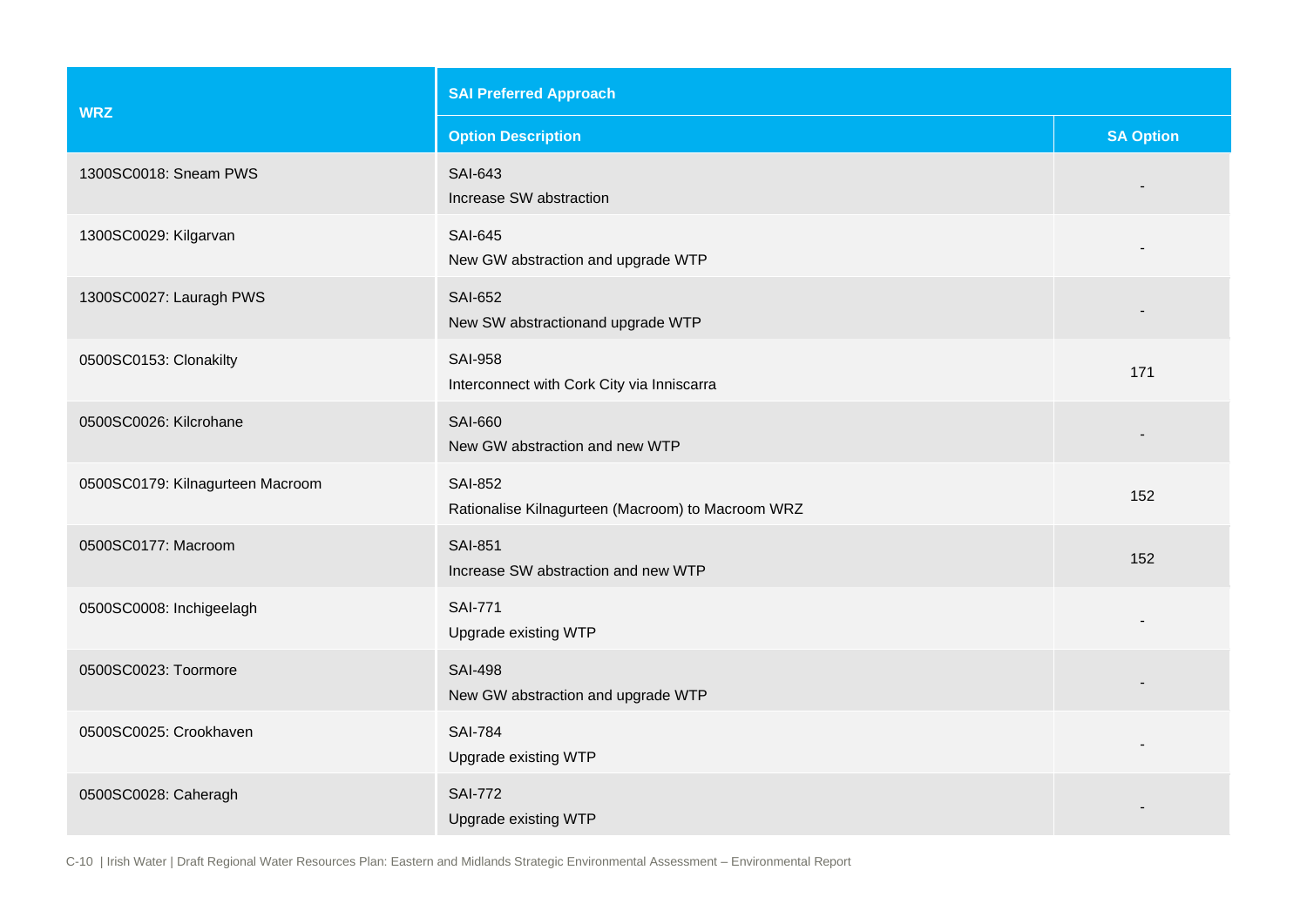| <b>WRZ</b>                          | <b>SAI Preferred Approach</b>                                                                             |                  |  |
|-------------------------------------|-----------------------------------------------------------------------------------------------------------|------------------|--|
|                                     | <b>Option Description</b>                                                                                 | <b>SA Option</b> |  |
| 0500SC0054: Vicarstown              | <b>SAI-953</b><br>Rationalise Ballyshoneen and Vicarstown to Inniscarra WTP                               | 171              |  |
| 0500SC0078: Kilnamartyra            | <b>SAI-774</b><br>Upgrade existing WTP                                                                    |                  |  |
| 0500SC0081: Templemartin & Garranes | <b>SAI-941</b><br>Rationalise Templemartin & Garranes to Cork City WRZ (Inniscarra WTP)                   | 171              |  |
| 0500SC0083: Minane Bridge           | <b>SAI-890</b><br>New GW abstraction and upgrade WTP                                                      | 163              |  |
| 0500SC0147: Ratharoon               | <b>SAI-778</b><br>Upgrade existing WTP                                                                    |                  |  |
| 0500SC0152: Bayview                 | <b>SAI-956</b><br>Rationalise to Cork City                                                                | 171              |  |
| 0500SC0154: Lyre Clonakilty         | <b>SAI-779</b><br>Upgrade existing WTP                                                                    |                  |  |
| 0500SC0155: Cape Clear              | <b>SAI-780</b><br>Upgrade existing WTP                                                                    |                  |  |
| 0500SC0157: Bilberry                | <b>SAI-781</b><br>Upgrade existing WTP                                                                    |                  |  |
| 0500SC0159: Midleton                | <b>SAI-948</b><br>Maintain allowable abstraction from Owenacurra River and supply deficit from Inniscarra | 171              |  |
| 0500SC0169: Johnstown               | <b>SAI-526</b><br>Upgrade existing WTP                                                                    |                  |  |

C-11 | Irish Water | Draft Regional Water Resources Plan: Eastern and Midlands Strategic Environmental Assessment – Environmental Report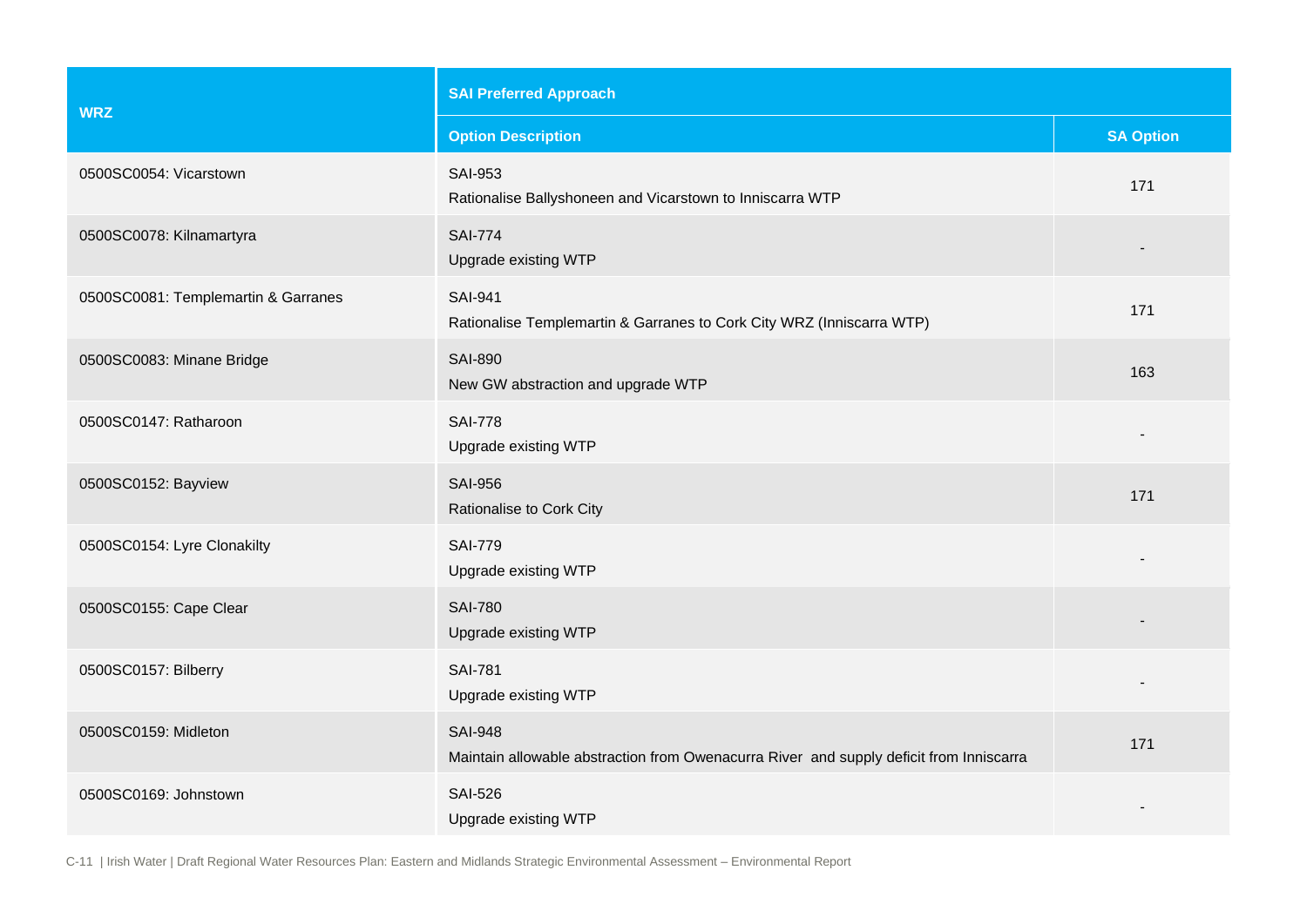| <b>WRZ</b>                           | <b>SAI Preferred Approach</b>                                   |                  |  |
|--------------------------------------|-----------------------------------------------------------------|------------------|--|
|                                      | <b>Option Description</b>                                       | <b>SA Option</b> |  |
| 0500SC0170: Cluain Court Allihies    | <b>SAI-882</b><br>Rationalise Cluain Court Allihies to Allihies | $\qquad \qquad$  |  |
| 0500SC0173: Skibbereen               | <b>SAI-887</b><br>Upgrade WTP and supply spare capacity         | 162              |  |
| 1300SC0017: Caherdaniel / Castlecove | <b>SAI-641</b><br>Supplement Caherdaniel from Waterville        | 123              |  |
| 1300SC0023: Waterville PWS 075H      | <b>SAI-642</b><br>Increase abstraction                          | 123              |  |

# **C.3 SAJ Preferred Approach**

| <b>WRZ</b>                        | <b>SAJ Preferred Approach</b>                                                                                          |                  |  |
|-----------------------------------|------------------------------------------------------------------------------------------------------------------------|------------------|--|
|                                   | <b>Option Description</b>                                                                                              | <b>SA Option</b> |  |
| 0500SC0124: Castletownroche       | <b>SAJ-128</b><br>Conjunctive use of existing spring and trial well and upgrade existing Castletownroche<br><b>WTP</b> |                  |  |
| 0500SC0002: Conna Regional        | <b>SAJ-141</b><br>Upgrade existing WTP for water quality improvements. The WRZ is not in deficit                       |                  |  |
| 0500SC0130: Lombardstown Glantane | SAJ-162<br>Increase GW abstraction from Kilgobnet (Spring) and upgrade Laharan Abbeys Well<br>WTP to supply deficit    |                  |  |
| 0500SC0066: Lyre                  | <b>SAJ-167</b><br>Increase GW abstraction from Lyre spring and upgrade Lyre WTP to supply deficit                      |                  |  |

C-12 | Irish Water | Draft Regional Water Resources Plan: Eastern and Midlands Strategic Environmental Assessment – Environmental Report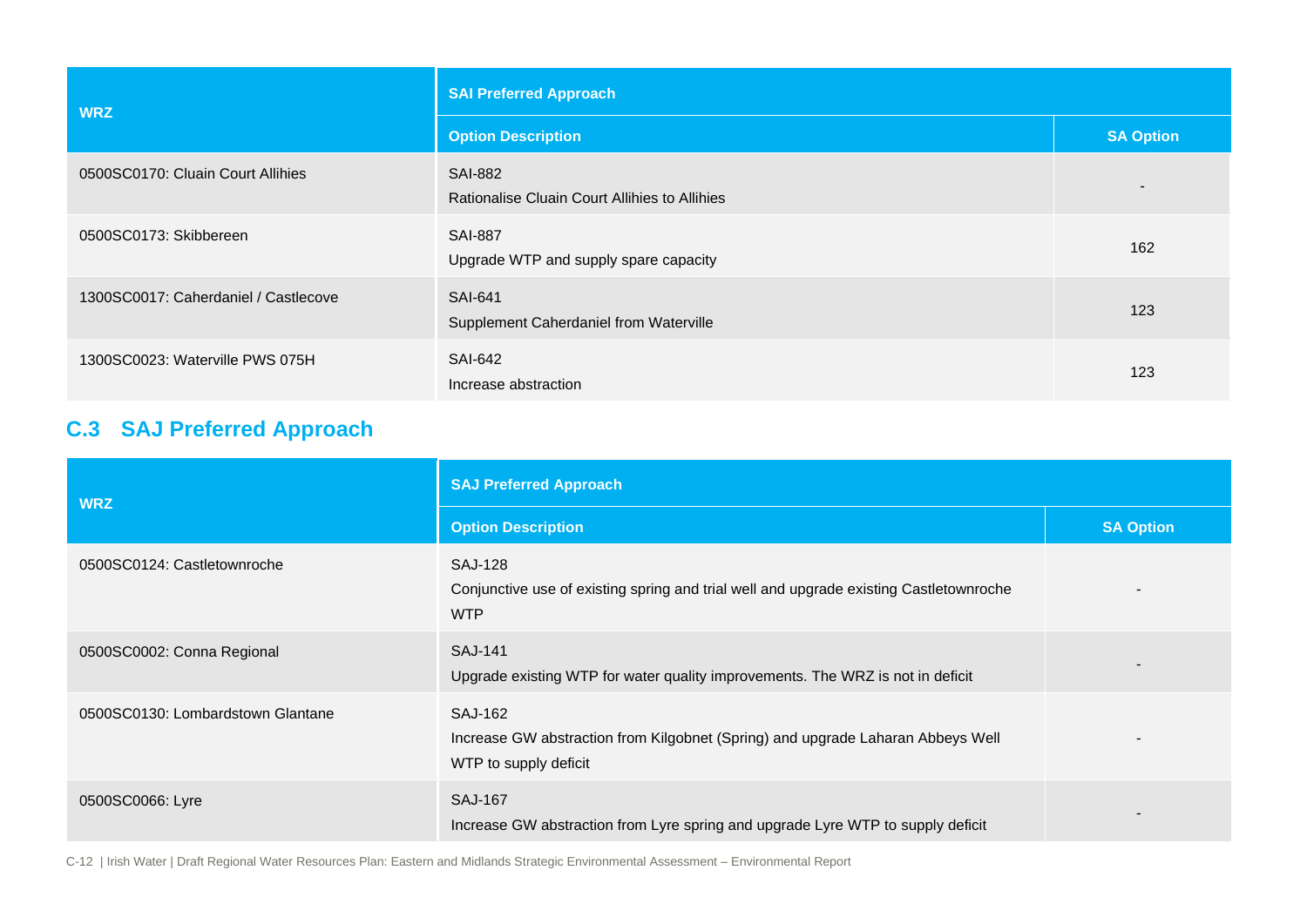| <b>WRZ</b>                                     | <b>SAJ Preferred Approach</b>                                                                                           |                  |  |
|------------------------------------------------|-------------------------------------------------------------------------------------------------------------------------|------------------|--|
|                                                | <b>Option Description</b>                                                                                               | <b>SA Option</b> |  |
| 0500SC0126: Dromahane/Kilcolman/Cois Tobair    | <b>SAJ-188</b><br>Upgrade existing WTP for water quality improvements. The WRZ is not in deficit                        |                  |  |
| 0500SC0004: Ballynoe                           | <b>SAJ-223</b><br>Upgrade existing WTP for water quality improvements. The WRZ is not in deficit                        |                  |  |
| 0500SC0105: Knockeragh                         | <b>SAJ-262</b><br>Upgrade existing WTP for water quality improvements. The WRZ is not in deficit                        |                  |  |
| 0500SC0061: Carrigcleena                       | <b>SAJ-272</b><br>Upgrade existing WTP for water quality improvements. The WRZ is not in deficit                        |                  |  |
| 0500SC0101: Mountain Barracks                  | <b>SAJ-281</b><br>Upgrade existing WTP for water quality improvements. The WRZ is not in deficit                        |                  |  |
| 1900SC0018: Castletown/Ballyagran Water Supply | <b>SAJ-287</b><br>Increase GW abstraction at Ballyagran BH and upgrade Ballyagran Pump Station WTP<br>to supply deficit |                  |  |
| 3100SC0082: Aglish Cul Rua                     | <b>SAJ-291</b><br>Upgrade existing WTP for water quality improvements                                                   |                  |  |
| 3100SC0016: Villierstown                       | <b>SAJ-294</b><br>Upgrade existing WTP for water quality improvements. The WRZ is not in deficit                        |                  |  |
| 3100SC0017: Camphire                           | <b>SAJ-295</b><br>Upgrade existing WTP for water quality improvements. The WRZ is not in deficit                        |                  |  |
| 3100SC0010: Strancally                         | <b>SAJ-304</b><br>Upgrade existing WTP for water quality improvements. The WRZ is not in deficit                        |                  |  |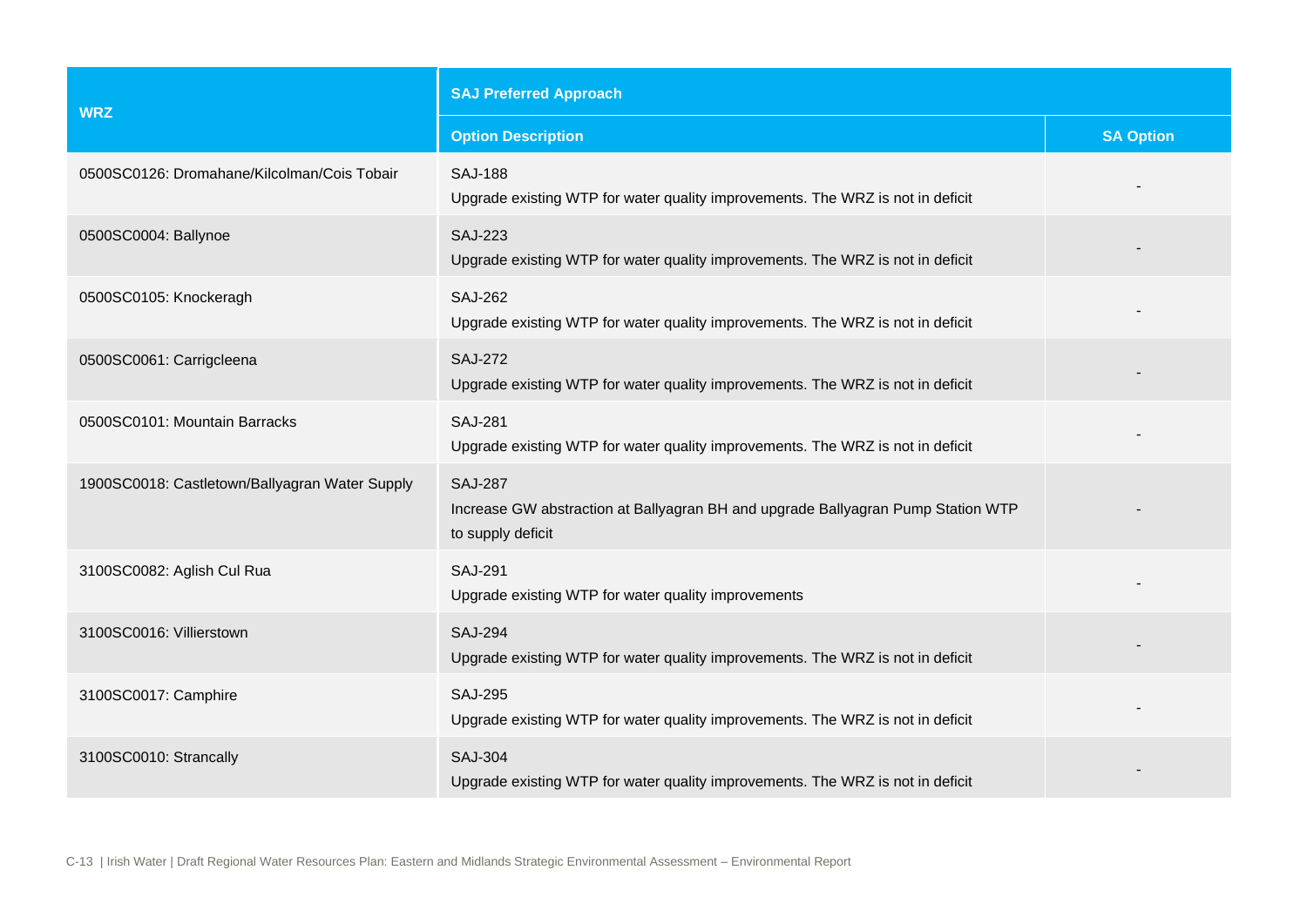| <b>WRZ</b>                            | <b>SAJ Preferred Approach</b>                                                                                                                                                                                |                  |  |
|---------------------------------------|--------------------------------------------------------------------------------------------------------------------------------------------------------------------------------------------------------------|------------------|--|
|                                       | <b>Option Description</b>                                                                                                                                                                                    | <b>SA Option</b> |  |
| 0500SC0185: Ballyclough & Mount North | <b>SAJ-154</b><br>Increase GW abstraction from Mount North (spring) and upgrade Mountnorth WTP to<br>supply spare capacity to neighbouring WRZ                                                               | 20               |  |
| 0500SC0185: Ballyclough & Mount North | <b>SAJ-155</b><br>Increase GW abstraction from Mountnorth & Ballyclough (spring) and upgrade<br>Ballyclough WTP to supply spare capacity to neighboring WRZ.                                                 | 20               |  |
| 0500SC0096: Boherascrub               | <b>SAJ-278</b><br>Rationalise Boherascrub to Ballyclough & Mount North WRZ                                                                                                                                   | 20               |  |
| 0500SC0102: Gortnaskehy               | <b>SAJ-260</b><br>Rationalise Gortnaskehy to Ballyheaphy WRZ                                                                                                                                                 | 31               |  |
| 3100SC0052: Ballyheaphy               | <b>SAJ-325</b><br>Increase GW abstraction from Ballyheaphy BH and upgrade Ballyheaphy WTP to supply<br>spare capacity to neighboring scheme                                                                  | 31               |  |
| 0500SC0176: Fermoy                    | <b>SAJ-396</b><br>Increase existing GW abstraction from infiltration gallery alongside Blackwater River and<br>upgrade Coolrue WTP. Additional treatment is provided when the infiltration gallery<br>floods | 95               |  |
| 0500SC0122: Ballyvadonna              | <b>SAJ-397</b><br>Rationalise Ballyvadonna, Strawhall, Knockdrumalough, Coolagown and Kilmagnier to<br>Fermoy WRZ                                                                                            | 95               |  |
| 0500SC0165: Strawhall                 | <b>SAJ-398</b><br>Rationalise Ballyvadonna, Strawhall, Knockdrumalough, Coolagown and Kilmagnier to<br>Fermoy WRZ                                                                                            | 95               |  |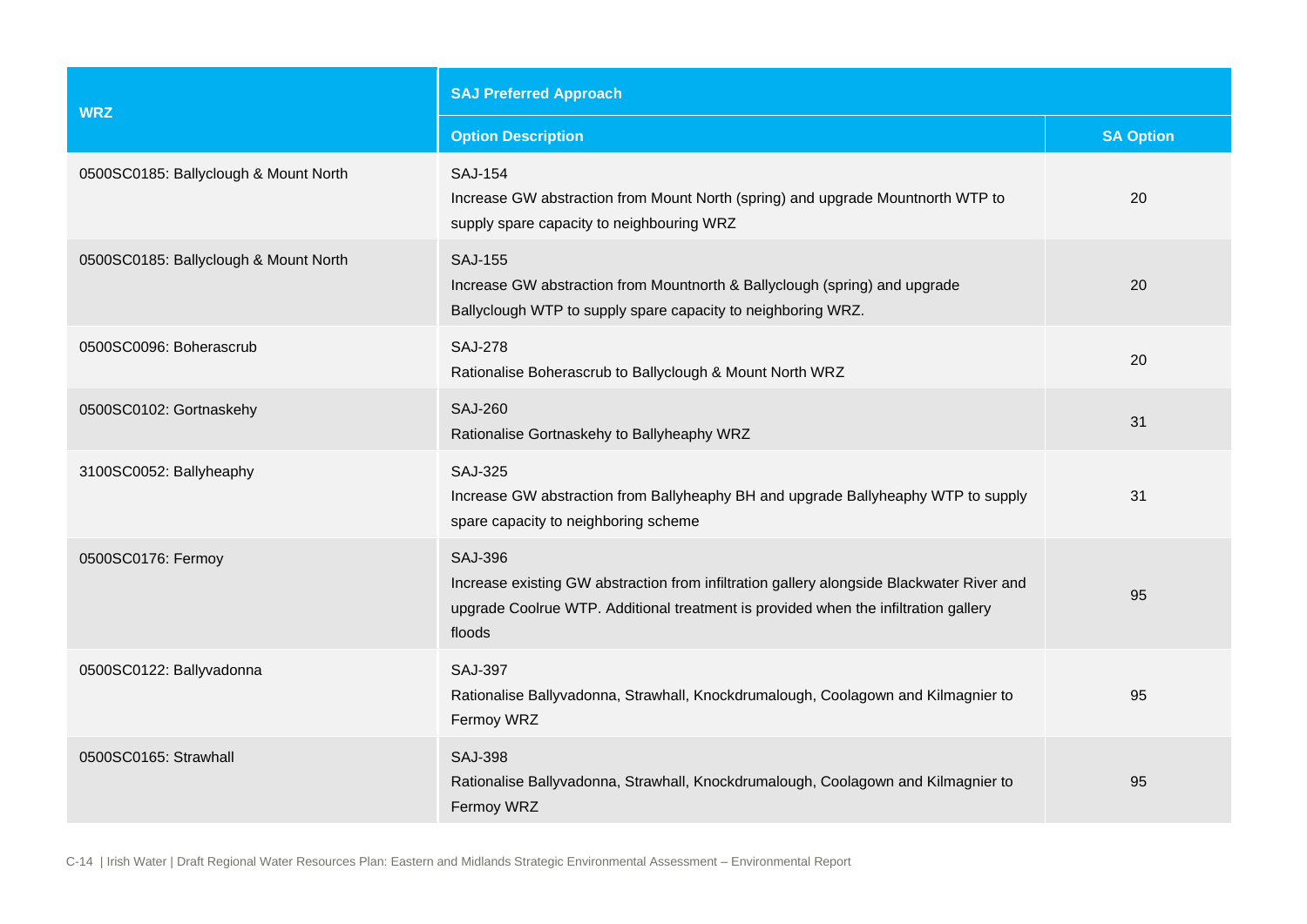| <b>WRZ</b>                   | <b>SAJ Preferred Approach</b>                                                                                                                       |                  |  |
|------------------------------|-----------------------------------------------------------------------------------------------------------------------------------------------------|------------------|--|
|                              | <b>Option Description</b>                                                                                                                           | <b>SA Option</b> |  |
| 0500SC0088: Knockdrumaclough | <b>SAJ-399</b><br>Rationalise Ballyvadonna, Strawhall, Knockdrumalough, Coolagown and Kilmagnier to<br>Fermoy WRZ                                   | 95               |  |
| 0500SC0089: Coolagown        | <b>SAJ-400</b><br>Rationalise Ballyvadonna, Strawhall, Knockdrumalough, Coolagown and Kilmagnier to<br>Fermoy WRZ                                   | 95               |  |
| 0500SC0090: Kilmagnier       | <b>SAJ-401</b><br>Rationalise Ballyvadonna, Strawhall, Knockdrumalough, Coolagown and Kilmagnier to<br>Fermoy WRZ                                   | 95               |  |
| 0500SC0131: Mallow           | <b>SAJ-406</b><br>Increase GW abstraction at Box Cross and upgrade Box Cross WTP to supply deficit                                                  | 97               |  |
| 0500SC0182: Gortnagreige     | <b>SAJ-407</b><br>Rationalise Gortnagreige, Ballinamona, Monaparson, Bottlehill, Killavullen, Knoppogue,<br>Monee & Knockabrack and Rahan to Mallow | 97               |  |
| 0500SC0065: Ballinamona      | <b>SAJ-408</b><br>Rationalise Gortnagreige, Ballinamona, Monaparson, Bottlehill, Killavullen, Knoppogue,<br>Monee & Knockabrack and Rahan to Mallow | 97               |  |
| 0500SC0062: Monaparson       | <b>SAJ-409</b><br>Rationalise Gortnagreige, Ballinamona, Monaparson, Bottlehill, Killavullen, Knoppogue,<br>Monee & Knockabrack and Rahan to Mallow | 97               |  |
| 0500SC0006: Bottlehill       | <b>SAJ-411</b><br>Rationalise Gortnagreige, Ballinamona, Monaparson, Bottlehill, Killavullen, Knoppogue,<br>Monee & Knockabrack and Rahan to Mallow | 97               |  |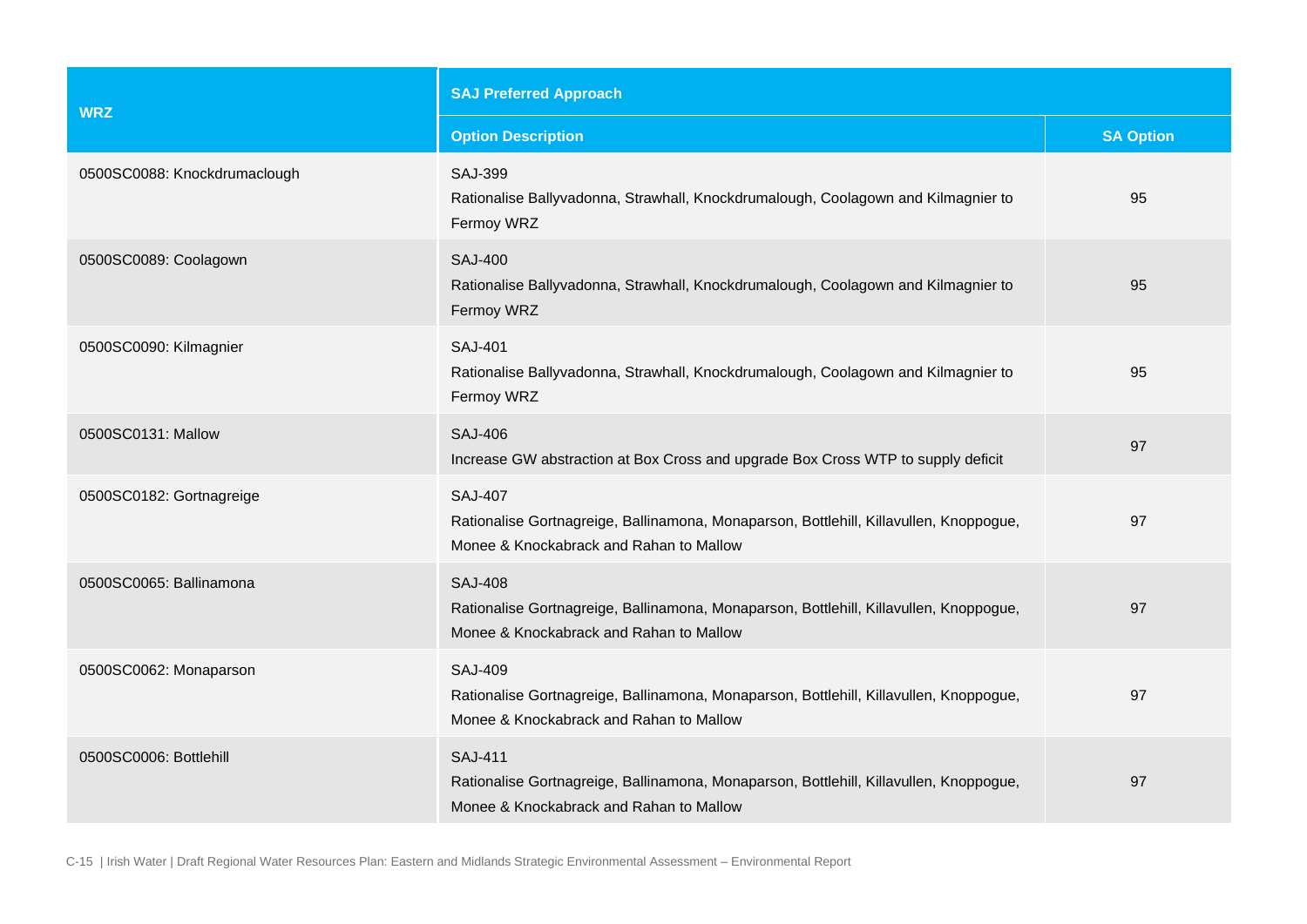| <b>WRZ</b>                      | <b>SAJ Preferred Approach</b>                                                                                                                                                                                                         |                  |  |
|---------------------------------|---------------------------------------------------------------------------------------------------------------------------------------------------------------------------------------------------------------------------------------|------------------|--|
|                                 | <b>Option Description</b>                                                                                                                                                                                                             | <b>SA Option</b> |  |
| 0500SC0128: Killavullen         | <b>SAJ-412</b><br>Rationalise Gortnagreige, Ballinamona, Monaparson, Bottlehill, Killavullen, Knoppogue,<br>Monee & Knockabrack and Rahan to Mallow                                                                                   | 97               |  |
| 0500SC0166: Knoppogue           | SAJ-413<br>Rationalise Gortnagreige, Ballinamona, Monaparson, Bottlehill, Killavullen, Knoppogue,<br>Monee & Knockabrack and Rahan to Mallow                                                                                          | 97               |  |
| 0500SC0064: Monee & Knockabrack | <b>SAJ-414</b><br>Rationalise Gortnagreige, Ballinamona, Monaparson, Bottlehill, Killavullen, Knoppogue,<br>Monee & Knockabrack and Rahan to Mallow                                                                                   | 97               |  |
| 0500SC0186: Rahan               | <b>SAJ-415</b><br>Rationalise Gortnagreige, Ballinamona, Monaparson, Bottlehill, Killavullen, Knoppogue,<br>Monee & Knockabrack and Rahan to Mallow                                                                                   | 97               |  |
| 0500SC0109: Stagmount           | <b>SAJ-423</b><br>Rationalise Stagmount to Rockchapel WRZ                                                                                                                                                                             | 100              |  |
| 0500SC0108: Rockchapel          | <b>SAJ-424</b><br>Rationalise Stagmount to Rockchapel WRZ. Supply spare capacity.                                                                                                                                                     | 100              |  |
| 0500SC0100: Mitchelstown        | <b>SAJ-425</b><br>Increase existing GW abstraction from Ballybeg BHs and new GW from no. TWs<br>upgrade Mitchelstown South WTP to supply deficit. Improve interconnectivity between<br>Mitchelstown North and Mitchelstown South WSZs | 101              |  |
| 0500SC0099: Glenduff            | <b>SAJ-426</b><br>Rationalise Glenduff to Mitchelstown                                                                                                                                                                                | 101              |  |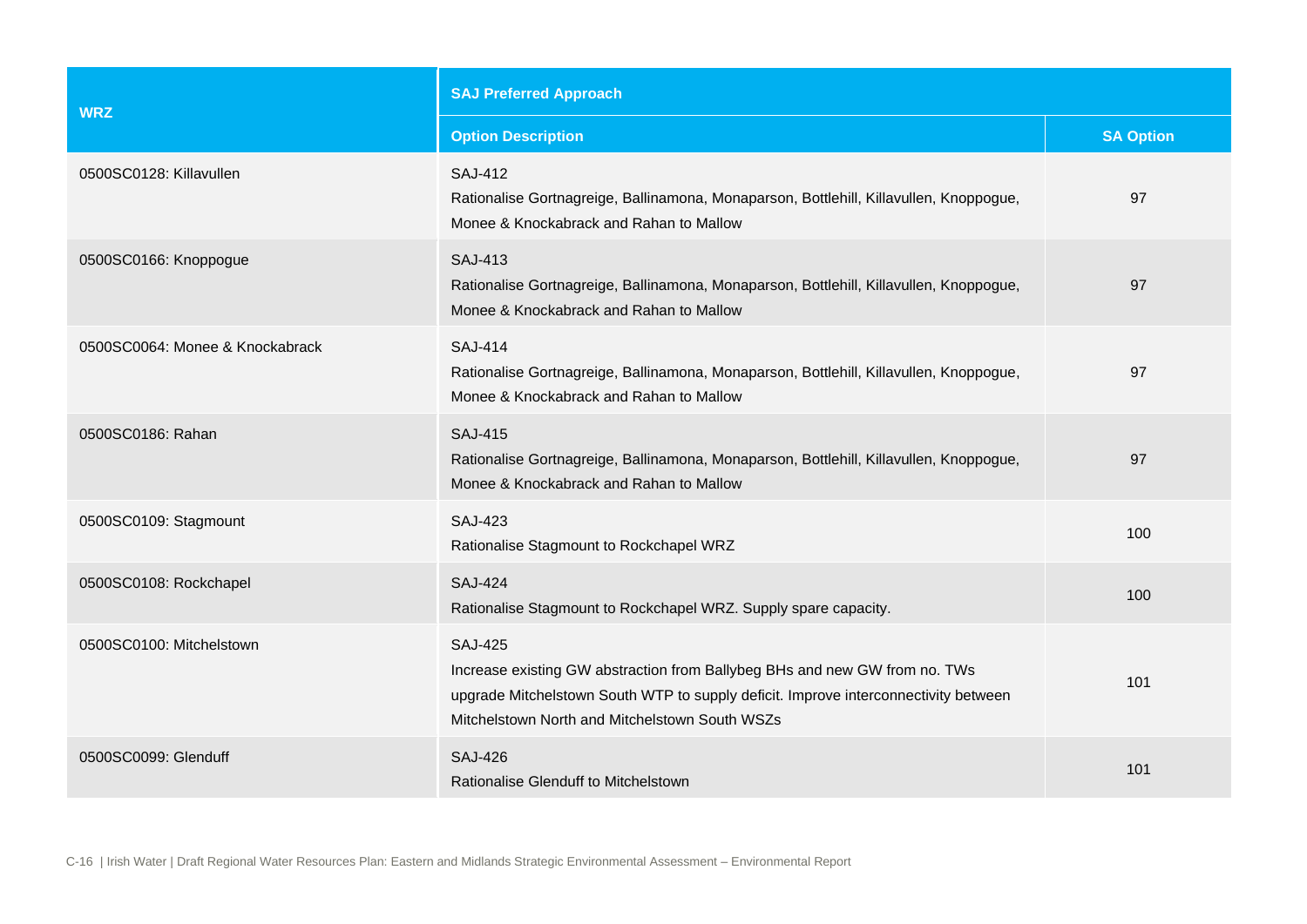| <b>WRZ</b>                                  | <b>SAJ Preferred Approach</b>                                                                                                                            |                  |  |
|---------------------------------------------|----------------------------------------------------------------------------------------------------------------------------------------------------------|------------------|--|
|                                             | <b>Option Description</b>                                                                                                                                | <b>SA Option</b> |  |
| 3100SC0020: Tallow                          | <b>SAJ-449</b><br>New GW abstraction in karstic region and new WTP to supply full demand                                                                 | 109              |  |
| 3100SC0106: Kilmore-Kilbeg                  | <b>SAJ-450</b><br>Rationalise Kilmore-Kilbeg to Tallow WRZ                                                                                               | 109              |  |
| 3100SC0121: Ballymoate Upper                | <b>SAJ-451</b><br>Rationalise Ballymoate Upper to Tallow WRZ                                                                                             | 109              |  |
| 3100SC0007: Grallagh                        | <b>SAJ-455</b><br>Increase GW abstraction from Grallagh BH and upgrade Grallagh WTP to supply deficit                                                    | 111              |  |
| 3100SC0084: Clashmore/Whitewell             | <b>SAJ-457</b><br>Rationalise Clashmore/Whitewell to Grallagh WRZ                                                                                        | 111              |  |
| 3100SC0008: Tinkock/Tinnabinna              | <b>SAJ-458</b><br>Rationalise Tiknock/Tinnabina to Grallagh WRZ                                                                                          | 111              |  |
| 0500SC0106: Labbamollogga                   | <b>SAJ-461</b><br>Rationalise Labbamollogga to Ballylanders WRZs                                                                                         | 113              |  |
| 0500SC0092: Kilmurry (Mitchelstown)         | <b>SAJ-462</b><br>Rationalise Kilmurry (Mitchelstown) to Inchinleamy WRZ                                                                                 | 114              |  |
| 0500SC0056: Bweeng                          | <b>SAJ-466</b><br>Rationalise Bweeng to Donoughmore WRZ                                                                                                  | 116              |  |
| 0500SC0175: Glanworth/Ballykenley/Johnstown | <b>SAJ-467</b><br>New GW abstraction at Ballynacagheragh (no. 2 BHs - projected yield 2.2 MLD) and new<br>WTP to supply deficit. New Storage at Dunmahon | 117              |  |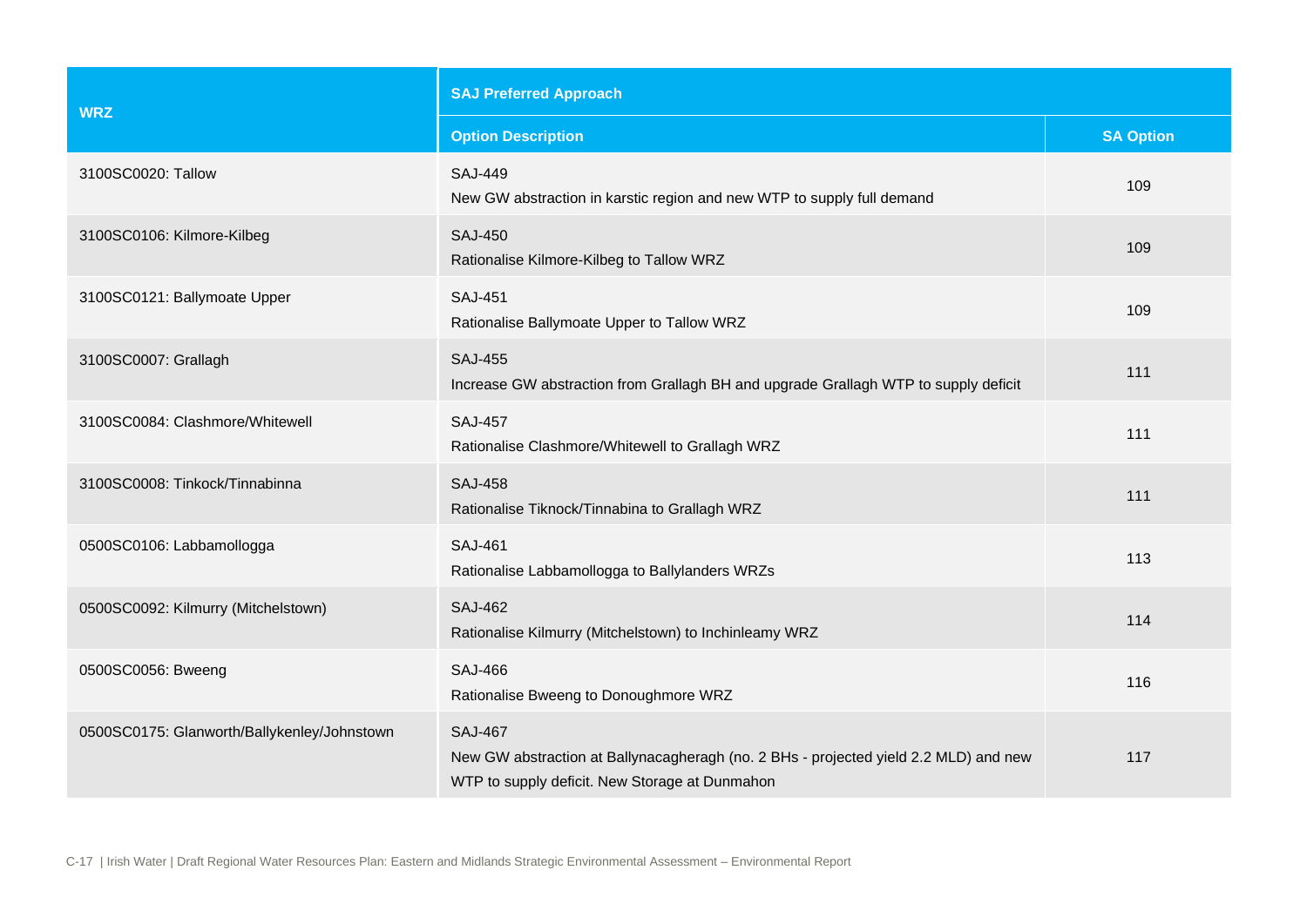| <b>WRZ</b>                        | <b>SAJ Preferred Approach</b>                                                                                                                                                                                                          |                  |  |
|-----------------------------------|----------------------------------------------------------------------------------------------------------------------------------------------------------------------------------------------------------------------------------------|------------------|--|
|                                   | <b>Option Description</b>                                                                                                                                                                                                              | <b>SA Option</b> |  |
| 0500SC0103: Knockanevin           | <b>SAJ-468</b><br>Rationalise Knockanevin to Glanworth/Ballykenley/Johnstown (WRZ)                                                                                                                                                     | 117              |  |
| 0500SC0118: Ballyhooly            | <b>SAJ-511</b><br>Interconnect Fermoy and Conna Regional and supply deficit from Conna Regional.<br>Increase SW abstraction from River Bride and upgrade Conna Regional WTP. Supply<br>spare capacity to neighbouring WRZ in deficit   | 127              |  |
| 0500SC0118: Ballyhooly            | <b>SAJ-512</b><br>Increase GW abstraction from existing Spring and upgrade Castletownroche<br>(Ballyhooley) WTP to supply deficit                                                                                                      | 127              |  |
| 0500SC0121: Macroney              | <b>SAJ-513</b><br>New SW abstraction from Blackwater River and new WTP to supply deficit. Interconnect<br>Ballyvadonna and Fermoy and supply deficit from new SW abstraction from River<br><b>Blackwater at Fermoy</b>                 | 127              |  |
| 0500SC0107: Monabricka            | <b>SAJ-514</b><br>New SW abstraction from Blackwater River and new WTP to supply deficit. Rationalise<br>Ballyvadonna to Fermoy WRZ (new SW abstraction from Blackwater River)                                                         | 128              |  |
| 0500SC0114: Charleville/Doneraile | <b>SAJ-515</b><br>Increase existing GW abstraction from infiltration gallery alongside Blackwater River and<br>upgrade Coolrue WTP. Rationalise Ballyvadonna to Fermoy WRZ (increase existing GW<br>abstraction)                       | 129              |  |
| 0500SC0110: Castlewrixon          | <b>SAJ-516</b><br>Increase existing GW abstraction from infiltration gallery alongside Blackwater River and<br>upgrade Coolrue WTP. Interconnect Ballyvadonna and Fermoy and supply deficit from<br>increased GW abstraction at Fermoy | 129              |  |

C-18 | Irish Water | Draft Regional Water Resources Plan: Eastern and Midlands Strategic Environmental Assessment – Environmental Report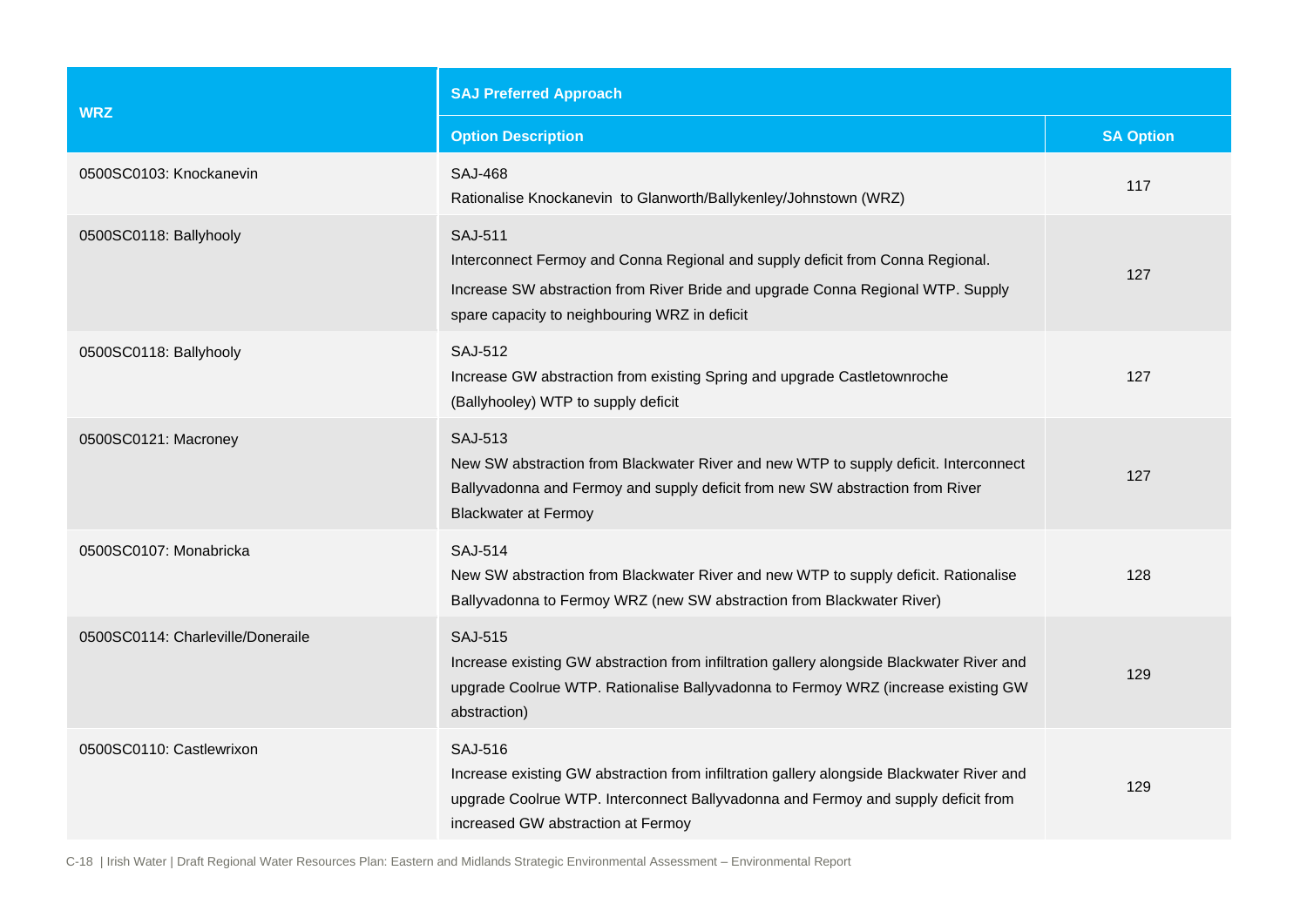| <b>WRZ</b>                          | <b>SAJ Preferred Approach</b>                                                                                                                                                                                                                                                                                                                                                                                         |                  |  |
|-------------------------------------|-----------------------------------------------------------------------------------------------------------------------------------------------------------------------------------------------------------------------------------------------------------------------------------------------------------------------------------------------------------------------------------------------------------------------|------------------|--|
|                                     | <b>Option Description</b>                                                                                                                                                                                                                                                                                                                                                                                             | <b>SA Option</b> |  |
| 0500SC0104: Skahanagh               | <b>SAJ-517</b><br>Rationalise Castlewrixon and Skahanagh WRZs to Charleville/Doneraile WRZ                                                                                                                                                                                                                                                                                                                            | 129              |  |
| 0500SC0113: Allow Regional          | <b>SAJ-518</b><br>New GW abstraction (karstic) and new WTP to supply full deficit. Decomission<br>Freemount WTP                                                                                                                                                                                                                                                                                                       | 130              |  |
| 0500SC0144: Kilbrin Garran an Darra | <b>SAJ-519</b><br>Rationalise Kilbrin Garran an Darra to Allow regional WRZ                                                                                                                                                                                                                                                                                                                                           | 130              |  |
| 0500SC0136: Banteer                 | <b>SAJ-521</b><br>Increase GW abstraction at Box Cross and upgrade Box Cross WTP to supply deficit.<br>Rationalise Bottlehill to Mallow WRZ (Box Cross WTP)                                                                                                                                                                                                                                                           | 131              |  |
| 0500SC0076: Glenleigh               | <b>SAJ-522</b><br>Interconnect Bweeng and Dromahane/Kilcolman/Cois Tobair WRZs and supply deficit<br>from Dromahane/Kilcolman/Cois Tobair. Increase GW abstraction from Drommahane BH<br>and upgrade Hammond Place WTP. Supply spare capacity to neighboring scheme in<br>deficit. Increase GW abstraction from Cois Tobair BH and upgrade Cois Tobair WTP.<br>Supply spare capacity to neighboring scheme in deficit | 131              |  |
| 0500SC0075: Kilcorney               | <b>SAJ-523</b><br>Rationalise Bweeng to Dromahane/Kilcolman/Cois Tobair WRZ. Increase GW<br>abstraction from Drommahane BH and upgrade Hammond Place WTP. Supply spare<br>capacity to neighboring scheme in deficit. Increase GW abstraction from Cois Tobair BH<br>and upgrade Cois Tobair WTP. Supply spare capacity to neighbouring scheme in deficit                                                              | 131              |  |
| 0500SC0138: Millstreet              | <b>SAJ-525</b><br>Increase GW abstraction from existing Spring and upgrade Castletownroche                                                                                                                                                                                                                                                                                                                            | 131              |  |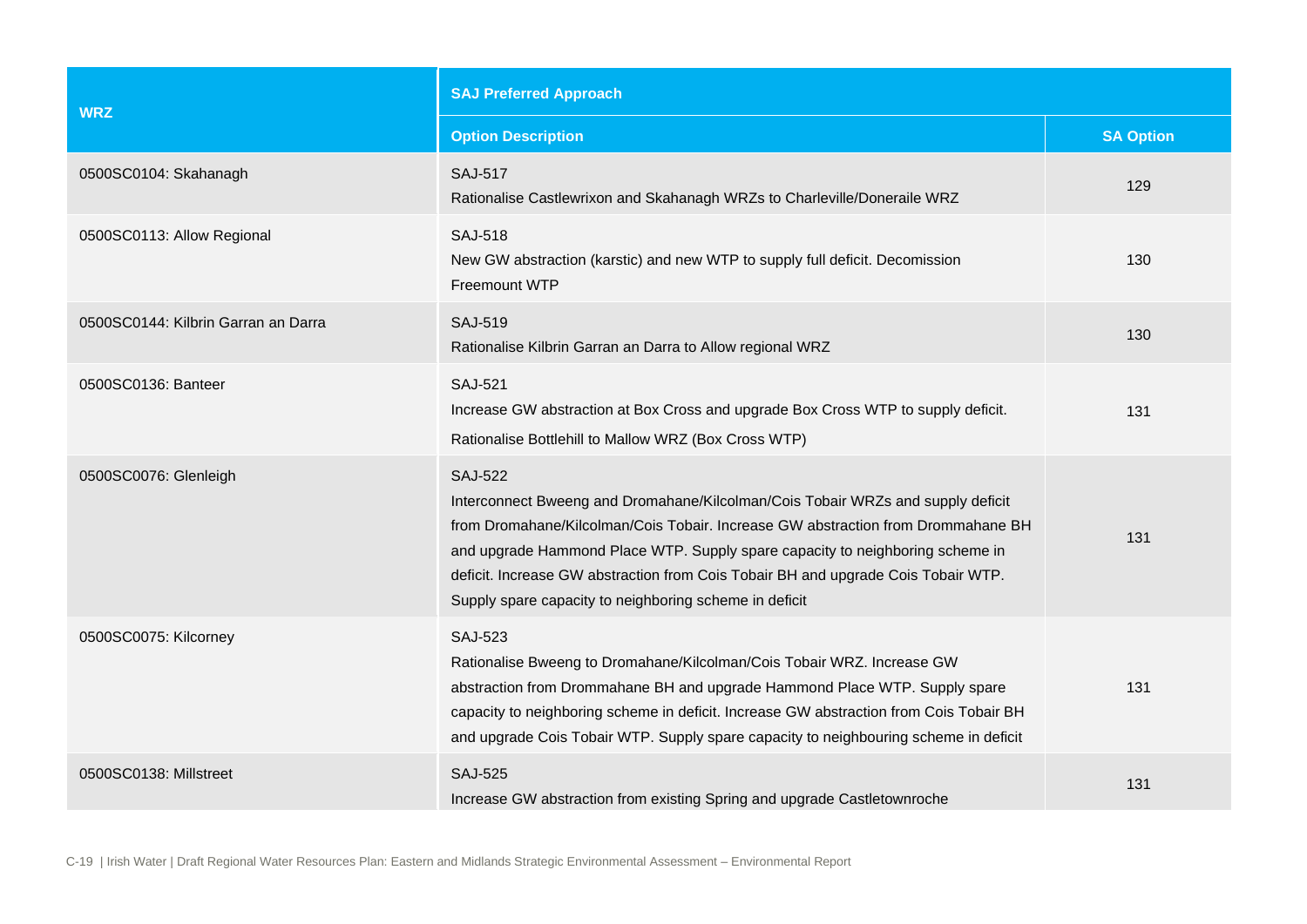| <b>WRZ</b>                | <b>SAJ Preferred Approach</b>                                                                                                                                                                                          |                  |  |
|---------------------------|------------------------------------------------------------------------------------------------------------------------------------------------------------------------------------------------------------------------|------------------|--|
|                           | <b>Option Description</b>                                                                                                                                                                                              | <b>SA Option</b> |  |
|                           | (Ballyhooley) WTP to supply deficit. Interconnect Castletownroche with Ballyhooly WRZ<br>and supply deficit                                                                                                            |                  |  |
| 0500SC0143: Newmarket     | <b>SAJ-526</b><br>Increase GW abstraction from Charleville BHs and upgrade Charleville WTP to supply<br>deficit. Rationalise Castlewrixon to Charleville for increased resilience and long term<br><b>OPEX</b> savings | 131              |  |
| 0500SC0143: Newmarket     | <b>SAJ-527</b><br>New GW abstraction from Ketragh Springs and new WTP to supply deficit (karstic<br>region)                                                                                                            | 131              |  |
| 0500SC0139: Toureen_Derry | <b>SAJ-528</b><br>Rationalise Toureen Derry to Banteer WRZ (approved)                                                                                                                                                  | 131              |  |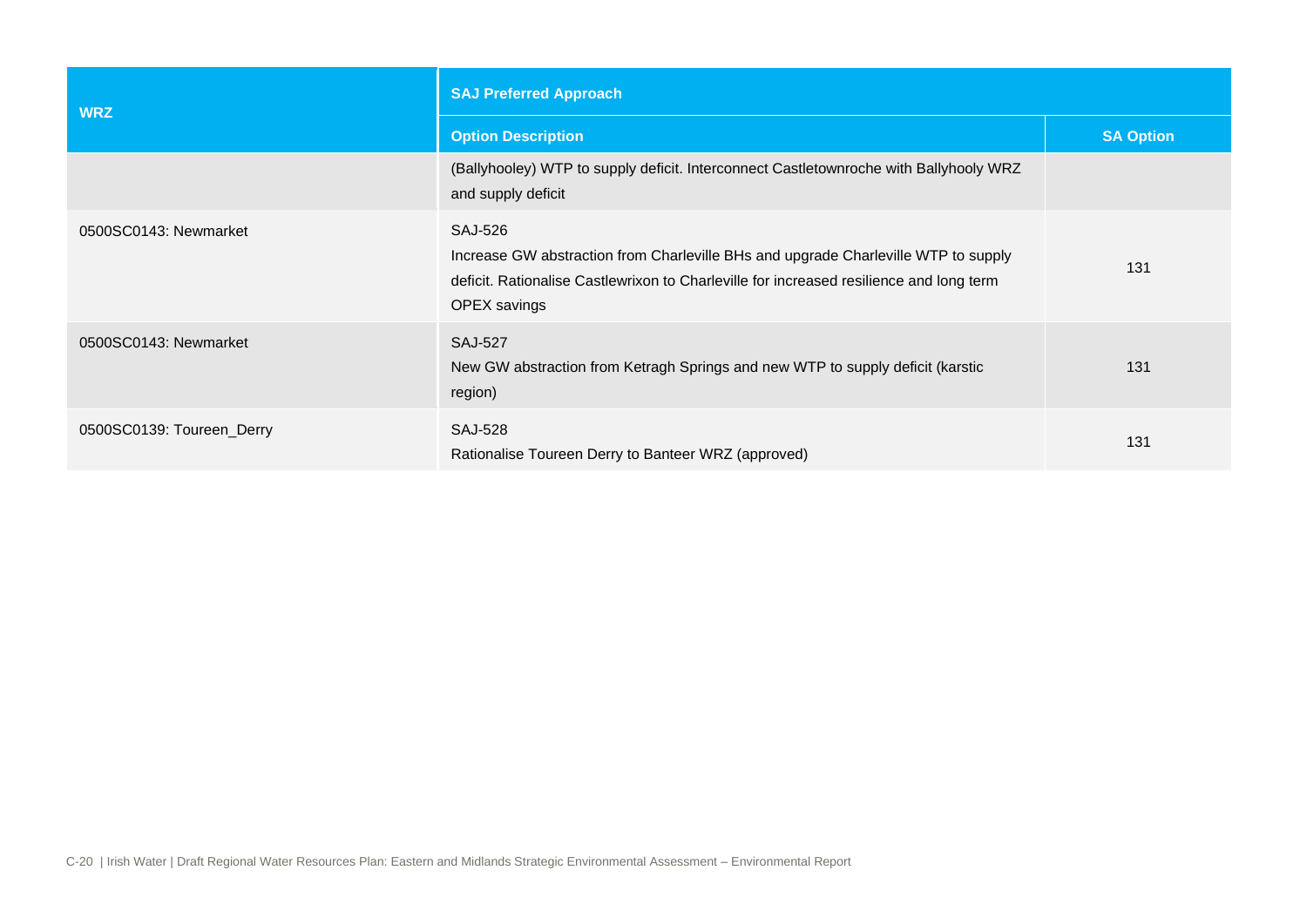# **Appendix D SEA Mitigation Measures**

SEA options assessment assumes the implementation of standard mitigation measures, such as operation of water sources in line with regulatory requirements and the use of good construction practice. Examples of standard measures expected to be embedded in the design and development of infrastructure options are listed in [Table D-1.](#page-43-0)

<span id="page-43-0"></span>**Table D-1 Embedded standard mitigation**

#### **Mitigation assumptions**

#### **Studies and surveys**

Feasibility and scheme option studies, including detailed pipeline routing, siting and technology options to avoid effects on designated sites and species.

Studies, surveys and consultation on environmental effects of proposed development following relevant good practice guidance to inform design, identify relevant mitigation and to support appropriate planning permission, EIA and licencing processes.

Investigation, monitoring and modelling studies for groundwater and surface water abstractions to be agreed where relevant in context of schemes meeting WFD no deterioration requirements and RBMP objectives and to support AA requirements.

#### **Short term/construction impacts**

Local residents provided with due notice of construction works.

Ensure safe access for pedestrians, cyclists and equestrians, providing diversions where necessary.

Implementation of traffic management measures to minimise disruption to minor roads, including, where possible, limitation of works within peak periods or times.

Use of construction techniques that avoid or minimise disruption to major infrastructure and river crossings, such as directional drilling (where appropriate).

Any disruption to the road to be agreed in advance with transport authorities and traffic management plans to be used where needed.

No works to take place within curtilage of designated cultural heritage sites without necessary consents in place. Directional drilling where needed. Archaeological watching briefs during ground works where agreed as needed to address risk with planning authorities.

No works to take place within or in close proximity to designated sites without necessary consents in place and impacts to be avoided through detailed routing and trenchless construction approaches or timing to avoid disturbance where appropriate.

Appropriate permissions and consents to be obtained for all works which may affect a European protected species or nationally protected species.

A suitably qualified and experienced ecological clerk of works (ECoW) to carry out site supervision works during activities that affect sensitive habitats and species, ensure that site specific mitigation identified following surveys is undertaken.

Appropriate watercourse consents and environmental permits to be obtained for construction activities in or near water.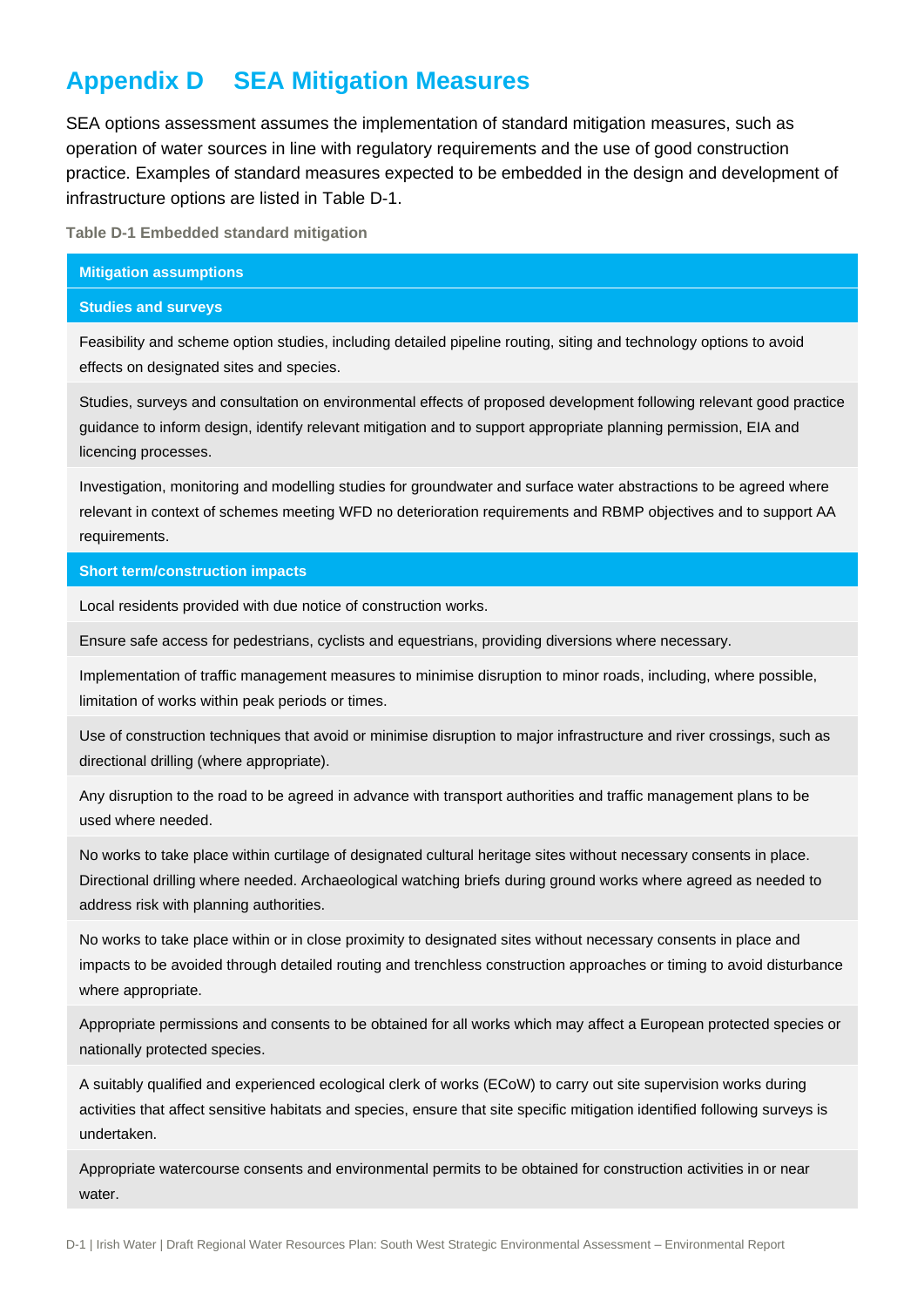Consent for noisy works to be obtained and noise barriers used where required.

Best practice measures to control noise, air and water pollution in accordance with guidance.

**Long-term mitigation (outside permanent footprints)**

Full reinstatement of all footpaths and recreational areas.

Full reinstatement of all habitat types, including hedgerows, and provision of compensation habitat where appropriate.

All river abstraction points to be fitted with fish screens.

Full reinstatement of landscape features, and good management practice for the long-term restoration of landscape features.

Full restoration of agricultural land and previously undeveloped land.

Appropriate abstraction licence to be obtained for new, increased or traded licences.

New built infrastructure to incorporate the appropriate flood defence measures.

[Table D-2](#page-44-0) illustrates the mitigation measures that specifically respond to the significant environmental effects identified for each SEA topic within the three SAs of Region/Group 2.

<span id="page-44-0"></span>

| Table D-2 Region/Group 2 significant impacts and corresponding mitigation measures |  |  |  |  |  |
|------------------------------------------------------------------------------------|--|--|--|--|--|
|------------------------------------------------------------------------------------|--|--|--|--|--|

| <b>SEA Topic</b><br>(abridged)           | <b>Significant Impact</b><br><b>Identified in SEA</b>                                                                                                                                                                                                                                                                                                                         | <b>Mitigation Measures</b>                                                                                                                                                                                                                                                                                                                                                                                                                                                                                                                                                                                                                                                                                               |
|------------------------------------------|-------------------------------------------------------------------------------------------------------------------------------------------------------------------------------------------------------------------------------------------------------------------------------------------------------------------------------------------------------------------------------|--------------------------------------------------------------------------------------------------------------------------------------------------------------------------------------------------------------------------------------------------------------------------------------------------------------------------------------------------------------------------------------------------------------------------------------------------------------------------------------------------------------------------------------------------------------------------------------------------------------------------------------------------------------------------------------------------------------------------|
| <b>Population &amp;</b><br><b>Health</b> | Construction-stage disruption<br>to access routes and<br>recreational areas<br>Construction-stage noise<br>disturbance, dust and extra<br>traffic<br>Changes to drinking water<br>quality caused by WTPs at<br>risk of failure                                                                                                                                                | Regular community liaison<br>$\bullet$<br><b>Construction Environmental Management Plan, Traffic</b><br>$\bullet$<br>Management Plan<br>Drinking water safety plans, catchment management,<br>$\bullet$<br>leakage reduction programmes, drought management<br>actions - see EAP<br>Design of upgraded plant to meet drinking water standards<br>$\bullet$                                                                                                                                                                                                                                                                                                                                                               |
| Water                                    | Draw-down of groundwater<br>levels caused by abstraction<br>Abstraction of surface water<br>with risk to reduce flow or<br>water levels<br>Impacts on water quality from<br>surface water runoff or<br>drawdown of water levels<br>Increase in flood risk due to<br>construction of new<br>infrastructure or changes to<br>drainage affecting flood risk<br>during operation. | All abstractions to be operated within the defined<br>$\bullet$<br>sustainability levels<br>Detailed studies required to determine abstraction regime<br>$\bullet$<br>that will not result in significant negative impacts on surface<br>water or groundwater waterbody WFD status and how WFD<br>objectives can be supported - see climate resilience<br>measure below<br>Use of treatment and dispersal technologies appropriate to<br>$\bullet$<br>the source effluent and receiving waters<br>Improvements to residuals management<br>$\bullet$<br>Implementation of best practice pollution prevention<br>$\bullet$<br>guidance, e.g. IFI 2016, CIRIA C532<br><b>Emergency Pollution Response Plan</b><br>$\bullet$ |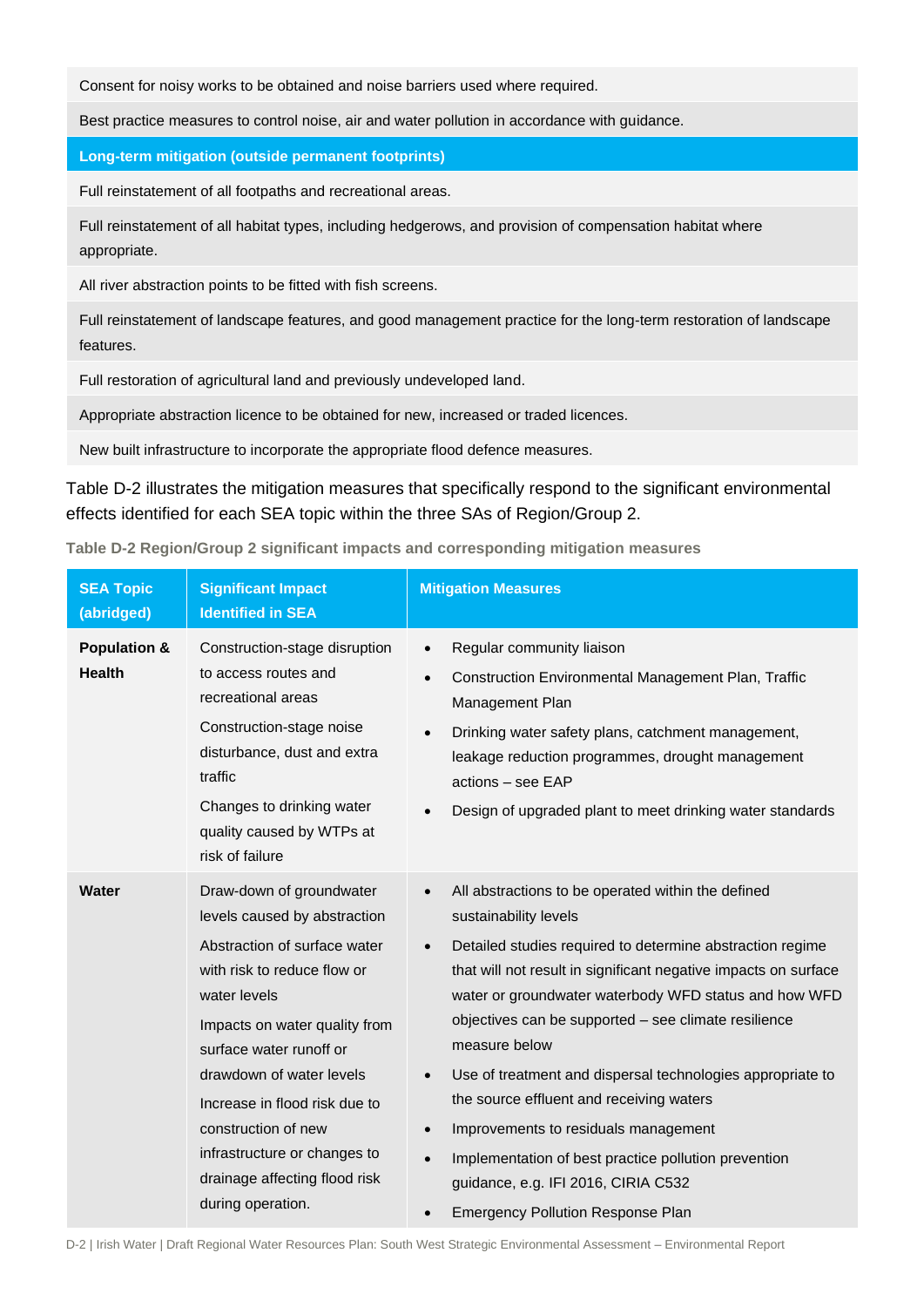| <b>SEA Topic</b><br>(abridged) | <b>Significant Impact</b><br><b>Identified in SEA</b>                                                                                                                                                                                                                                   | <b>Mitigation Measures</b>                                                                                                                                                                                                                                                                                                                                                                                                                                                                                                                                                                                                                                                                                                                                      |
|--------------------------------|-----------------------------------------------------------------------------------------------------------------------------------------------------------------------------------------------------------------------------------------------------------------------------------------|-----------------------------------------------------------------------------------------------------------------------------------------------------------------------------------------------------------------------------------------------------------------------------------------------------------------------------------------------------------------------------------------------------------------------------------------------------------------------------------------------------------------------------------------------------------------------------------------------------------------------------------------------------------------------------------------------------------------------------------------------------------------|
|                                |                                                                                                                                                                                                                                                                                         | Environmental flow linked abstraction limits to minimise<br>$\bullet$<br>impact on summer low flows or fish migration periods<br>Catchment management to improve water quality where<br>$\bullet$<br>relevant<br>Locate new infrastructure away from areas of high flood<br>$\bullet$<br>risk. Where this is unavoidable, implement appropriate flood<br>protection measures                                                                                                                                                                                                                                                                                                                                                                                    |
| <b>Biodiversity</b>            | Loss or fragmentation of<br>habitats within development<br>footprint<br>Disturbance to wildlife during<br>construction<br>Discharges of pollutants into<br>water bodies and subsequent<br>impacts on aquatic<br>biodiversity<br>Spread of invasive species<br>during construction works | Location and design of development to take account of<br>$\bullet$<br>designated sites or important habitats<br>Project level AA screening/AA required<br>$\bullet$<br>Pre-construction Surveys/Seasonal Restrictions/ECoW<br>$\bullet$<br>Ecology surveys, CEMPs and consultation to inform site-<br>$\bullet$<br>specific location, design and mitigation<br>Construction site reinstatement to include biodiversity<br>$\bullet$<br>enhancement and habitat connectivity measures where<br>possible.<br>INNS Management Plan and biosecurity protocols in<br>$\bullet$<br>relation to water quality and biological sampling<br>Environmental flow linked abstraction limits to minimise<br>$\bullet$<br>impact on summer low flows or fish migration periods |
| Landscape                      | Impacts on local landscapes<br>and visual amenity during<br>construction                                                                                                                                                                                                                | Design of new plant to minimise visual effects and agree<br>$\bullet$<br>design with local authorities<br>Use landscape screening if appropriate, to reduce visual<br>impacts during construction<br>Tree protection fencing<br>Lighting management<br>$\bullet$<br>Link provision of biodiversity and land use reinstatement<br>$\bullet$<br>and enhancement to landscape opportunities where<br>possible                                                                                                                                                                                                                                                                                                                                                      |
| Material<br>assets             | Disruption to infrastructure or<br>access to infrastructure,<br>access routes, public spaces<br>and agricultural land                                                                                                                                                                   | Refine site locations and pipeline alignments to avoid built<br>$\bullet$<br>and natural assets<br>WRZ configuration - rationalisation opportunities for assets,<br>$\bullet$<br>waste and energy use, sustainable source use - see EAP                                                                                                                                                                                                                                                                                                                                                                                                                                                                                                                         |
| <b>Climate</b><br>change       | Reduced resilience to climate<br>change impacts<br>Increase in greenhouse gas<br>emissions                                                                                                                                                                                              | Design criteria to emphasise climate change resilience<br>$\bullet$<br>Prepare and implement a Climate Change Adaptation and<br>$\bullet$<br>Mitigation Strategy - see WSSP<br>Climate Sensitive Catchments Project, leakage reduction<br>$\bullet$<br>programmes, drought management actions - see EAP                                                                                                                                                                                                                                                                                                                                                                                                                                                         |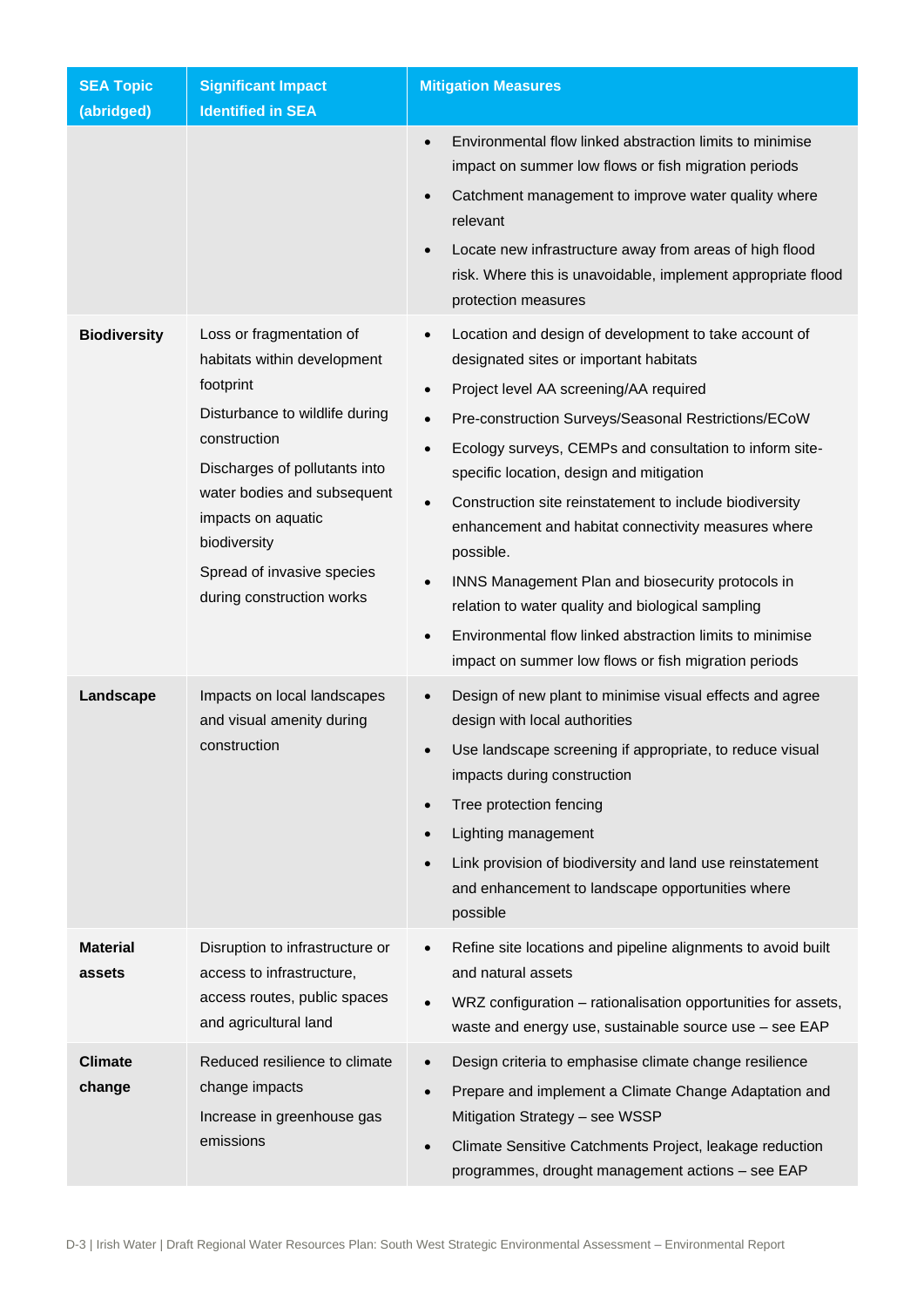| <b>SEA Topic</b><br>(abridged) | <b>Significant Impact</b><br><b>Identified in SEA</b>                          | <b>Mitigation Measures</b>                                                                                                                                                                                                                                                                                                                                                                                                                                                                                                                                                                                                                                                                                                                                                                                        |
|--------------------------------|--------------------------------------------------------------------------------|-------------------------------------------------------------------------------------------------------------------------------------------------------------------------------------------------------------------------------------------------------------------------------------------------------------------------------------------------------------------------------------------------------------------------------------------------------------------------------------------------------------------------------------------------------------------------------------------------------------------------------------------------------------------------------------------------------------------------------------------------------------------------------------------------------------------|
|                                |                                                                                | Development of operational procedures for new<br>$\bullet$<br>groundwater abstraction which seek to limit abstraction<br>volumes under conditions of environmental stress. Further<br>research and assessment work required to inform<br>development of operational procedures<br>Consider potential for use of renewable energy sources and<br>$\bullet$<br>energy efficiency measures to reduce carbon footprint<br>during construction and operation                                                                                                                                                                                                                                                                                                                                                           |
| <b>Cultural</b><br>heritage    | Loss or damage to cultural<br>heritage assets within<br>construction footprint | Maintenance of access to cultural heritage assets during<br>$\bullet$<br>construction<br>Locations of known archaeological interest/value, or areas<br>$\bullet$<br>where archaeological work is planned, will be<br>signposted/fenced off to avoid unintentional damage<br>Where a previously unknown heritage asset is discovered,<br>$\bullet$<br>or a known heritage asset proves to be more significant<br>than foreseen at the time of application, the developer will<br>inform the local planning authority and inform the project<br>team of a solution that protects the significance of the new<br>discovery, as far as practicably possible<br>Further cultural heritage and archaeological assessment<br>$\bullet$<br>and consultation to influence site location, design, pipeline<br>alignment etc |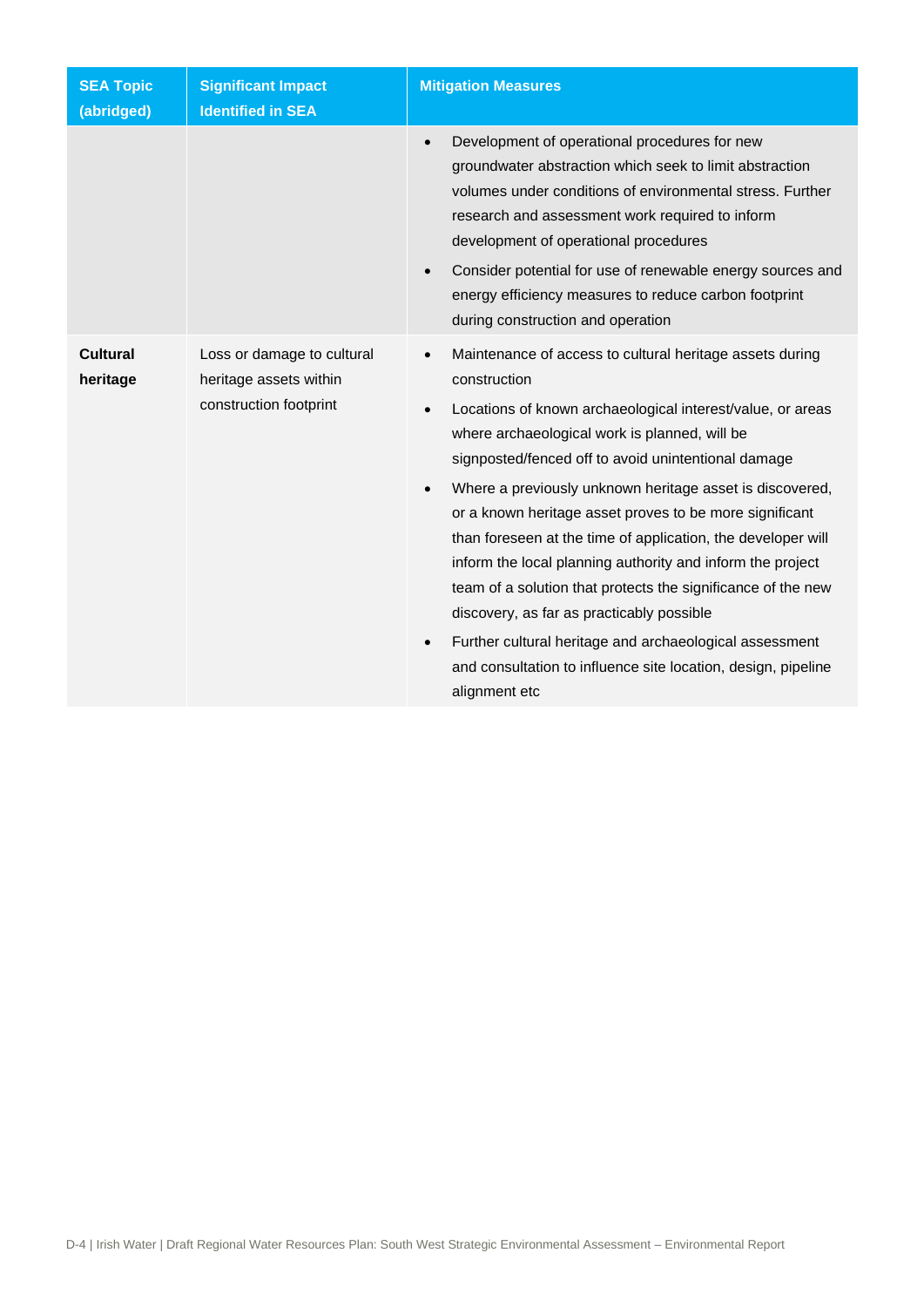# **Appendix E Environmental and Social Costs**

## **E.1 Introduction**

This methodology sets out the approach to estimating the environmental and social (E&S) costs for individual options for Irish Water. It uses an ecosystem services approach, and uses both data relating to UK-based studies and Irish-based studies.

The aim of the calculations was to capture and value significant residual impacts in relation to ecosystem services. The availability of options data and robust ecosystem services values mean that potential impacts on three ecosystem services are valued:

- Climate regulation woodland;
- Traffic impacts opportunity cost of time due to road congestion from roadworks; and
- Food crops and livestock.

(Note: Carbon emissions are addressed separately and are calculated alongside the construction and operational costs for the options).

Valuation of potential impacts on recreation and biodiversity were excluded from the E&S costs to avoid double counting, as potential effects on recreational amenities are captured within the Multi-Criteria Analysis (Environmental/Population, health, economy and recreation category).

There is the potential for additional ecosystem services categories to be captured within the E&S costs if additional time was available to undertake research into the availability of additional relevant studies.

As the actual route selection and site selection for the options has not yet been carried out, the E&S costs are based on the best available geographic information. A number of assumptions have been made in terms of land type and the size of the land take. Once route and site selection have taken place, the E&S costs can be refined to reflect this updated information.

The E&S costs were provided as a snapshot for one year – they are included in the EBSD model where they are discounted to produce the costs over the required time period.

The E&S costs are presented in 2018 prices, as 2018 is the most recent available data for the GDP deflator. If the E&S costs are required in a different base year to facilitate comparison of costs, assumptions could be made to convert them to the required base year.

The following section looks at individual impact categories in more detail.

## **E.2 Methodology**

#### **E.2.1 Climate regulation – woodland**

The climate regulation/woodland impacts are calculated as an annual value – the impact of any woodland lost will continue to be felt in terms of loss of carbon sequestration.

The carbon sequestration rate per hectare of woodland is used to calculate the value of climate regulation for three categories of woodland – broadleaved, coniferous and mixed forest.

For coniferous and broadleaved, the values are calculated as weighted averages of the carbon sequestration rate for young and adult trees. The carbon sequestration rate is taken from the UK Forestry Commission's Woodland Carbon Code Carbon Look-Up Tables (2013) and is weighted by the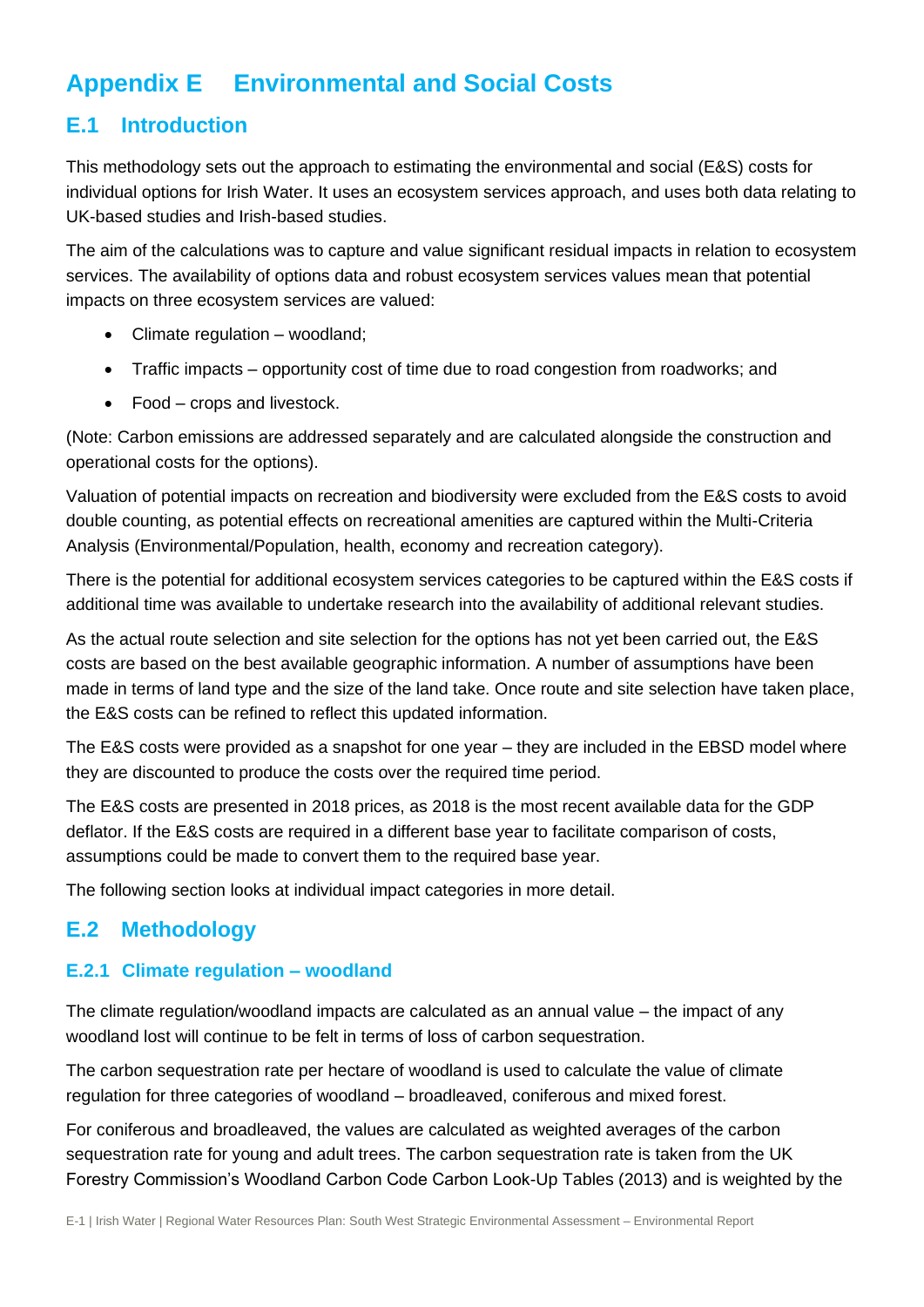proportion of young and adult trees (UK Forestry Commission's National Inventory of Woodland and Trees, 2003).

The mixed forest carbon sequestration rate is the weighted average of the coniferous and broadleaved sequestration rates, based on the biomass stocks of living coniferous and broadleaved trees.

**Table E-1 Carbon sequestration assumptions**

| <b>Assumption</b>                                          | <b>Value</b> | <b>Unit</b>                       | <b>Study year</b> |
|------------------------------------------------------------|--------------|-----------------------------------|-------------------|
| Total area of young coniferous trees                       | 84,221       | Hectares                          | 2003              |
| Total area of adult coniferous trees                       | 1,228,121    | <b>Hectares</b>                   | 2003              |
| Total area of young broadleaved trees                      | 26,879       | <b>Hectares</b>                   | 2003              |
| Total area of adult broadleaved trees                      | 510,299      | <b>Hectares</b>                   | 2003              |
| Carbon sequestration rate for young coniferous<br>trees    | 2.64         | tCO <sub>2</sub> e/ha             | 2013              |
| Carbon sequestration rate for adult coniferous<br>trees    | 4.47         | tCO <sub>2e</sub> /ha             | 2013              |
| Carbon sequestration rate for young<br>broadleaved trees   | 2.20         | tCO <sub>2e</sub> /ha             | 2013              |
| Carbon sequestration rate for adult<br>broadleaved trees   | 4.71         | tCO <sub>2e</sub> /ha             | 2013              |
| Biomass stocks in living coniferous trees in GB            | 218          | Million tonnes<br>oven dry        | 2013              |
| Biomass stocks in living broadleaved trees in<br><b>GB</b> | 208          | <b>Million tonnes</b><br>oven dry | 2013              |

The non-traded value of carbon is used as there is no market for carbon sequestration – it is the social cost.

The carbon cost is taken from the PSC Central Technical References and Economic Appraisal Parameters document<sup>1</sup>, published by the Department of Public Expenditure and Reform.

The non-trade price of carbon is uplifted to 2018 prices using the GDP deflator for Ireland published by the World Bank<sup>2</sup>; 2018 prices were selected, as this was the most recent year for the GDP deflator.

#### **E.2.2 Traffic impacts – opportunity cost of time due to road congestion from roadworks**

The traffic impacts are calculated as a one-off value – this is because these impacts will only be realised during construction.

The number of vehicles per day, speed of pipe laying and time of delay at roadworks for different road types are used with the average value of time per hour to calculate the cost of congestion.

The number of vehicles per day are taken from the UK Department for Transport's 'Road Traffic Estimates: Great Britain 2017'. The speed of pipe laying has been informed by professional judgement

<sup>1</sup> <https://www.gov.ie/en/publication/public-spending-code/>

<sup>2</sup> <https://data.worldbank.org/indicator/NY.GDP.DEFL.ZS?locations=IE>

E-2 | Irish Water | Draft Regional Water Resources Plan: South West Strategic Environmental Assessment – Environmental Report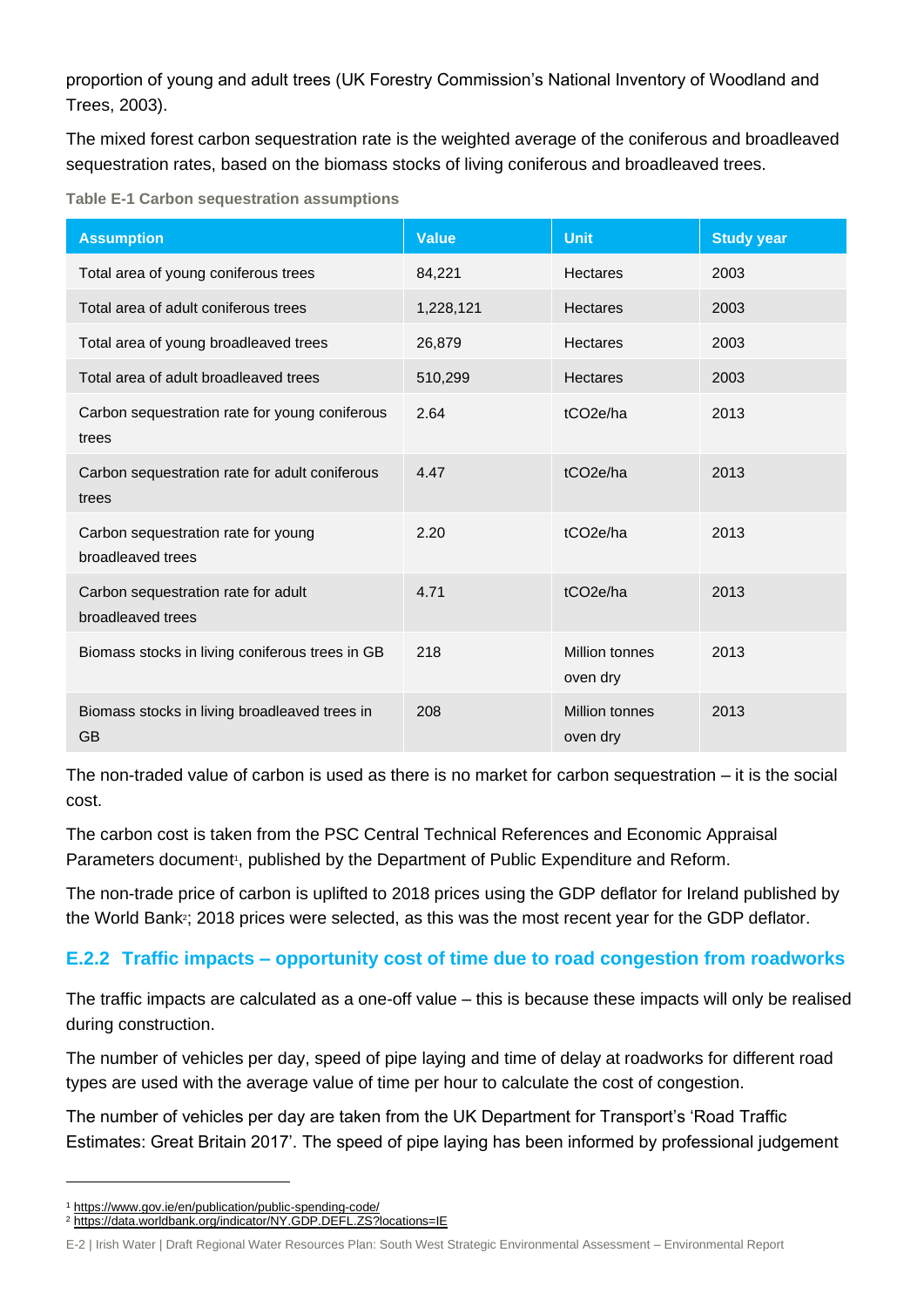and is assumed to be 30m/day. The time of delay at roadworks is presented by type of road – motorway, A road, B road, minor road  $-$  averaging the values for urban and rural roads<sup>3</sup>.

**Table E-2 Traffic assumptions**

| <b>Assumption*</b>                                                        | <b>Value</b> | <b>Unit</b>     | <b>Study year</b> |
|---------------------------------------------------------------------------|--------------|-----------------|-------------------|
| Number of vehicles per day on a motorway (passing<br>a reference point)   | 88,000       | <b>Vehicles</b> | 2017              |
| Number of vehicles per day on an A road (passing a<br>reference point)    | 35,500       | Vehicles        | 2017              |
| Number of vehicles per day on a B road (passing a<br>reference point)     | 14,000       | <b>Vehicles</b> | 2017              |
| Number of vehicles per day on a minor road (passing<br>a reference point) | 1,600        | <b>Vehicles</b> | 2017              |
| Average time delay at road works for motorway                             | 0.06         | Hours/vehicle   | 2005              |
| Average time delay at road works for A road                               | 0.06         | Hours/vehicle   | 2005              |
| Average time delay at road works for B road                               | 0.03         | Hours/vehicle   | 2005              |
| Average time delay at road works for minor road                           | 0.004        | Hours/vehicle   | 2005              |

\*Road categories adapted where appropriate to reflect traffic levels

The average value of time per hour is calculated using the value of time from Transport Infrastructure Ireland's 'Project Appraisal Guidelines for National Roads Unit 6.11'<sup>4</sup> , and apportioning it by the vehicle miles by type of vehicle for Great Britain<sup>5</sup>. Data for Ireland for vehicle miles was not readily available. This produced an estimate for the value of time per hour for an average vehicle.

The length of pipe laid which intersects different types of road was provided through GIS data.

#### **E.2.3 Food – crops and livestock**

The food/crops and livestock impacts are calculated as an annual value – the impact of any agricultural land lost will continue to be felt in terms of loss of productive agricultural land.

The area of land take for each option was calculated using information on the proposed new infrastructure – water treatment plants, desalination plants, pumping stations, groundwater treatment plants, boreholes and reservoirs. As the geographic information for each option is only indicative at this stage, it was assumed that all of the proposed land take was agricultural land.

The value of the agricultural land was calculated using information on the indicative monetary estimates of the gross margins (£/hectare) for selected crops from the Multi-Coloured Manual<sup>6</sup>. An average of the gross margin for different arable land types was used.

<sup>3</sup> Goodwin, P. (2005) Utilities' street works and the cost of traffic congestion, London, National Joint Utilities Group. Available at: http://www.njug.org.uk/wp-content/uploads/93.pdf <sup>4</sup><https://www.tiipublications.ie/library/PE-PAG-02030-01.pdf>

<sup>5</sup> Data table TRA4213 in Department for Transport (2017) 'Road Traffic Estimates: Great Britain 2017' available from <https://www.gov.uk/government/statistics/road-traffic-estimates-in-great-britain-2017>

<sup>6</sup> <https://www.mcm-online.co.uk/handbook/>

E-3 | Irish Water | Draft Regional Water Resources Plan: South West Strategic Environmental Assessment – Environmental Report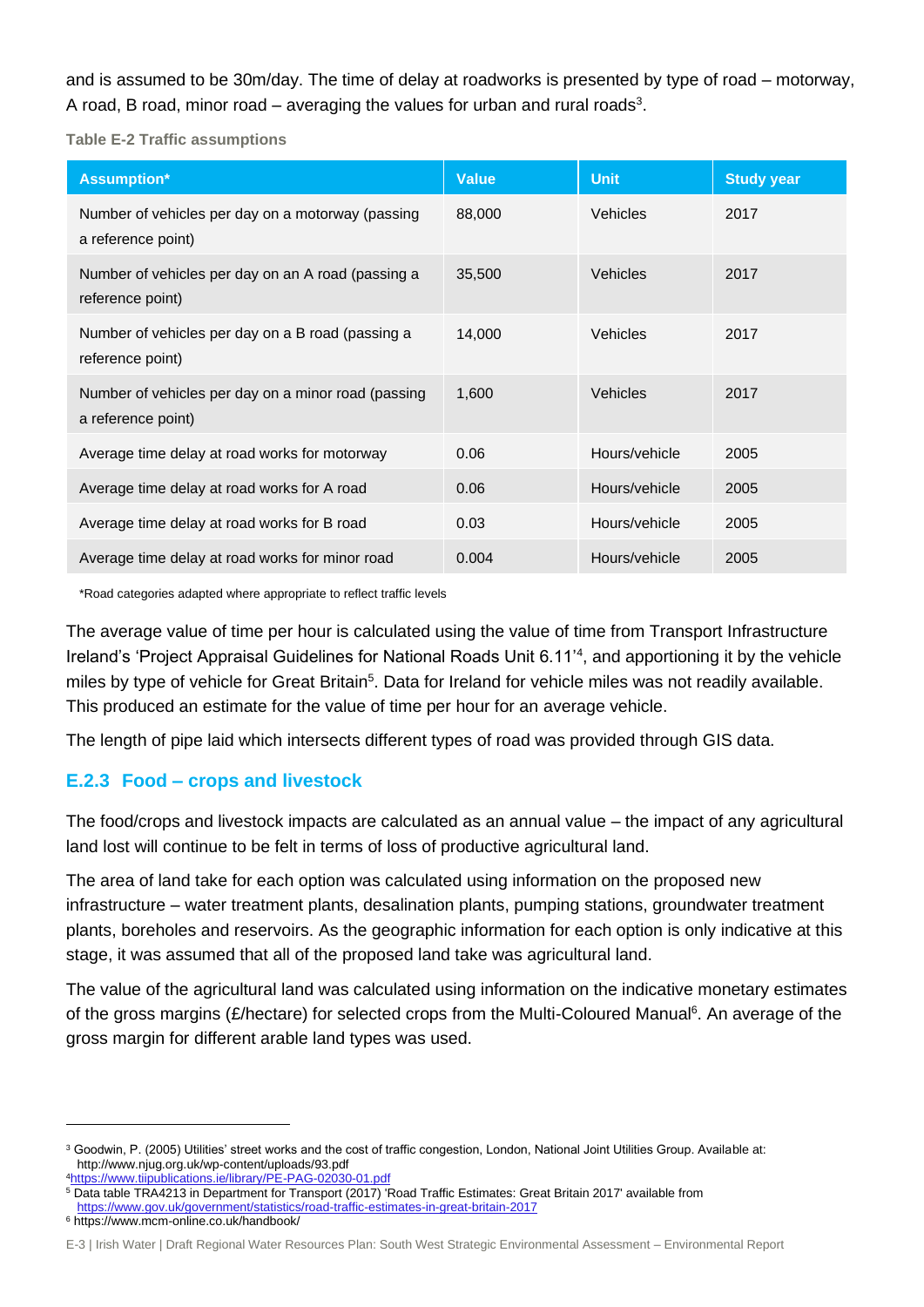**Table E-3 Agricultural land MCM assumptions**

| <b>MCM</b> group | <b>Gross margin</b><br>(£/ha) 2017<br>prices | <b>MCM</b> group assumption                                               |
|------------------|----------------------------------------------|---------------------------------------------------------------------------|
| Winter wheat     | 758                                          | Assumes 9t/ha                                                             |
| Extensive arable | 741                                          | Assumes wheat 70%, oil seed rape 20%, beans 10% by area                   |
| Intensive arable | 1370                                         | Assumes wheat 66%, sugar beet 17%, potatoes and vegetables 17%<br>by area |

This was uplifted to 2018 prices using the GDP deflator for Ireland published by the World Bank<sup>7</sup>. 2018 prices were selected, as this was the most recent year for the GDP deflator. It was converted to euros using the Bank of England's euro/sterling spot exchange rate<sup>8</sup>.

<sup>7</sup> <https://data.worldbank.org/indicator/NY.GDP.DEFL.ZS?locations=IE> <sup>8</sup>[https://www.bankofengland.co.uk/boeapps/database/fromshowcolumns.asp?Travel=NIxSUx&FromSeries=1&ToSeries=50&DAT=RNG&FD=1&](https://www.bankofengland.co.uk/boeapps/database/fromshowcolumns.asp?Travel=NIxSUx&FromSeries=1&ToSeries=50&DAT=RNG&FD=1&FM=Jan&FY=2010&TD=28&TM=Jul&TY=2020&FNY=&CSVF=TT&html.x=167&html.y=37&C=DMD&Filter=N) [FM=Jan&FY=2010&TD=28&TM=Jul&TY=2020&FNY=&CSVF=TT&html.x=167&html.y=37&C=DMD&Filter=N](https://www.bankofengland.co.uk/boeapps/database/fromshowcolumns.asp?Travel=NIxSUx&FromSeries=1&ToSeries=50&DAT=RNG&FD=1&FM=Jan&FY=2010&TD=28&TM=Jul&TY=2020&FNY=&CSVF=TT&html.x=167&html.y=37&C=DMD&Filter=N)

E-4 | Irish Water | Draft Regional Water Resources Plan: South West Strategic Environmental Assessment – Environmental Report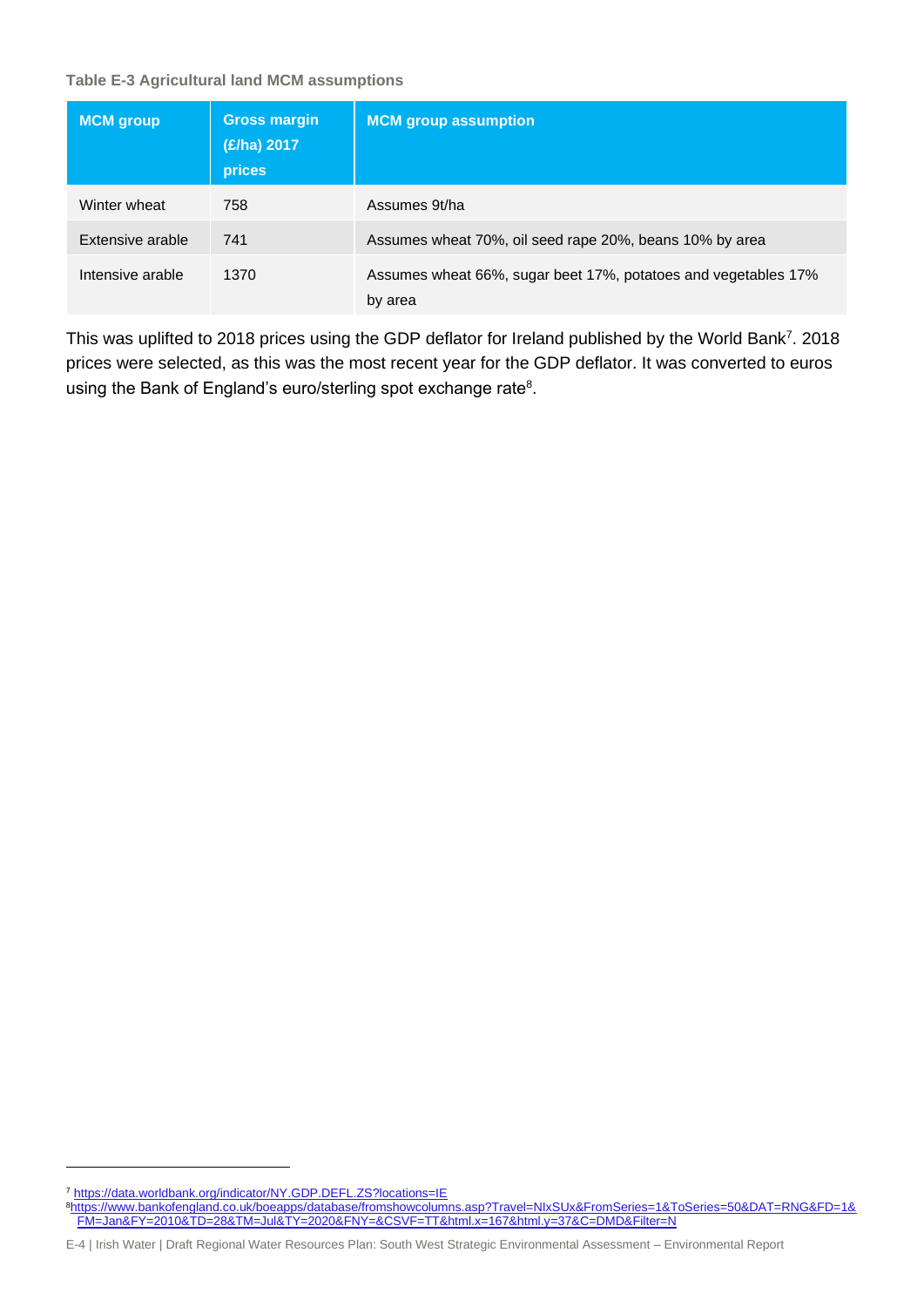# **Appendix F Policy, Plan and Programme Review**

# **F.1 National and regional level**

| <b>Theme</b>                               | <b>Policies, Plans and Programmes</b>                                                                                                                              |  |
|--------------------------------------------|--------------------------------------------------------------------------------------------------------------------------------------------------------------------|--|
|                                            | 1.<br><b>EU Sustainability Policy</b>                                                                                                                              |  |
|                                            | 2.<br>UN Sustainable Development Goals                                                                                                                             |  |
|                                            | 3.<br>Our Sustainable Future, a Framework for Sustainable Development for Ireland                                                                                  |  |
|                                            | Strategic Environmental Directive (2001/42/EC)<br>4.                                                                                                               |  |
|                                            | 5.<br>European Communities (Environmental Assessment of Certain Plans and<br>Programmes) Regulations 2004 S.I. No. 435/2004 (as amended 2011 S.I. No.<br>200/2011) |  |
|                                            | 6.<br>Planning and Development (Strategic Environmental Assessment) Regulations<br>2004 S.I. No. 436/2004 (as amended 2011 S.I. No. 201/2011)                      |  |
|                                            | 7.<br>Environmental Impact Assessment Directive (2014/52/EU)                                                                                                       |  |
|                                            | 8.<br>European Union (Planning and Development) (Environmental Impact<br>Assessment) Regulations 2018 S.I. No. 296/2018 (as amended S.I. No.<br>646/2018)          |  |
|                                            | 9.<br>Environmental Liability Directive (2004/35/EC)                                                                                                               |  |
| All aspects                                | 10.<br>European Communities (Environmental Liability) Regulations 2008 S.I. No.<br>547/2008 (as amended 2015 S.I. No. 293/2015)                                    |  |
|                                            | 11.<br>European Green Deal                                                                                                                                         |  |
|                                            | 12.<br>Water Services Act, 2013 (as amended 2017)                                                                                                                  |  |
|                                            | 13.<br>Ireland 2040: Our Plan, National Planning Framework                                                                                                         |  |
|                                            | 14.<br>Water Services Policy Statement 2018 - 2025                                                                                                                 |  |
|                                            | 15.<br>National Spatial Strategy for Ireland 2002-2020 (Department of the Environment<br>and Local Government, 2002)                                               |  |
|                                            | 16.<br>Regional Spatial and Economic Strategies                                                                                                                    |  |
|                                            | Planning and Development Act 2000 (as amended)<br>17.                                                                                                              |  |
|                                            | 18.<br>Planning and Development Regulations 2001 (as amended)                                                                                                      |  |
|                                            | 19.<br>Capital Investment Plan 2016-2021                                                                                                                           |  |
|                                            | 20.<br>Climate Action Plan 2019 (2021 revision due to be published very shortly)                                                                                   |  |
|                                            | 21.<br>Ireland's Environment - An Integrated Assessment 2020                                                                                                       |  |
| Population, economy,                       | 22.<br><b>Aarhus Convention</b>                                                                                                                                    |  |
| tourism and recreation<br>and human health | 23.<br>Drinking Water Directive (2020/2184)                                                                                                                        |  |
|                                            | 24.<br>European Union (Drinking Water) Regulations 2014 S.I. No. 122/2014 (as<br>amended 2017 S.I. No. 464/2017)                                                   |  |
|                                            | 25.<br>EPA Drinking Water Advice Note No. 8: Developing Drinking Water Safety Plans<br>(2011)                                                                      |  |
|                                            | 26.<br>Groundwater Protection Schemes (1999)                                                                                                                       |  |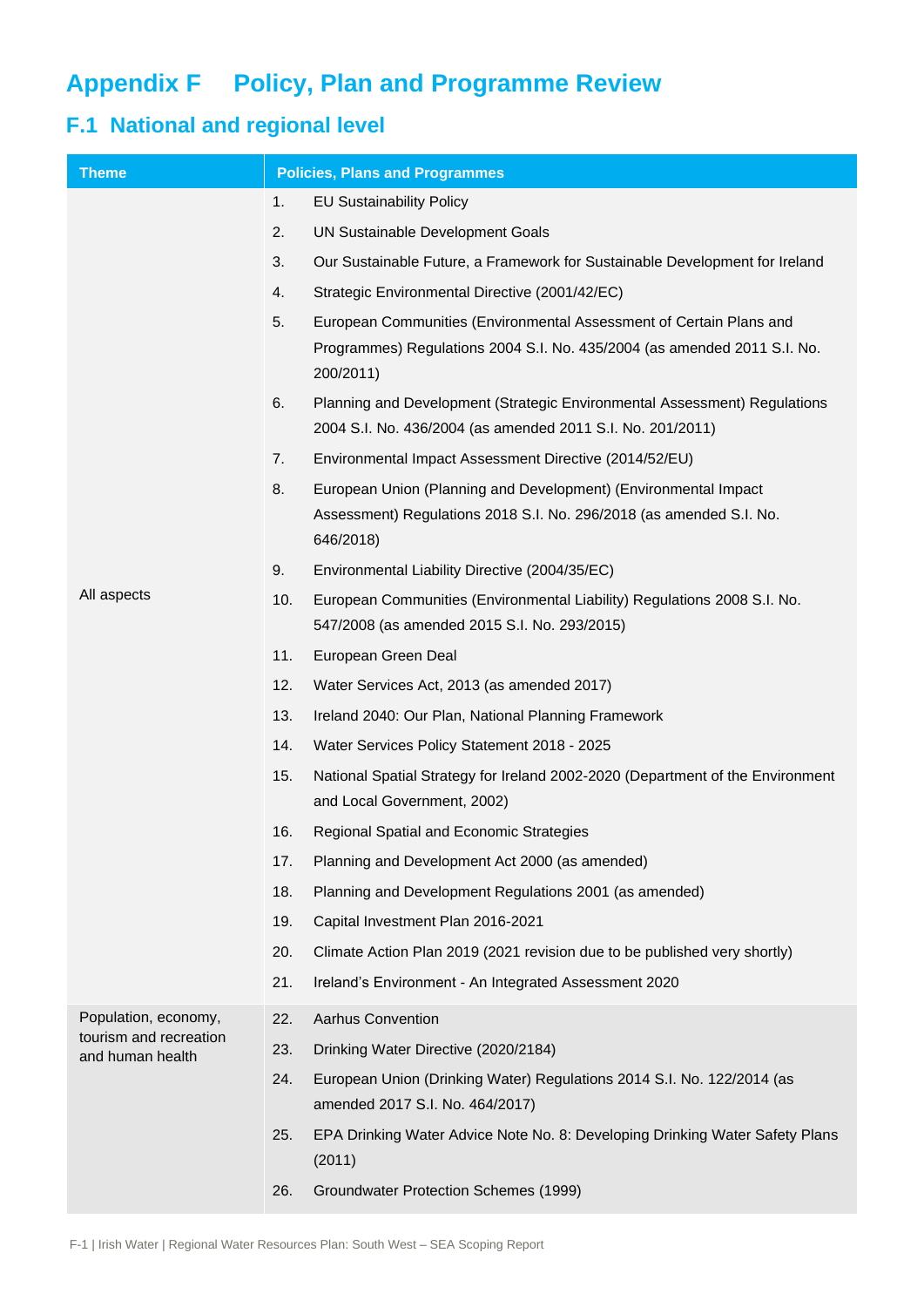| <b>Theme</b>      | <b>Policies, Plans and Programmes</b> |                                                                                                                                               |
|-------------------|---------------------------------------|-----------------------------------------------------------------------------------------------------------------------------------------------|
|                   | 27.                                   | World Health Organization Guidelines for Drinking Water Quality (4th edition,                                                                 |
|                   |                                       | 2017)                                                                                                                                         |
|                   | 28.                                   | Water safety plan manual: step-by-step risk management for drinking-water<br>suppliers (2009)                                                 |
|                   | 29.                                   | Irish Water - Water Services Strategic Plan 2015                                                                                              |
|                   | 30.                                   | Irish Water - National Wastewater Sludge Management Plan                                                                                      |
|                   | 31.                                   | Irish Water - Lead in Drinking Water Mitigation Plan                                                                                          |
|                   | 32.                                   | Healthy Ireland Framework 2019-2025                                                                                                           |
|                   | 33.                                   | Draft Agri-Food Strategy 2030                                                                                                                 |
|                   | 34.                                   | Food Vision 2030                                                                                                                              |
|                   | 35.                                   | Food Wise 2025                                                                                                                                |
|                   | 36.                                   | Food Harvest 2020                                                                                                                             |
|                   | 37.                                   | Fàilte Ireland's 10 Year Tourism Strategy                                                                                                     |
|                   | 38.                                   | Fàilte Ireland Visitor Experience Development Plans                                                                                           |
|                   | 39.                                   | <b>EU Tourism Policy</b>                                                                                                                      |
|                   | 40.                                   | National Countryside Recreation Strategy                                                                                                      |
|                   | 41.                                   | <b>Tourism Policy Statement</b>                                                                                                               |
|                   | 42.                                   | Tourism Development and Innovation. A Strategy for Investment 2016-2022                                                                       |
|                   | 43.                                   | Tourism Action Plan 2019-2021                                                                                                                 |
|                   | 44.                                   | Water Framework Directive (2000/60/EC)                                                                                                        |
|                   | 45.                                   | European Communities (Water Policy) Regulations 2003 S.I. No. 722/2003 (as<br>amended 2010 S.I. No. 326/2010)                                 |
|                   | 46.                                   | European Union (Water Policy) (Abstractions Registration) Regulations 2018 (S.I.<br>No. 261/2018)                                             |
|                   | 47.                                   | River Basin Management Plan 2018 - 2021                                                                                                       |
|                   | 48.                                   | Draft River Basin Management Plan 2022-2027                                                                                                   |
|                   | 49.                                   | General Scheme of the Water Environment (Abstractions) Bill 2020                                                                              |
|                   | 50.                                   | Bathing Water Directive (2006/7/EC)                                                                                                           |
| Water environment | 51.                                   | Bathing Water Quality Regulations 2008 S.I. No. 79/2008 (as amended 2016 S.I.<br>No. 163/2016)                                                |
|                   | 52.                                   | Floods Directive (2007/60/EC)                                                                                                                 |
|                   | 53.                                   | European Communities (Assessment and Management of Flood Risks)<br>Regulations 2010 S.I. No. 122/2010                                         |
|                   | 54.                                   | Nitrates Directive (91/676/EEC and derogation 2018/209)                                                                                       |
|                   | 55.                                   | European Union (Good Agricultural Practice for Protection of Waters) Regulations<br>2014 S.I. No. 31/2014 (as amended 2020 S.I. No. 529/2020) |
|                   | 56.                                   | Urban Wastewater Treatment Directive (91/271/EEC as amended 98/15/EEC)                                                                        |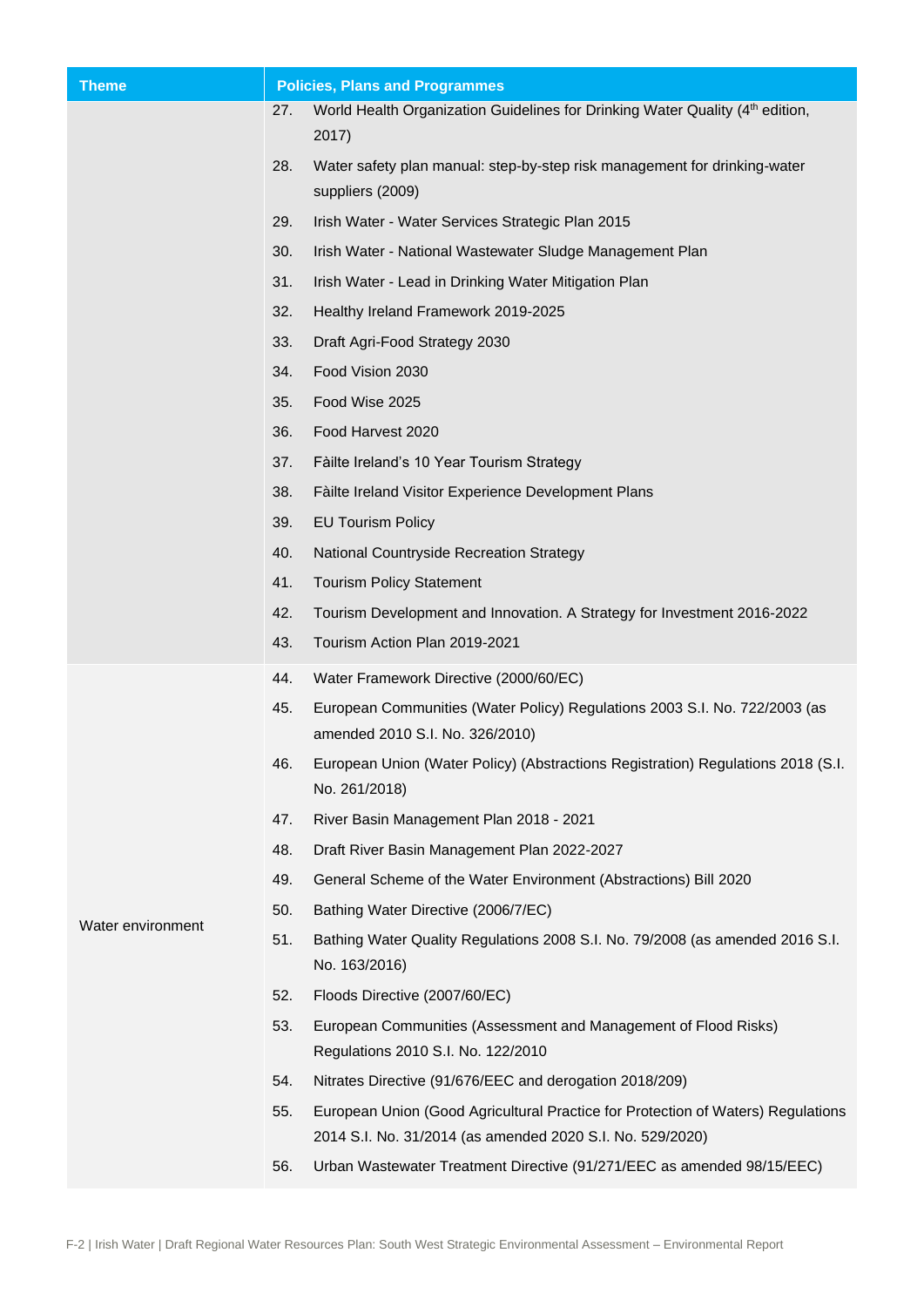| <b>Theme</b>            | <b>Policies, Plans and Programmes</b> |                                                                                                                                     |
|-------------------------|---------------------------------------|-------------------------------------------------------------------------------------------------------------------------------------|
|                         | 57.                                   | Urban Waste Water Treatment Regulations 2001 S.I. No. 254/2001 (as amended                                                          |
|                         |                                       | 2010 S.I. No. 48/2010)                                                                                                              |
|                         | 58.                                   | Marine Strategy Framework Directive (2008/56/EC)                                                                                    |
|                         | 59.                                   | European Communities (Marine Strategy Framework) Regulations 2011 S.I. No.<br>249/2011 (as amended 2018 S.I. No. 648/2018)          |
|                         | 60.                                   | Groundwater Directive (2006/118/EC)                                                                                                 |
|                         | 61.                                   | European Communities Environmental Objectives (Groundwater) Regulations<br>2010 S.I. No. 9/2010 (as amended 2016 S.I. No. 366/2016) |
|                         | 62.                                   | Catchment Flood Risk Management (CFRAM) Programme                                                                                   |
|                         | 63.                                   | Flood Risk Management Plans                                                                                                         |
|                         | 64.                                   | Draft Fourth Nitrates Action Programme                                                                                              |
|                         | 65.                                   | National Marine Planning Framework                                                                                                  |
|                         | 66.                                   | Maritime Spatial Planning Directive 2014/89/EU                                                                                      |
|                         | 67.                                   | Marine and Coastal Access Act 2009                                                                                                  |
|                         | 68.                                   | <b>UK Marine Strategy</b>                                                                                                           |
|                         | 69.                                   | International and European Council Conventions                                                                                      |
|                         | 70.                                   | EU Biodiversity Strategy for 2030                                                                                                   |
|                         | 71.                                   | The Habitats Directive (92/43/EEC)                                                                                                  |
|                         | 72.                                   | The Birds Directive (2009/147/EC)                                                                                                   |
|                         | 73.                                   | European Communities (Birds and Natural Habitats) Regulations 2011 S.I. No.<br>477/2011(as amended 2015 S.I. No. 355/2015)          |
| Biodiversity, flora and | 74.                                   | Green Infrastructure: Enhancing Europe's Natural Capital Strategy                                                                   |
| fauna                   | 75.                                   | Creating Green Infrastructure for Ireland: Enhancing Natural Capital for Human<br>Wellbeing                                         |
|                         | 76.                                   | Wildlife Act 1976 (as amended including 2010)                                                                                       |
|                         | 77.                                   | Fisheries Consolidation Act, 1959                                                                                                   |
|                         | 78.                                   | Other National Biodiversity related regulations                                                                                     |
|                         | 79.                                   | National Biodiversity Action Plan 2017-2021                                                                                         |
|                         | 80.                                   | All-Ireland Pollinator Plan 2021-2025                                                                                               |
|                         | 81.                                   | Waste Framework Directive (2008/98/EC)                                                                                              |
|                         | 82.                                   | Infrastructure and Capital Investment Plan 2016-2021                                                                                |
|                         | 83.                                   | Waste Management Acts 1996 - 2005                                                                                                   |
| Material assets         | 84.                                   | Ireland 2040: Our Plan, National Planning Framework                                                                                 |
|                         | 85.                                   | <b>National Peatland Strategy</b>                                                                                                   |
|                         | 86.                                   | Forestry Programme 2014-2020                                                                                                        |
|                         | 87.                                   | Waste Action Plan for a Circular Economy                                                                                            |
|                         | 88.                                   | National Hazardous Waste Management Plan 2014-2020                                                                                  |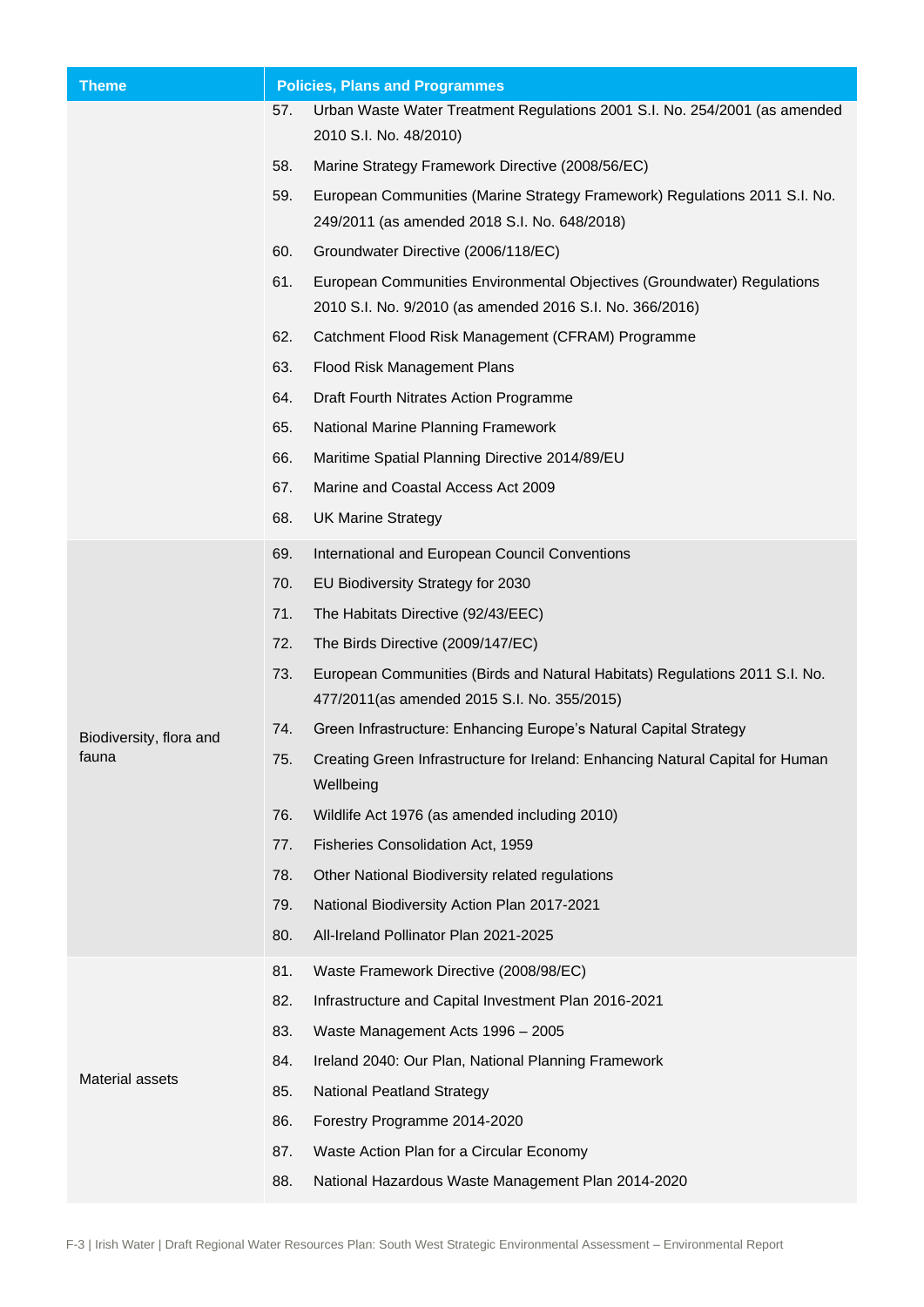| <b>Theme</b>                    | <b>Policies, Plans and Programmes</b> |                                                                                                                        |
|---------------------------------|---------------------------------------|------------------------------------------------------------------------------------------------------------------------|
|                                 | 89.                                   | Draft National Hazardous Waste Management Plan 2021 - 2027                                                             |
| Landscape and visual<br>amenity | 90.                                   | European Landscape Convention                                                                                          |
|                                 | 91.                                   | National Landscape Strategy for Ireland 2015-2025                                                                      |
|                                 | 92.                                   | Ambient Air Quality Directive (2008/50/EC)                                                                             |
|                                 | 93.                                   | Air Quality Standards Regulations 2011 S.I. No. 180/2011                                                               |
| Air quality                     | 94.                                   | Industrial Emissions Directive (2010/75/EU)                                                                            |
|                                 | 95.                                   | European Union (Industrial Emissions) Regulations 2013 S.I. No. 138/2013                                               |
|                                 | 96.                                   | Environmental Noise Directive (2002/49/EC)                                                                             |
| Noise                           | 97.                                   | European Communities (Environmental Noise) Regulations 2018 S.I. No.<br>549/2018                                       |
|                                 | 98.                                   | The Kyoto Protocol                                                                                                     |
|                                 | 99.                                   | Paris Agreement 2015                                                                                                   |
|                                 |                                       | 100. EU Energy and Climate (2020) Package 2009                                                                         |
|                                 | 101.                                  | The Climate Action and Low Carbon Development Act 2015                                                                 |
|                                 | 102.                                  | Climate Action and Low Carbon Development (Amendment) Bill 2021                                                        |
|                                 |                                       | 103. National Climate Change Adaptation Framework including the Sectoral                                               |
|                                 |                                       | Adaptation Plans including the Climate Change Adaptation for the Health Sector<br>2018-2024                            |
| Climate change                  |                                       | 104. Ireland's National Policy Position on Climate Action and Low Carbon<br>Development (2014)                         |
|                                 |                                       | 105. National Mitigation Plan, 2017                                                                                    |
|                                 |                                       | 106. Energy White Paper: Delivering a Sustainable Energy Future for Ireland - The<br>Energy Policy Framework 2007-2020 |
|                                 | 107.                                  | National Renewable Energy Action Plan (Directive 2018/2001)                                                            |
|                                 |                                       | 108. European Union (Renewable Energy) Regulations 2020 S.I. No. 365/2020                                              |
|                                 |                                       | 109. Offshore Renewable Energy Development Plan (2014) and Interim Review (2018)                                       |
|                                 |                                       | 110. Irish Water Sustainable Energy Strategy                                                                           |
|                                 | 111.                                  | <b>National Climate Action Plan 2021</b>                                                                               |
|                                 |                                       | 112. European Green Deal                                                                                               |
|                                 |                                       | 113. EU Conventions on Archaeological, Architectural and Cultural Heritage                                             |
| Cultural heritage               |                                       | 114. Planning and Development Acts                                                                                     |
| (archaeological and             | 115.                                  | Heritage Act 2018                                                                                                      |
| architectural)                  |                                       | 116. National Monuments Act 2004 (as amended)                                                                          |
|                                 |                                       | 117. Architectural Heritage and Historic Monuments Act 1999                                                            |
|                                 |                                       | 118. Planning and Development Act                                                                                      |
| Geology and soils               |                                       | 119. Action Plan for Rural Development                                                                                 |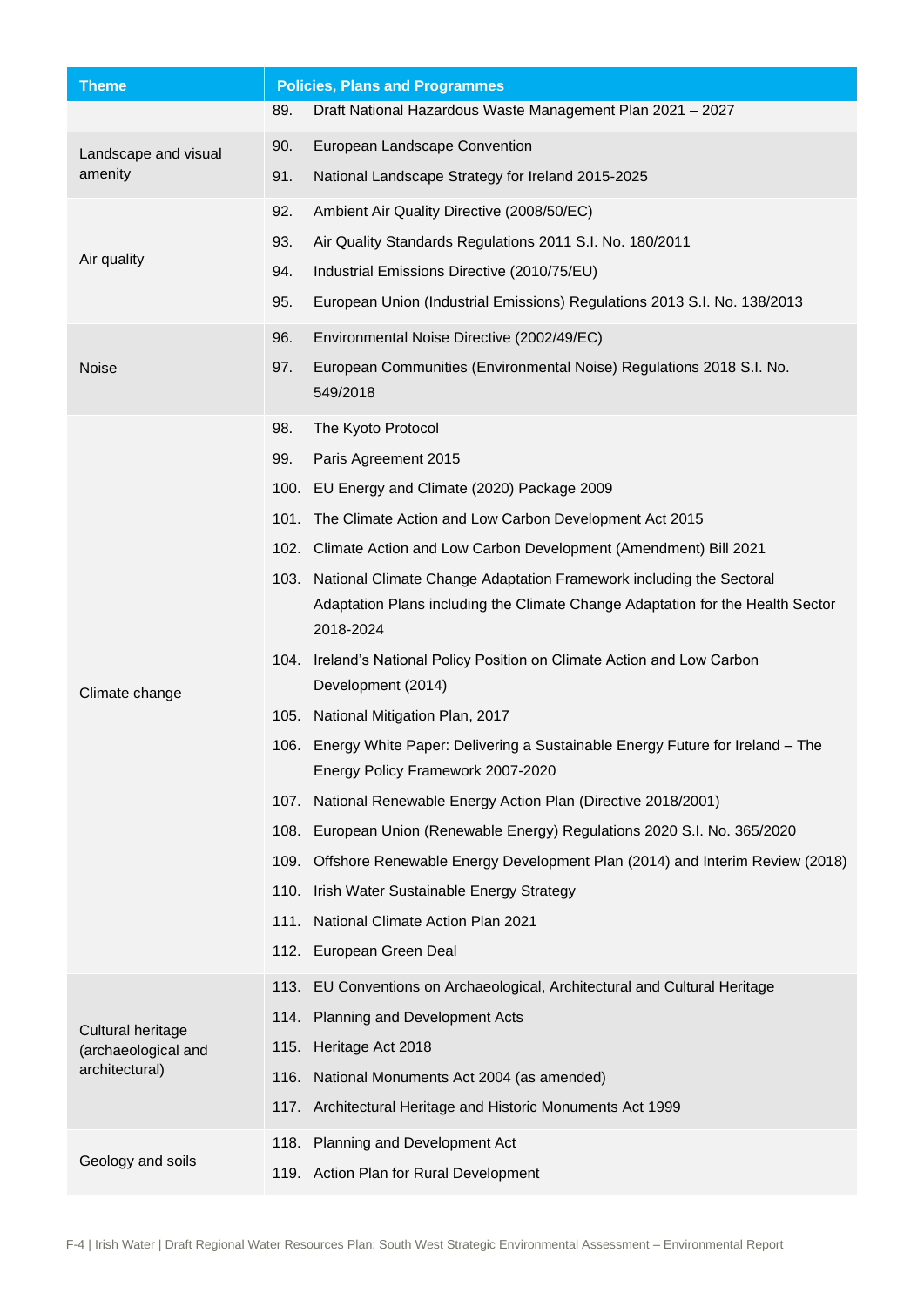| <b>Theme</b>  | <b>Policies, Plans and Programmes</b>                                             |
|---------------|-----------------------------------------------------------------------------------|
|               | 120. Planning Act (NI) 2011                                                       |
|               | 121. Regional Development Strategy: Building a Better Future, 2035                |
|               | 122. Northern Ireland's Climate Change Adaptation Programme 2019 - 2024           |
|               | 123. The Water Environment (Floods Directive) Regulations (Northern Ireland) 2009 |
|               | 124. Water Abstraction and Impoundment (Licensing) (Amendment) Regulations        |
|               | (Northern Ireland) 2007                                                           |
|               | 125. The Water Supply (Water Quality) Regulations (Northern Ireland) 2017         |
| Transboundary | 126. NI Water (2020) Our Strategy 2021-2046                                       |
|               | 127. NI Water (2020) Water Resource and Supply Resilience Plan                    |
|               | 128. Fisheries Act (NI) 2016                                                      |
|               | 129. NI Draft Flood Risk Management Plan 2021-2027                                |
|               | 130. Marine Act (Northern Ireland) 2013                                           |
|               | 131. UK Marine Policy Statement                                                   |
|               | 132. Draft Marine Plan for Northern Ireland                                       |

# **F.2 Local level**

| <b>Theme</b>                                       | <b>Policies, plans and programmes</b>                                                           |  |
|----------------------------------------------------|-------------------------------------------------------------------------------------------------|--|
|                                                    | 133. Kerry County Development Plan 2015-2021 (adopted)                                          |  |
|                                                    | 134. Kerry County Development Plan 2022-2028 (adopted)                                          |  |
|                                                    | 135. Limerick Development Plan 2022-2028 (emerging)                                             |  |
|                                                    | 136. Limerick City Development Plan 2010-2016 (adopted)                                         |  |
|                                                    | 137. Cork City Development Plan 2022-2028(emerging)                                             |  |
|                                                    | 138. Cork City Development Plan 2015-2021 (adopted)                                             |  |
| All aspects                                        | 139. Cork County Development Plan 2014 (adopted)                                                |  |
|                                                    | 140. Waterford City and County Development Plan 2022-2028 (emerging)                            |  |
|                                                    | 141. Waterford County Development Plan 2011-2017 (emerging)                                     |  |
|                                                    | 142. Waterford City Development Plan 2013-2019 (adopted)                                        |  |
|                                                    | 143. Tipperary County Development Plan 2022-2028 (emerging)                                     |  |
|                                                    | 144. County Tipperary Local Development Strategy 2014-2020 (adopted)                            |  |
|                                                    | 145. County Kerry Tourism Strategy & Action Plan 2016-2022                                      |  |
|                                                    | 146. Healthy Kerry Framework 2021-2027                                                          |  |
|                                                    | 147. Limerick Tourism Development Strategy 2019-2023                                            |  |
| Population, economy,<br>tourism and recreation and | 148. Cork Healthy Cities Action Plan 2020-2030                                                  |  |
| human health                                       | 149. Waterford City and County Council Tourism Statement of Strategy and Work<br>Plan 2017-2022 |  |
|                                                    | Tipperary Tourism Marketing, Experience and Destination Development Plan<br>150.<br>2016-2021   |  |

F-5 | Irish Water | Draft Regional Water Resources Plan: South West Strategic Environmental Assessment – Environmental Report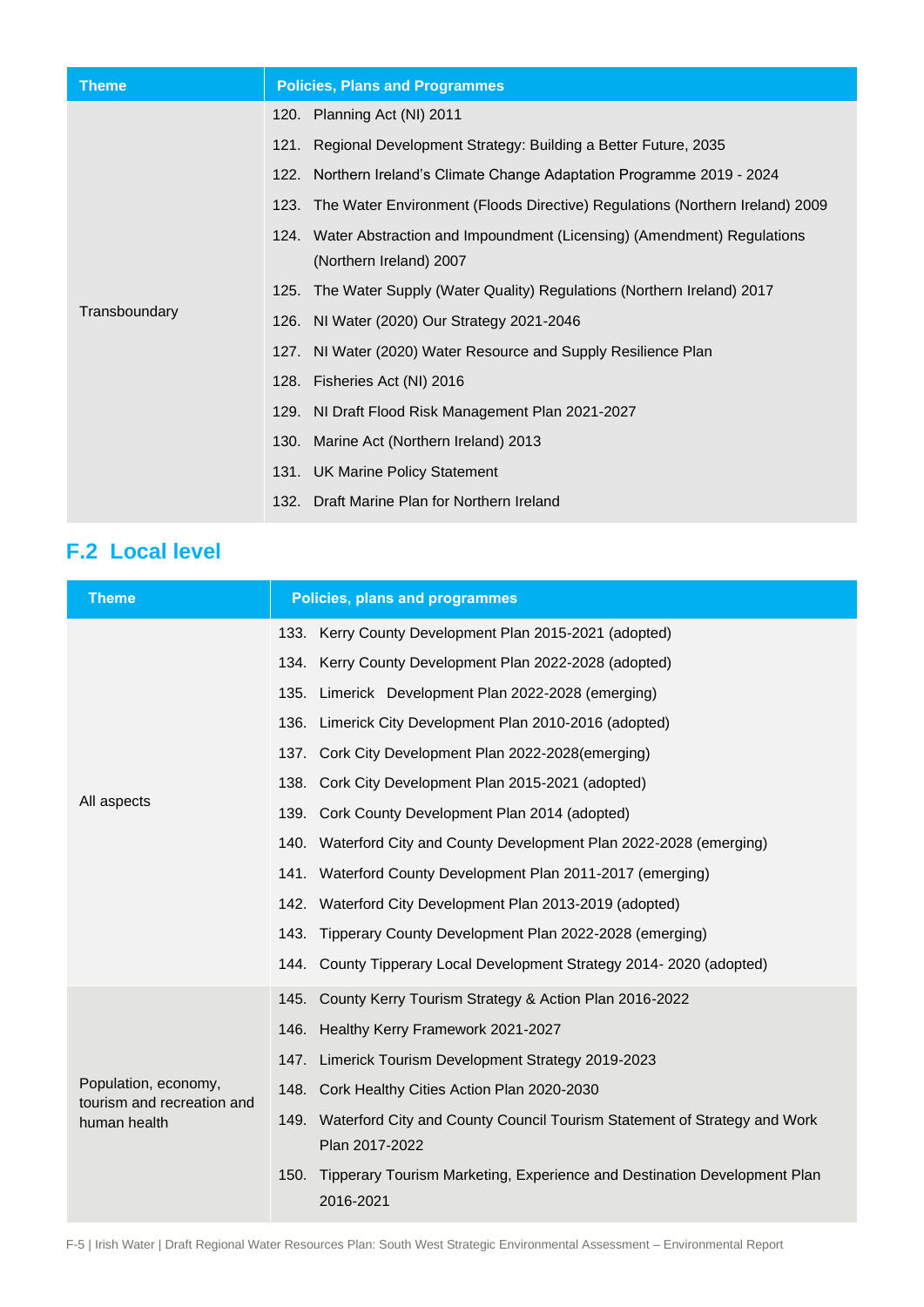| <b>Theme</b>                          | Policies, plans and programmes                                                            |
|---------------------------------------|-------------------------------------------------------------------------------------------|
|                                       | 151. A Strategy for a healthy Tipperary 2018-2020                                         |
|                                       | 152. Limerick City Council Biodiversity Plan                                              |
|                                       | Killorglin, County Kerry Biodiversity Action Plan 2014<br>153.                            |
|                                       | 154. County Cork Biodiversity Action Plan 2009-2014                                       |
|                                       | Cork County Council Environmental Awareness Strategy 2016-2020<br>155.                    |
| Biodiversity, flora and<br>fauna      | Cork City Heritage and Biodiversity Plan 2021-2026<br>156.                                |
|                                       | 157. Waterford City Biodiversity Action Plan 2010                                         |
|                                       | 158. County Waterford Local Biodiversity Action Plan 2008-2013                            |
|                                       | 159.<br>North Tipperary Local Biodiversity Action Plan 2007                               |
|                                       | 160. South Tipperary Biodiversity Action Plan 2010-2015                                   |
|                                       | 161. Southern Region Waste Management Plan 2015-2021                                      |
| Material assets                       | 162. Southern Region Waste Plan 2014                                                      |
|                                       | 163. Cork City Landscape Study 2008                                                       |
| Landscape and visual                  | 164. Draft Landscape Character Assessment of Tipperary 2016                               |
| amenity                               | Tipperary Landscape Character Assessment 2006<br>165.                                     |
|                                       | Kerry County Council Corporate Plan 2019-2024<br>166.                                     |
| Air quality                           | 167. Air Quality report for Limerick 2021                                                 |
|                                       | Limerick City and Council Noise Action Plan 2018-2023<br>168.                             |
|                                       | 169. Kerry County Council Noise Action Plan Round 3 2019                                  |
| Noise                                 | 170. Cork County Council Noise Action Plan 2018-2023                                      |
|                                       | 171. Waterford City and County Council Noise action Plan 2019-2023                        |
|                                       | 172. Tipperary County Council Noise Action Plan 2018-2023                                 |
|                                       | 173. Tipperary Renewable Energy Strategy 2016                                             |
|                                       | 174. Tipperary County Council Climate Adaptation Strategy 2019-2024                       |
|                                       | 175. Tipperary Sustainable Energy Action Plan 2017-2020                                   |
|                                       | 176. Cork County Council Climate Adaptation Strategy 2019-2024                            |
|                                       | 177. Cork City Climate Change Adaptation Strategy 2019-2024                               |
|                                       | 178. Cork City Sustainable Energy and Climate Action Plan                                 |
| Climate change                        | 179. Cork County Council Environmental Awareness Strategy 2016-2020                       |
|                                       | Limerick City and County Council Climate Change Adaptation Strategy 2019-<br>180.<br>2040 |
|                                       | Kerry County Council Climate Change Adaptation Strategy 2019-2024<br>181.                 |
|                                       | 182. Waterford City and County Council Climate Change Adaptation strategy 2019-<br>2024   |
| Cultural heritage                     | Limerick City Walls Conservation Management Plan (2008)<br>183.                           |
| (archaeological and<br>architectural) | 184. County Cory Heritage Plan 2005-2010                                                  |

F-6 | Irish Water | Draft Regional Water Resources Plan: South West Strategic Environmental Assessment – Environmental Report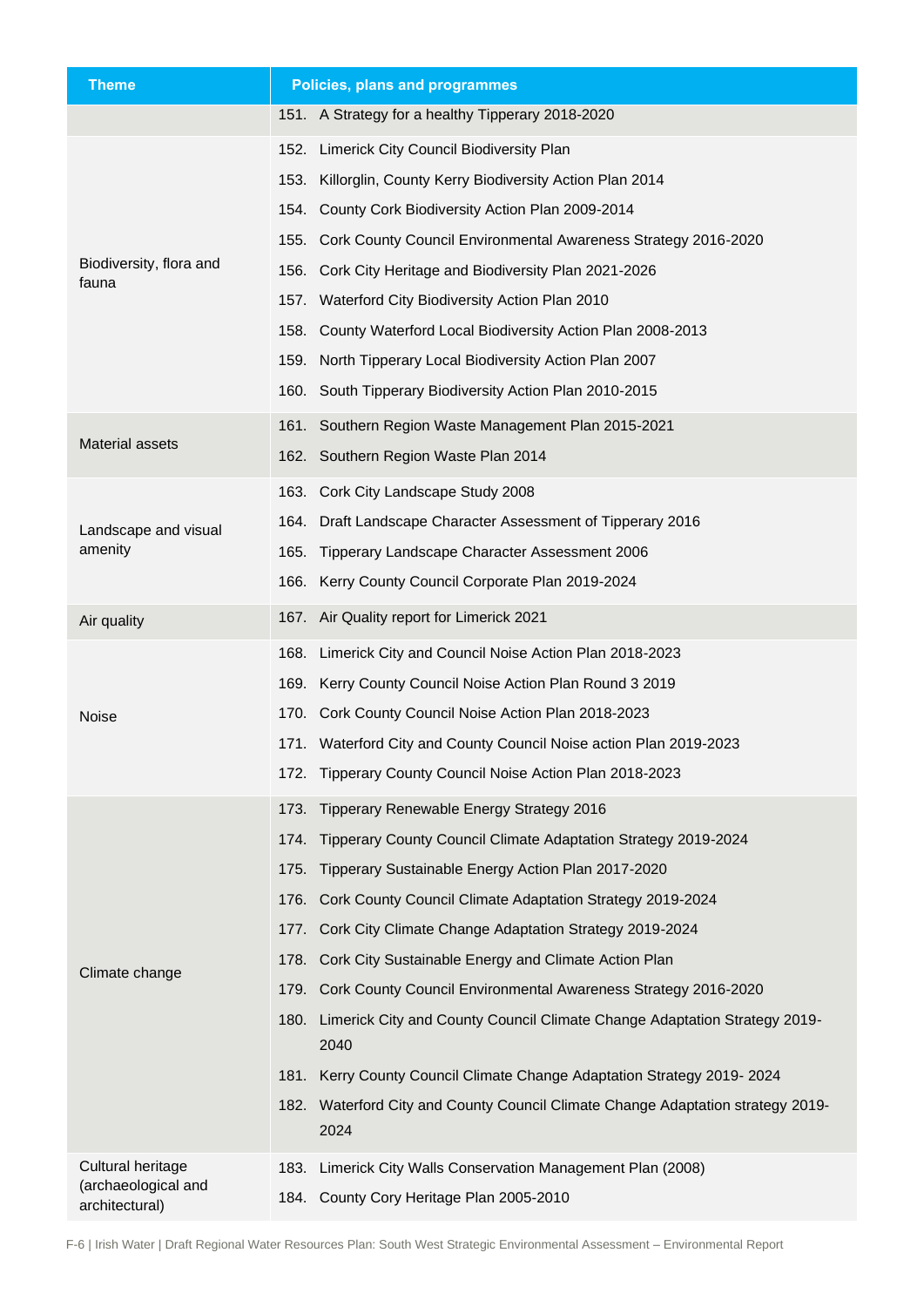| <b>Theme</b> | Policies, plans and programmes                                    |
|--------------|-------------------------------------------------------------------|
|              | 185. Draft Cork City and Heritage and Biodiversity Plan 2021-2026 |
|              | 186. Tipperary heritage Plan 2017-2021                            |
|              | 187. Limerick heritage Plan 2017-2030                             |
|              | 188. Tipperary Town Heritage Action Plan 2021-2022                |
|              | 189. Waterford Heritage Plan 2017-2022                            |
|              | 190. Waterford City Heritage Plan 2006-2010                       |
|              | 191. County Waterford Heritage Plan 2006-2010                     |

Note: there are no local levels plans specific to the water or geology and soils topic areas. Plans of this nature tend to be regional or national level.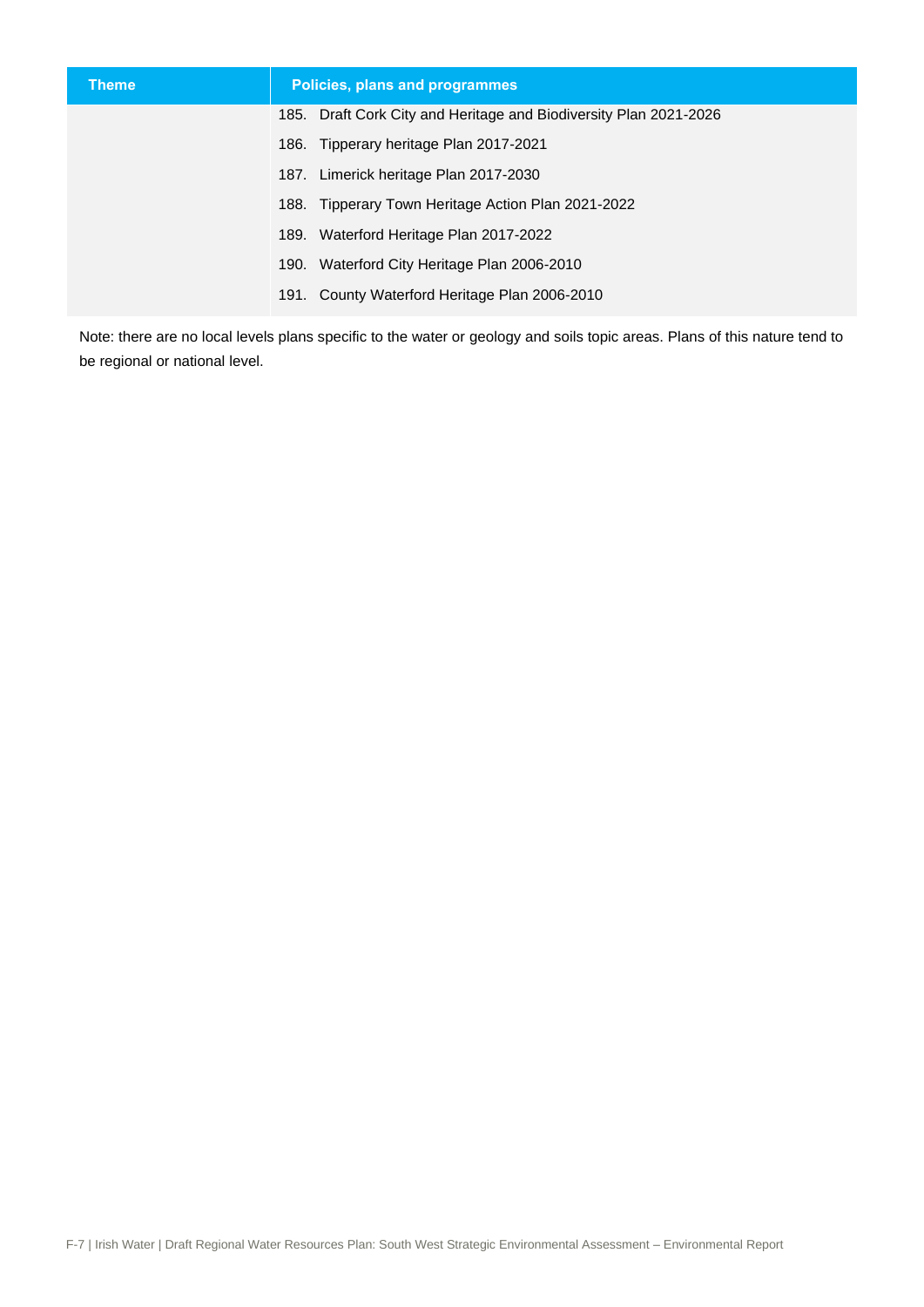# **Appendix G SEA Scoping Consultation Responses**

| <b>Consultee</b>                          | <b>Submission comment</b>                                                                                                                                                                                                                                                                         | <b>Response</b>                                                                                                                                                                                                                                                                                                                                                                                                                                                                                                                                                                                                                                                                                                                                                                                                                                                                                                                            |
|-------------------------------------------|---------------------------------------------------------------------------------------------------------------------------------------------------------------------------------------------------------------------------------------------------------------------------------------------------|--------------------------------------------------------------------------------------------------------------------------------------------------------------------------------------------------------------------------------------------------------------------------------------------------------------------------------------------------------------------------------------------------------------------------------------------------------------------------------------------------------------------------------------------------------------------------------------------------------------------------------------------------------------------------------------------------------------------------------------------------------------------------------------------------------------------------------------------------------------------------------------------------------------------------------------------|
| <b>General comments</b>                   |                                                                                                                                                                                                                                                                                                   |                                                                                                                                                                                                                                                                                                                                                                                                                                                                                                                                                                                                                                                                                                                                                                                                                                                                                                                                            |
| Environmental<br><b>Protection Agency</b> | A note to identify data and knowledge<br>gaps and include commitments to<br>address these.                                                                                                                                                                                                        | Data and knowledge gaps are identified in the<br>limitations and assumptions section in both<br>the SEA Report and the RWRP SW and<br>commitments to improve data is included<br>within the environmental action plan and as<br>part of the RWRP SW monitoring and<br>feedback process.                                                                                                                                                                                                                                                                                                                                                                                                                                                                                                                                                                                                                                                    |
| Environmental<br><b>Protection Agency</b> | A recommendation to highlight links<br>with other relevant national, regional,<br>sectorial and environmental plans.                                                                                                                                                                              | Links to other relevant national, regional,<br>sectorial and environmental plans have been<br>addressed in both the SEA Report and the<br>RWRP SW.                                                                                                                                                                                                                                                                                                                                                                                                                                                                                                                                                                                                                                                                                                                                                                                         |
| Environmental<br><b>Protection Agency</b> | A suggestion that the SEA sets out the<br>process for determining the baseline -<br>state the determination criteria used to<br>establish the baseline for each<br>individual scheme e.g. Date planning<br>permission granted for set volume;<br>existing level/type of<br>abstraction/treatment. | The SEA report references the Framework<br>Plan methodology for identifying the<br>hydrological yield and sustainable<br>abstractions (See Chapter 3 of the<br>Framework Plan). Chapter 4 sets out how the<br>base year demand has been approached.<br>Chapter 6 details how the baseline has been<br>established for drinking water quality and the<br>risk assessment process. Irish Water will<br>provide a summary of this information as an<br>Appendix but it will need to be redacted in<br>accordance with the recast DWD (see below<br>Article 8 (a)(iii)*).<br>*Article 8<br>(iii) geo-references for all abstraction points in<br>the catchment areas; given that those data<br>are potentially sensitive, in particular in the<br>context of public health and public security,<br>the Member States shall ensure that such<br>data are protected and communicated only to<br>the relevant authorities and water<br>suppliers; |
| Environmental<br><b>Protection Agency</b> | A note that the environmental report<br>should include the benefits from an<br>indication of domestic versus non-<br>domestic volumes supplied, any inter<br>region transfers (including out of this<br>study area) and interactions with the                                                     | The regional preferred approach for the South<br>West region will deliver key benefits as a<br>result of improved interconnectivity between<br>supplies. The preferred approach includes for<br>a network of trunk mains which will allow<br>improved:                                                                                                                                                                                                                                                                                                                                                                                                                                                                                                                                                                                                                                                                                     |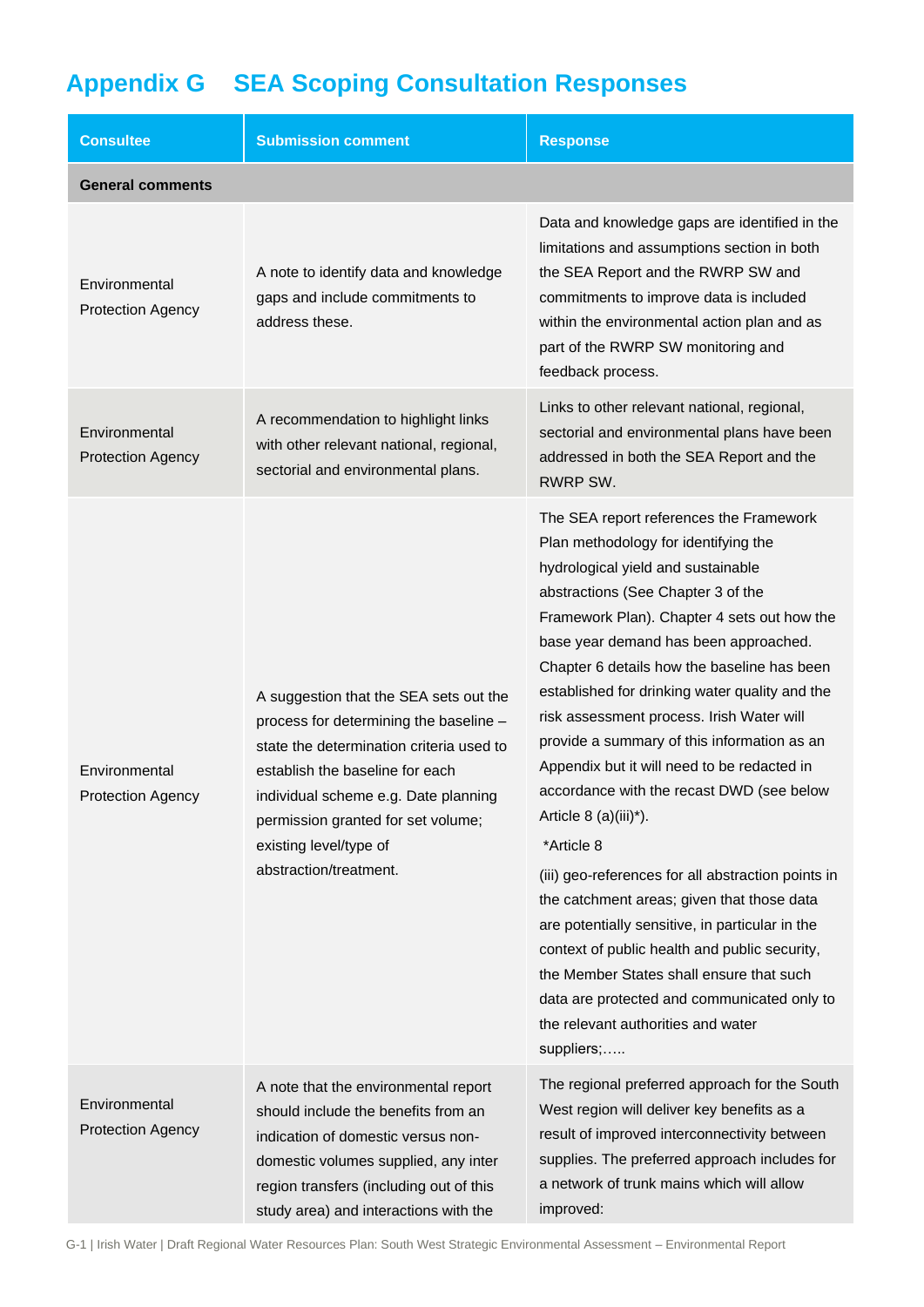| <b>Consultee</b> | <b>Submission comment</b>                                                                                                                                                                                                                                                                                  | <b>Response</b>                                                                                                                                                                                                                                                                                                                                                                                                                                                                                                                                                                                                                                                                                                                                                                                                     |
|------------------|------------------------------------------------------------------------------------------------------------------------------------------------------------------------------------------------------------------------------------------------------------------------------------------------------------|---------------------------------------------------------------------------------------------------------------------------------------------------------------------------------------------------------------------------------------------------------------------------------------------------------------------------------------------------------------------------------------------------------------------------------------------------------------------------------------------------------------------------------------------------------------------------------------------------------------------------------------------------------------------------------------------------------------------------------------------------------------------------------------------------------------------|
|                  | group water scheme sector (as there<br>are some that are operated as group<br>water schemes on behalf of Irish<br>Water). While it may not be possible to<br>convey details on these in the SEA,<br>they warrant discussion nonetheless<br>as they will be factors in the overall<br>regional plan review. | Sustainability of water abstraction across<br>the region<br>Operational management across our<br>interconnected supplies (e.g.<br>interconnectivity across a range of<br>different sources in differing geographical<br>areas, allows us to better plan for<br>contingences. As some sources may<br>recover faster than others after drought<br>conditions, whereas some with storage<br>may perform better during drought<br>conditions)                                                                                                                                                                                                                                                                                                                                                                           |
|                  |                                                                                                                                                                                                                                                                                                            | Balanced regional development<br>i. Non-domestic growth potential can be<br>considered anywhere across an<br>interconnected water supply<br>ii. Domestic growth, which is aligned<br>with national and regional policy, and<br>Local Authority Development Plans,<br>will be more flexible to adapt to<br>stronger growth in areas outside of<br>urban centres<br>'The Group water scheme (GWS) sector<br>covers the private group water schemes Irish<br>Water considers options for connecting to<br>GWSs and taking over GWSs and also where<br>there are deficits in WSZs that are fed from<br>GWS owned sources and WTPs. This<br>information is fed into the supply demand<br>balance and option development and the<br>volume of water supplied to public water<br>supplies is included in our supply demand |
|                  |                                                                                                                                                                                                                                                                                                            | balance.<br>Irish Water Understands that there may be a<br>need in future to take in charge, orphaned<br>Group Water Schemes on an opt -in basis,<br>and there is an existing application process<br>for this, within Irish Waters Connection<br>Developer Services Team. The allowance for<br>headroom in the Supply Demand Balance,<br>allows for consideration of these schemes to<br>the public water supply.                                                                                                                                                                                                                                                                                                                                                                                                   |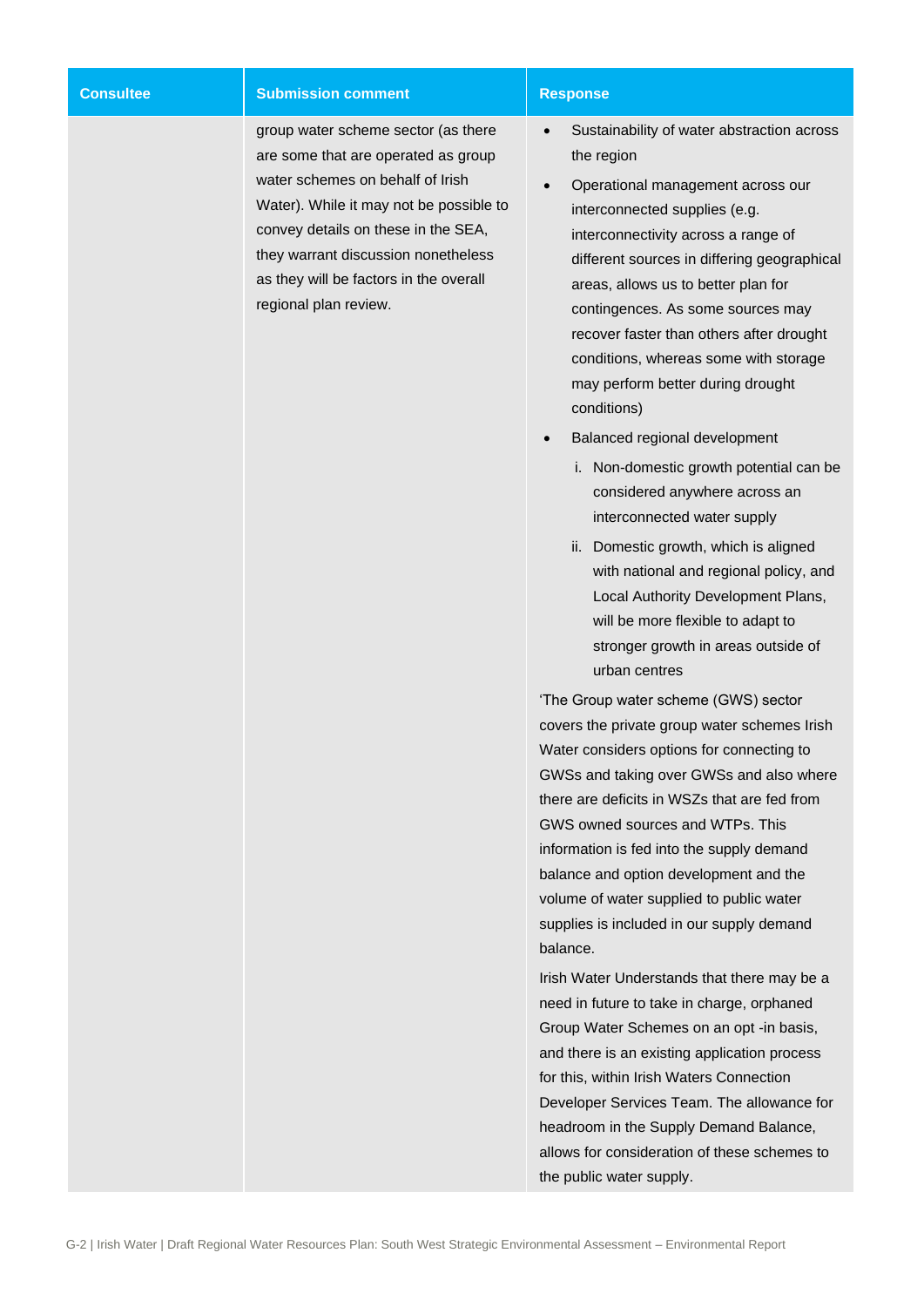| <b>Consultee</b>                          | <b>Submission comment</b>                                                                                                                                                                                                                                                                                                    | <b>Response</b>                                                                                                                                                                                                                                                                                                                                                                                                                                                                                                                                                                                                                                                                                                                                                                                                                           |
|-------------------------------------------|------------------------------------------------------------------------------------------------------------------------------------------------------------------------------------------------------------------------------------------------------------------------------------------------------------------------------|-------------------------------------------------------------------------------------------------------------------------------------------------------------------------------------------------------------------------------------------------------------------------------------------------------------------------------------------------------------------------------------------------------------------------------------------------------------------------------------------------------------------------------------------------------------------------------------------------------------------------------------------------------------------------------------------------------------------------------------------------------------------------------------------------------------------------------------------|
| Environmental<br><b>Protection Agency</b> | It is recommended that the Plan should<br>address sludge management and<br>interlinkages between this plan and<br>relevant sludge management plans<br>prepared by IW.                                                                                                                                                        | The Framework Plan discusses IW's<br>approach to residuals. The SEA and RP now<br>include consideration of the Sludge Residuals<br>Management Plan in the Options Assessment<br>Methodology.                                                                                                                                                                                                                                                                                                                                                                                                                                                                                                                                                                                                                                              |
| Environmental<br><b>Protection Agency</b> | A recommendation for plans to set out<br>the scope, remit and implementation<br>related elements, to guide the SEA<br>level of assessment. Where it is<br>envisaged that measures proposed in<br>the Plan will be implemented via other<br>plans, this should be explained in the<br><b>Environmental Report.</b>            | Plan level preferred approaches are initially<br>developed to a level of detail that allows us to<br>complete outline design and costing. The<br>preferred approaches which will be identified<br>by our four Regional Water Resource Plans<br>(RWRPs) will be considered collectively and<br>prioritized on a national basis and, if funded<br>through a regulated Capital Investment Plan,<br>taken forward to detailed design and planning,<br>thus maintaining alignment with the<br>Framework Plan objectives. As groups of<br>Preferred Approaches are progressed to<br>project level they are reviewed and monitored<br>to confirm alignment with SEA objectives and<br>outcomes of these are also reviewed in<br>relation to the SEA<br>Interactions with other plans are identified as<br>part of the SEA cumulative assessment. |
| Environmental<br><b>Protection Agency</b> | A recommendation for when specific<br>measures will be implemented directly<br>as part of the Plan, further details<br>should be included in both the Plan<br>and the SEA on the relevant<br>environmental assessments and<br>mitigation measures. There may be<br>merit to explore with EPA during the<br>Plan preparation. | Both the SEA and the Plan address this and<br>further details have now been added in the<br>mitigation and monitoring sections and these<br>are presented as drafts for consultation and<br>comments are welcomed.                                                                                                                                                                                                                                                                                                                                                                                                                                                                                                                                                                                                                        |
| Environmental<br><b>Protection Agency</b> | A recommendation to align the five-<br>year review cycle for the Plan with<br>reviews of other similar plans such as<br>the River Basin Management Plan,<br>Regional Economic and Spatial<br><b>Strategies and National Planning</b><br>Framework.                                                                           | The plans will be subject to ongoing review<br>within the 5-year plan cycle including annual<br>review and the changes to related plans and<br>policies and legislation or emerging issues will<br>be part of this ongoing review and to allow<br>early responses to influence plan making<br>along with engagement in the respective<br>consultation processes.                                                                                                                                                                                                                                                                                                                                                                                                                                                                          |
| Environmental<br><b>Protection Agency</b> | A suggestion that the Plan should<br>reference the circular economy re-use                                                                                                                                                                                                                                                   | The Framework Plan discusses IW's<br>approach to residuals.                                                                                                                                                                                                                                                                                                                                                                                                                                                                                                                                                                                                                                                                                                                                                                               |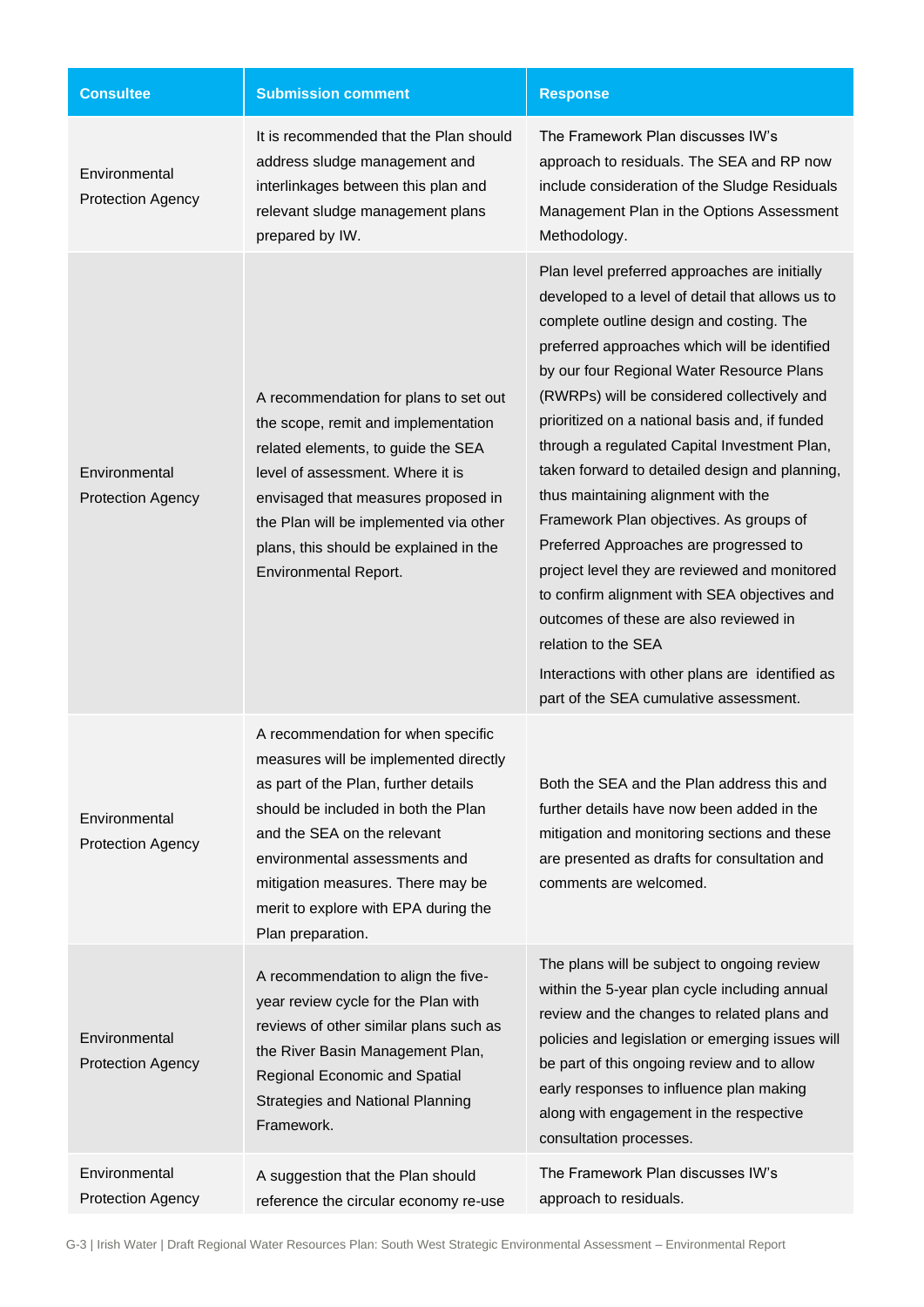| <b>Consultee</b>                              | <b>Submission comment</b>                                                                                                                                                                                                                                                                                                                                                                                                                                                                                            | <b>Response</b>                                                                                                                                                                                                                                                                                                        |
|-----------------------------------------------|----------------------------------------------------------------------------------------------------------------------------------------------------------------------------------------------------------------------------------------------------------------------------------------------------------------------------------------------------------------------------------------------------------------------------------------------------------------------------------------------------------------------|------------------------------------------------------------------------------------------------------------------------------------------------------------------------------------------------------------------------------------------------------------------------------------------------------------------------|
|                                               | of water and/or treatment consumables<br>in terms of Government Plans and their<br>day to day operations. This also relates<br>to the Water Framework<br><b>Directive/Drinking Water Regulations</b><br>requirement to not increase the level of<br>treatment (consumables/treatment),<br>including leakage reduction, and<br>improving re-use of water in the<br>treatment process (e.g. which could<br>relate to aquifer storage recovery).                                                                        | Water recycling and reuse options have also<br>been considered as part of options and score<br>based on relative merits of each.                                                                                                                                                                                       |
| Environmental<br><b>Protection Agency</b>     | A recommendation was made in<br>relation to the water environment<br>objective, to amend the following:<br>"Contribute towards the "no<br>deterioration" WFD condition and,<br>where possible, to restore and improve<br>waterbodies to achieve the objectives<br>of the Water Framework Directive".<br>In relation to the objective for<br>biodiversity, a suggestion was made to<br>amend it to refer to "particularly<br>European sites and protected species<br>and habitats in provision of water<br>services". | The assessment has given robust<br>consideration to the WFD and ecology<br>objectives. The amendment to wording<br>suggested has been made as a clarification,<br>however, this does not change the<br>assessment undertaken.                                                                                          |
| Northern Ireland<br><b>Environment Agency</b> | A consideration to include any potential<br>transboundary impacts on the NI<br>marine areas, within Section 3.1.2.<br>Also, to make clear that the geological<br>scope should explicitly include the<br>marine area/environment.                                                                                                                                                                                                                                                                                     | Transboundary effects were considered and<br>are not predicted on the basis that the border<br>with Northern Ireland is at the distance noted<br>and there are no shared WFD catchments<br>units, marine areas or other pathways for<br>effects and therefore transboundary effects<br>are scoped out for the RWRP-SW. |
| Northern Ireland<br><b>Environment Agency</b> | A note to acknowledge that water<br>resources include those in the marine<br>environment in Section 3.4 and refer to<br>the UK Marine Strategy and<br>achievement of good environmental<br>status.                                                                                                                                                                                                                                                                                                                   | The marine environment is included in the<br>SEA water environment objective with<br>reference to coastal waters and WFD<br>objectives.                                                                                                                                                                                |
| Northern Ireland<br><b>Environment Agency</b> | A consideration to include Marine<br>Conservation Zones (MCZs) and<br>Seascape Character Areas (SCAs)<br>within the Baseline and Figure 3.6.                                                                                                                                                                                                                                                                                                                                                                         | Marine Conservation Zones are not adopted<br>by the Republic of Ireland as yet. The MCZ<br>classifications are included in the SAC and<br>SPA sites. MCZs will be considered within                                                                                                                                    |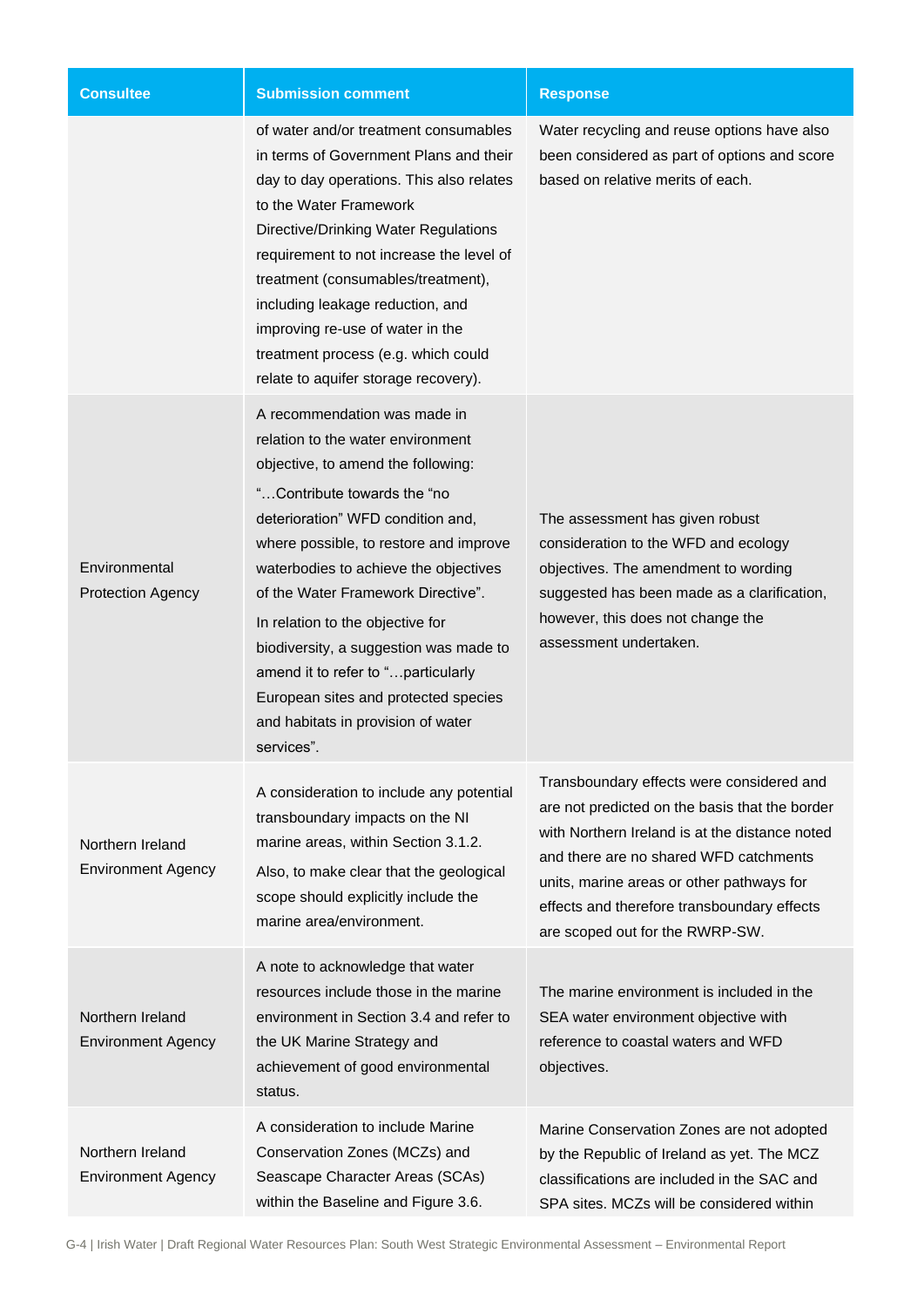| <b>Consultee</b>                                     | <b>Submission comment</b>                                                                                                                                                                                                                                                                                               | <b>Response</b>                                                                                                                                                                                                                                                 |
|------------------------------------------------------|-------------------------------------------------------------------------------------------------------------------------------------------------------------------------------------------------------------------------------------------------------------------------------------------------------------------------|-----------------------------------------------------------------------------------------------------------------------------------------------------------------------------------------------------------------------------------------------------------------|
|                                                      |                                                                                                                                                                                                                                                                                                                         | SEA once they are available and any MCZ<br>associated with Northern Ireland would be<br>considered where there are potential<br>pathways for impacts from plan proposals.<br>Seascape character areas have been<br>reviewed for the assessment.                 |
| Northern Ireland<br><b>Environment Agency</b>        | A note to acknowledge that noise<br>pollution, including construction noise,<br>can have adverse impacts on the<br>marine environment.<br>A note to make reference to the UK<br>Marine Strategy descriptor on keeping<br>underwater noise levels that do not<br>adversely affect the marine<br>environment.             | The potential for construction noise pollution<br>to have adverse effects on both terrestrial and<br>marine environments is identified in the<br>relevant baseline sections.                                                                                    |
| Northern Ireland<br><b>Environment Agency</b>        | A note to reference the marine historic<br>environment as well as undesignated<br>heritage assets in the marine area.                                                                                                                                                                                                   | Designated and undesignated heritage<br>marine assets have been referenced for<br>consideration if plan proposals are associated<br>with marine impacts.                                                                                                        |
| Northern Ireland<br><b>Environment Agency</b>        | A recommendation that reference<br>could be made to protecting coastal<br>landscapes and seascapes within the<br>objective for landscape and visual<br>amenity. It is unclear if the cultural<br>heritage objective includes marine<br>cultural heritage and it would benefit to<br>referencing underwater archaeology. | Marine cultural heritage and archaeology is<br>included in the overall objective for cultural<br>heritage. Coastal landscape and seascapes<br>are considered as part of the overall<br>landscape and covered by the landscape and<br>visual amenity objective.  |
| Northern Ireland<br><b>Environment Agency</b>        | A note to draw out potential<br>transboundary effects in the marine<br>environment.                                                                                                                                                                                                                                     | Transboundary impacts on marine and<br>terrestrial environment will be scoped out for<br>the preferred SW approaches given distance,<br>no marine options or discharges and therefore<br>no pathways for transboundary effects.                                 |
| Department of<br>Agriculture, Food and<br>the Marine | A concern by the possible impacts the<br>outflows of desalination plants may<br>have on fisheries and coastal<br>nursing/spawning species, and<br>subsequent impact on commercial<br>fishing.                                                                                                                           | These concerns have been taken into account<br>in the assessment of desalination options.<br>Detailed surveys would be completed if taken<br>forward, however it is noted that there are no<br>desalination options taken forward in the<br>Preferred Approach. |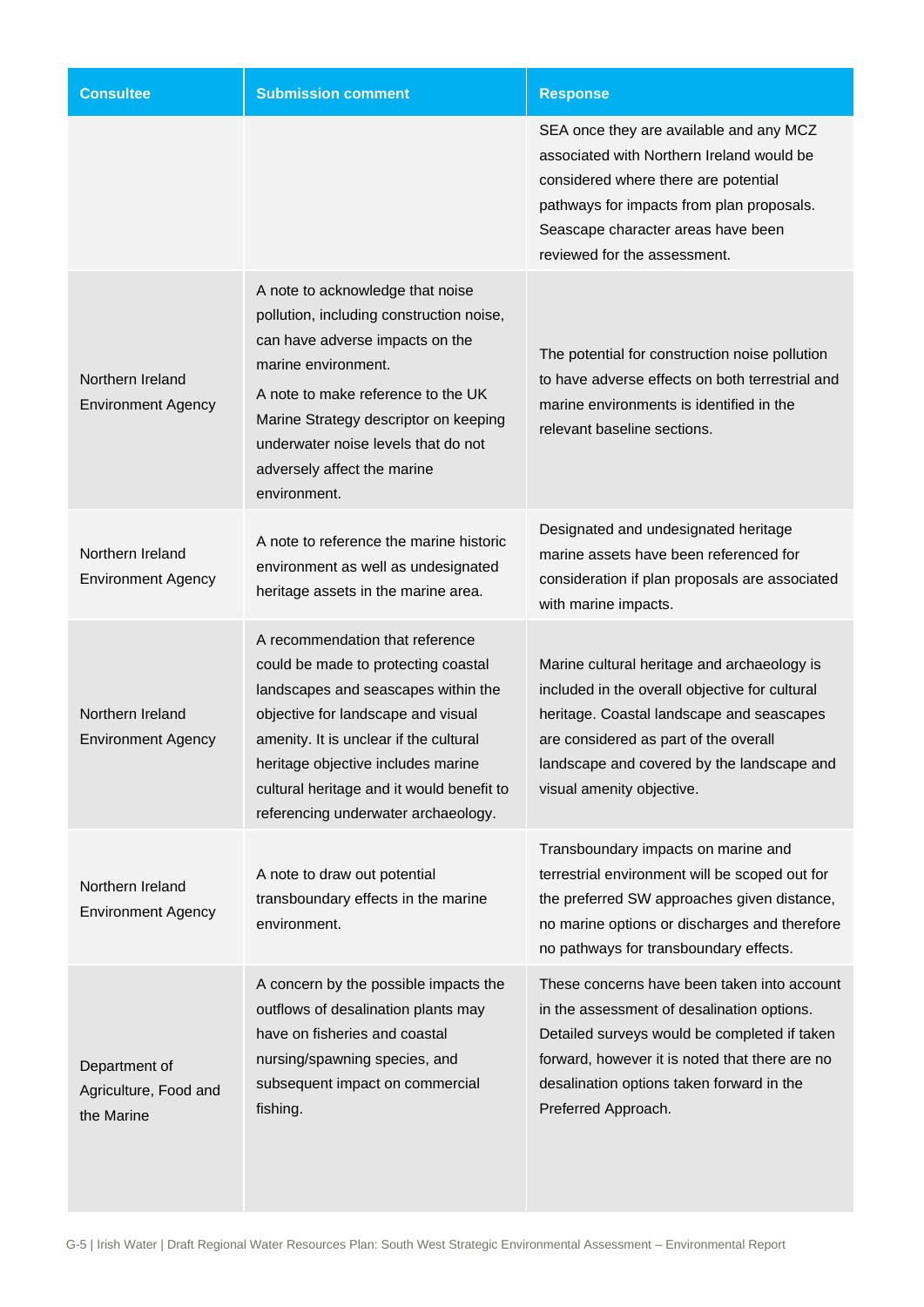| <b>Consultee</b>                              | <b>Submission comment</b>                                                                                                                                                                                                                                                                                                                 | <b>Response</b>                                                                                                                                                                                                                                                                                                                                                                                                                                                                     |
|-----------------------------------------------|-------------------------------------------------------------------------------------------------------------------------------------------------------------------------------------------------------------------------------------------------------------------------------------------------------------------------------------------|-------------------------------------------------------------------------------------------------------------------------------------------------------------------------------------------------------------------------------------------------------------------------------------------------------------------------------------------------------------------------------------------------------------------------------------------------------------------------------------|
| <b>Legislation, Plans and Policies</b>        |                                                                                                                                                                                                                                                                                                                                           |                                                                                                                                                                                                                                                                                                                                                                                                                                                                                     |
| Environmental<br><b>Protection Agency</b>     | A recommendation that the SEA<br>Environmental Report should reference<br>the EPA Guidance on Developing and<br>Assessing Alternatives in SEA.                                                                                                                                                                                            | The EPA Guidance on Developing and<br>Assessing Alternatives in SEA has been<br>referenced in the SEA Report.                                                                                                                                                                                                                                                                                                                                                                       |
| Environmental<br><b>Protection Agency</b>     | It was recommended that a check was<br>carried out to ensure all Plans listed<br>were up to date, and it was noted that<br>AgriFood 2030 should reference<br>FoodVision 2030.<br>A note was also made to include an<br>explanation in the SEA on why<br>plans/programmes are relevant.                                                    | The policy and plans review has been<br>updated with the relevant plans and reference<br>to the FoodVision2030 has been corrected.<br>SEA Report now includes an explanation on<br>why plans and programmes are relevant in<br>the assessment.                                                                                                                                                                                                                                      |
| Environmental<br><b>Protection Agency</b>     | A note to ensure that there is a greater<br>emphasis on the Drinking Water<br>Directive (DWD) in the SEA.                                                                                                                                                                                                                                 | The importance of the recast DWD is<br>highlighted in the SEA Report and the<br>dRWRP-SW. The approach for the<br>development of the Plan recognizes water<br>quality need in the options identification and<br>appraisal process. As the Preferred Approach<br>options are brought forward to Project Level,<br>they will be reviewed at outline design stage<br>to identify opportunities for improvement<br>through catchment protection measures and<br>nature-based solutions. |
| Environmental<br><b>Protection Agency</b>     | A note to reference regulations in<br>Appendix B.                                                                                                                                                                                                                                                                                         | Regulations will be added to the relevant<br>Appendix.                                                                                                                                                                                                                                                                                                                                                                                                                              |
| Northern Ireland<br><b>Environment Agency</b> | A note to include the EU Maritime<br>Spatial Planning Directive and the<br>Marine and Coast Access Act 2009 in<br>Appendix B.                                                                                                                                                                                                             | These directives and legislation have been<br>added to the Policy review.                                                                                                                                                                                                                                                                                                                                                                                                           |
| Water demand and growth                       |                                                                                                                                                                                                                                                                                                                                           |                                                                                                                                                                                                                                                                                                                                                                                                                                                                                     |
| Environmental<br><b>Protection Agency</b>     | A note that the scope of the draft regional<br>plan refers to aquifer storage as a<br>smarter supply option. This could be<br>used to store treated water and as such<br>may require an authorization as it<br>constitutes a direct discharge to ground<br>water. It is suggested that the EPA<br>guidance on direct discharges to ground | Aquifer storage as a supply option was a<br>consideration at the unconstrained stage.<br>However, due to the geology in Ireland, there<br>are no options in the SW Region or nationally,<br>involving Aquifer recharge options in this<br>iteration. The SEA Team will obtain guidance for<br>reference.                                                                                                                                                                            |

water should be consulted in this regard.